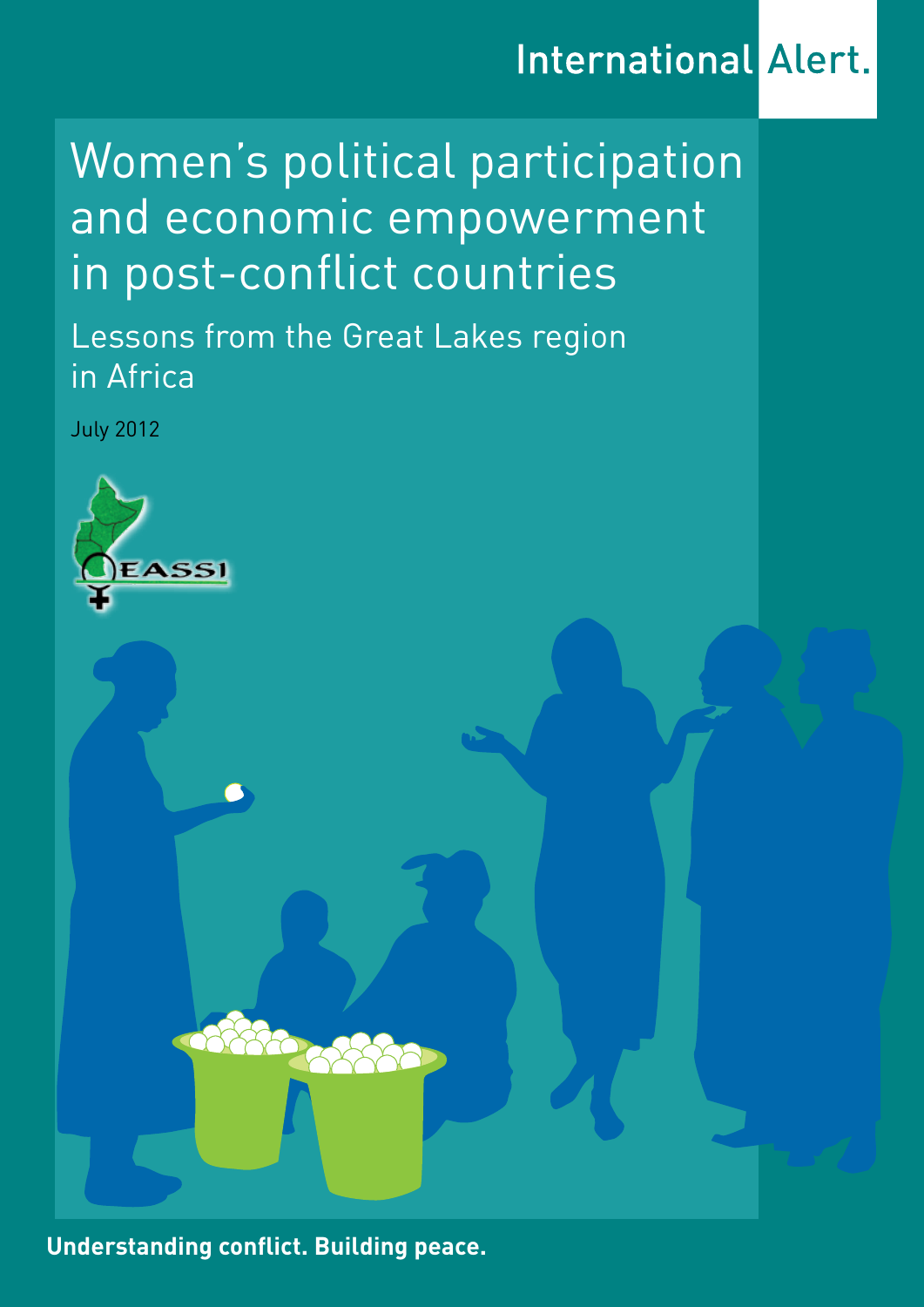#### About International Alert

International Alert is a 26-year old independent peacebuilding organisation. We work with people who are directly affected by violent conflict to improve their prospects of peace. And we seek to influence the policies and ways of working of governments, international organisations like the UN and multinational companies, to reduce conflict risk and increase the prospects of peace.

We work in Africa, several parts of Asia, the South Caucasus, the Middle East and Latin America and have recently started work in the UK. Our policy work focuses on several key themes that influence prospects for peace and security – the economy, climate change, gender, the role of international institutions, the impact of development aid, and the effect of good and bad governance.

We are one of the world's leading peacebuilding NGOs with more than 159 staff based in London and 14 field offices. To learn more about how and where we work, visit www.international-alert.org.

This publication has been produced with financial support of the Swedish International Development Cooperation Agency (SIDA). The contents of this document are the sole responsibility of International Alert/EASSI and can under no circumstances be regarded as reflecting the position of SIDA.

#### About EASSI

The Eastern Africa Sub-Regional Support Initiative for the Advancement of Women (EASSI) is a subregional civil society organisation established in 1996 to facilitate systematic follow up of the Platforms for Action emanating from the Fourth World Conference on Women held in Beijing, China, in 1995. The development of the Beijing Platforms for Action was preceded by the African Platform of Action on Women, which was developed in Dakar, Senegal, in 1994. EASSI is a collaboration between individuals, NGOs, coalitions and networks committed to the advancement of women. It is registered in Uganda as a non-governmental organisation and currently covers eight countries in the Eastern African sub-region: Burundi, Eritrea, Ethiopia, Kenya, Rwanda, Somalia, Tanzania and Uganda.

This report was produced with the assistance of the Ministry of Foreign Affairs of Norway. It is part of a regional research project conducted thanks to the financial support of the Ministry of Foreign Affairs of Norway, the Swedish International Development Cooperation Agency (SIDA) and the Social Sciences Research Council (SSRC) in New York.

#### © International Alert 2012

All rights reserved. No part of this publication may be reproduced, stored in a retrieval system or transmitted in any form or by any means, electronic, mechanical, photocopying, recording or otherwise, without full attribution.

Layout by D. R. ink Front cover image: © D. R. ink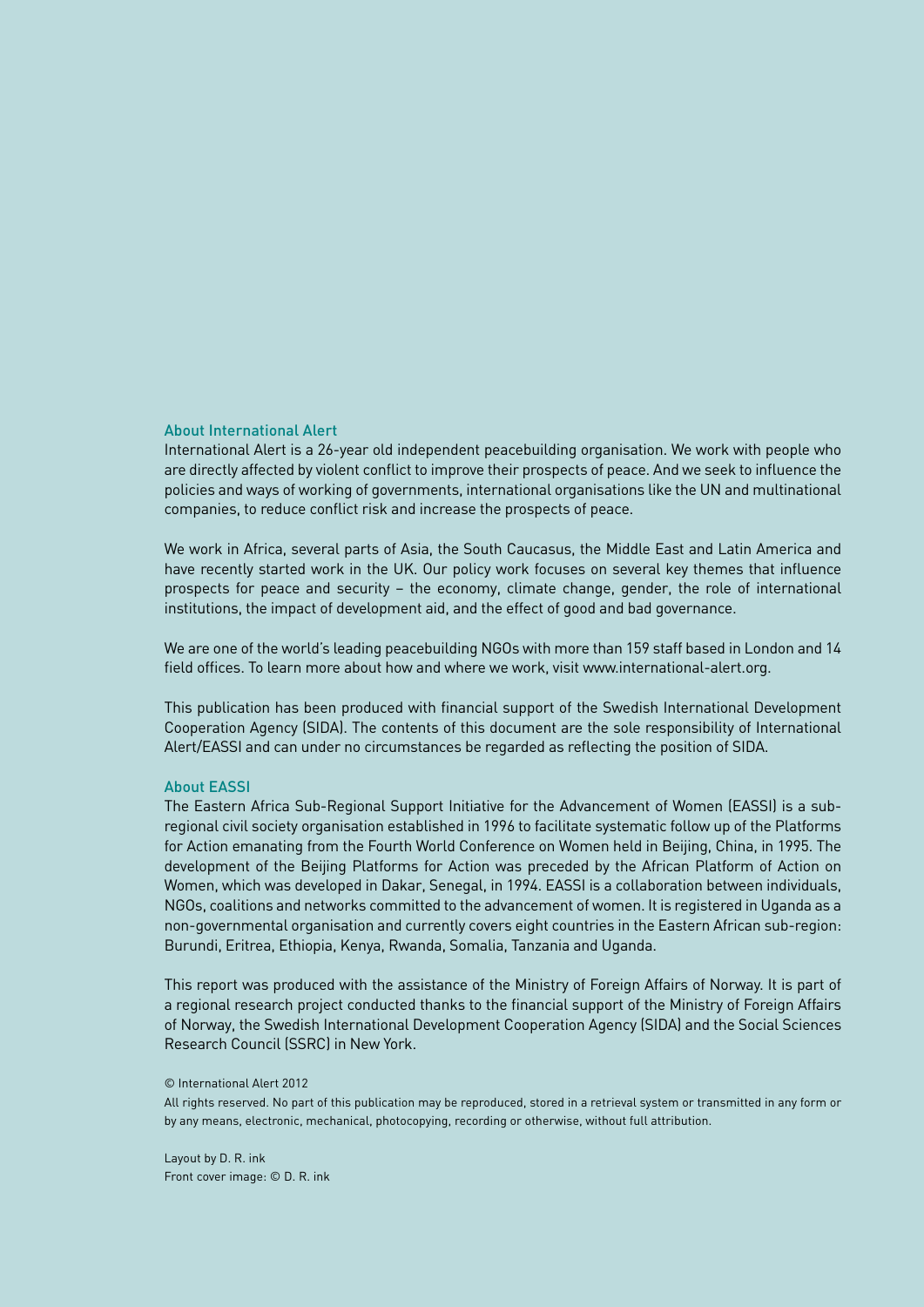# Women's political participation

and economic empowerment in post-conflict countries

Lessons from the Great Lakes region in Africa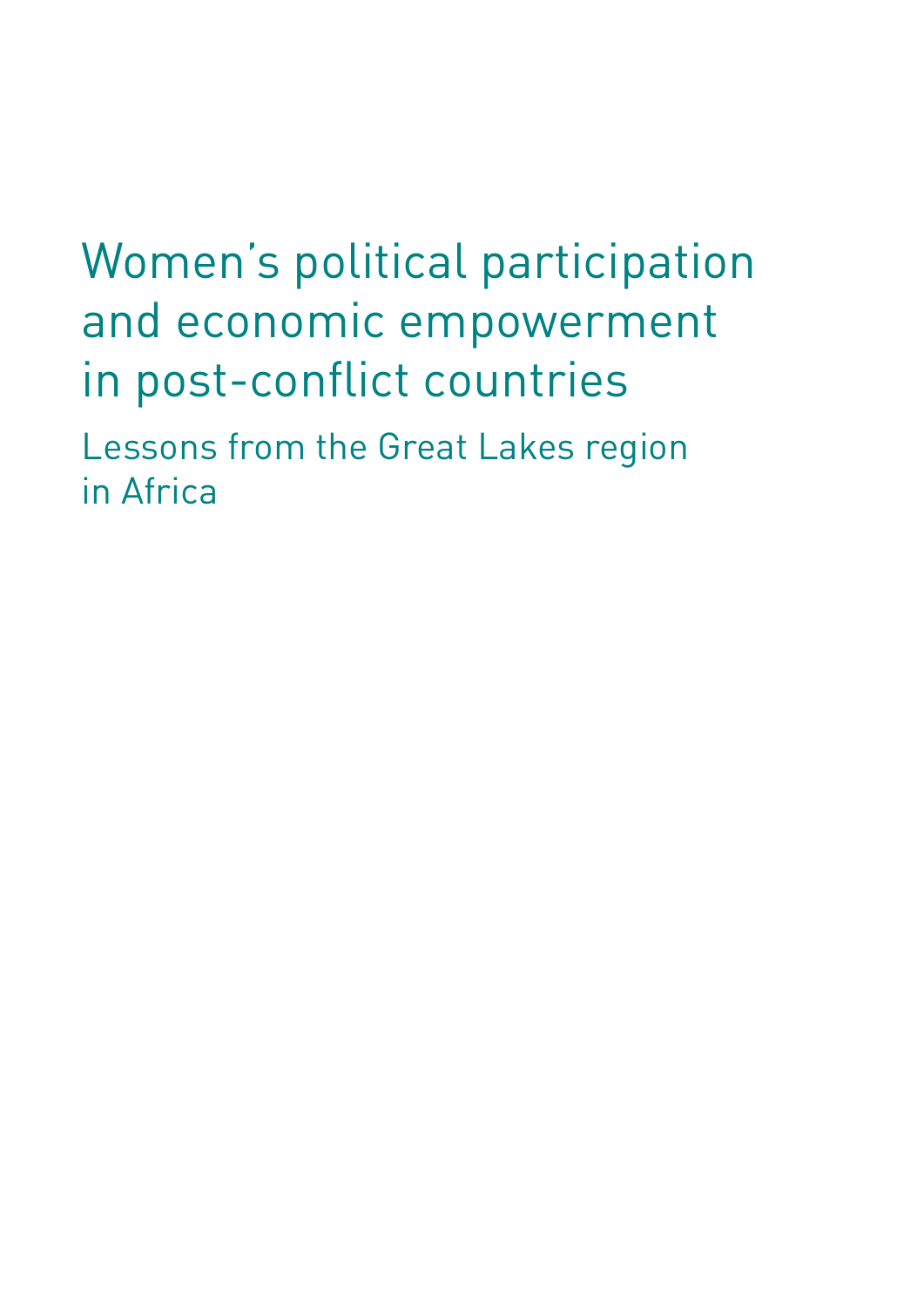## Acknowledgements

This report represents a synthesis of the key findings and recommendations of a regional research project on women's political participation and economic empowerment in countries emerging from conflicts in the Great Lakes region of Africa. The author of this report is Ndeye Sow, Senior Adviser in the Africa programme at International Alert. She is also the coordinator of the regional research project which was conducted in Burundi, Rwanda, Uganda and the Democatic Republic of Congo (DRC).

The four case studies produced by this regional research project were researched and authored by:

**In Burundi:** Dr Christophe Sebudandi, Independent Consultant and lead researcher; and Victoire Nikumana, Former Member of Parliament and former Minister for the Promotion of Women's. She has been Minister for Trade, Industry and Tourism in the Burundian government since 2010.

**In Rwanda:** Immaculée Mukankubito, Independent Consultant, lead researcher, and Jeanne d'Arc Mihigo, Independent Consultant.

**In Uganda:** Dr Josephine Haikire, lead researcher, Dr Aramanzan Madanda, respectively Associate Professor and Lecturer in the School of Women and Gender Studies at Makerere University in Kampala; and Christine Ampaire, District Community Development Officer with Mukono District Local Government.

**In the Democratic republic of Congo:** Catherine Odimba, Lecturer at the Faculty of Political and Administrative Sciences at the University of Kinshasa, lead researcher; Dr Paul Robain Namegabe, Professor and Dean of the Faculty of Law at the Université Catholique de Bukavu (UCB); Julienne Baseke Nzabandora, Lecturer, Department of Sociologie at the Université Officielle of Bukavu.

This report was edited and translated from French to English by Benedict Du Cassé, an independant consultant. It was reviewed by Stuart Moir, independent consultant and Phil Vernon, Director of Programmes at international Alert.

The publication was coordinated by Chandani Thapa, Strategic Communications Manager at International Alert.

We would like to sincerely thank our donors who funded this regional research project: the Ministry of Foreign Affairs of Norway, the Swedish International Development Cooperation Agency (SIDA) and the Social Sciences Research Council (SSRC) in New York.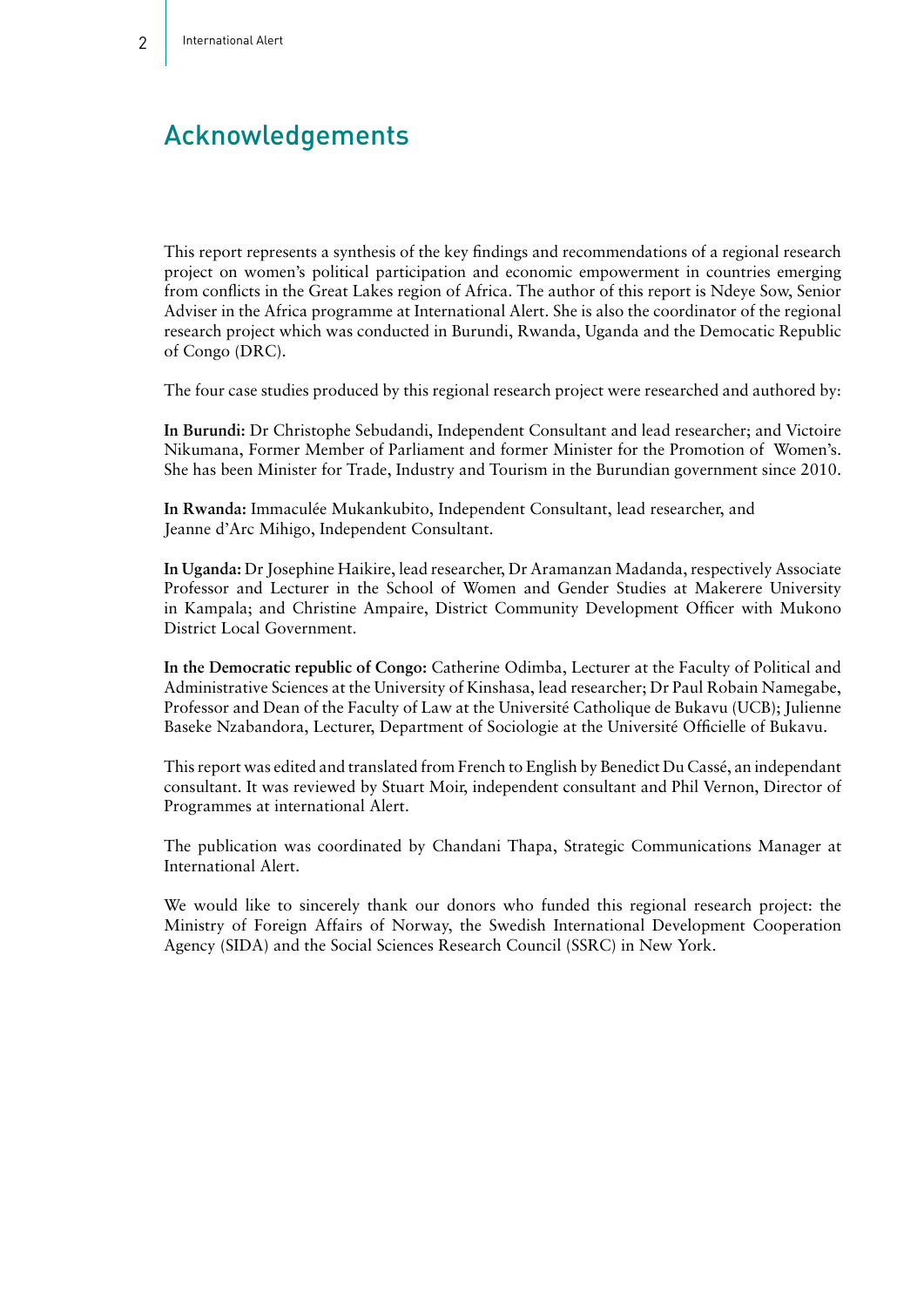## Tribute to Jeanne d'Arc Mihigo

Jeanne d'Arc Mihigo, member of the research team in Rwanda and co-author of the Rwandan case study, died tragically in the crash of the Hewa Bora Airways flight in Kisangani, in the Democratic Republic of Congo, in July 2011. She was 41 years old.

Born to a Congolese father and a Rwandan mother, Jeanne was deeply concerned by the grave crisis facing DRC for more than a decade. In 2009, she published, in English, a book entitled *Rural development for conflict transformation. A case study of North Kivu*, in which she examined the linkages between rural development and conflicts in the territories of Masisi and Rutshuru in the province of North Kivu in Eastern DRC. She concluded that the restoration of the state authority, along with the promotion of good governance, were determining factors in building sustainable peace and lasting prosperity in DRC, in particular in the east of the country.

We recall about Jeanne her great professionalism, her generosity and unstinting commitment to the return of peace and the promotion of women's human rights in DRC.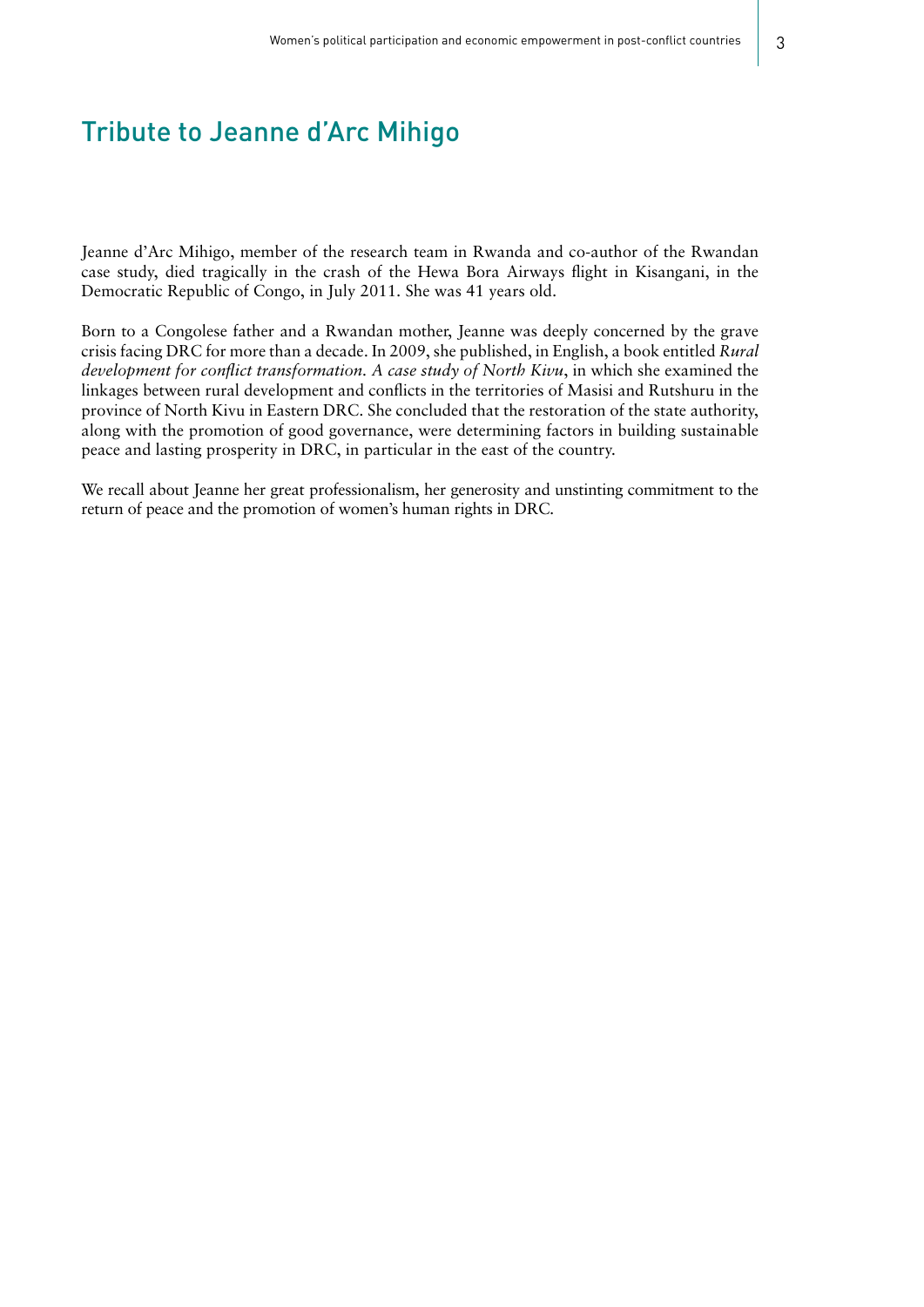## Table of contents

|    | Executive summary                                                                                                                             | 6                 |
|----|-----------------------------------------------------------------------------------------------------------------------------------------------|-------------------|
| 1. | Introduction                                                                                                                                  | $12 \overline{ }$ |
| 2. | The involvement of women at the negotiating table:<br>the Burundi peace talks held in Arusha and the Sun City inter-Congolese dialoque        | 14                |
| 3. | Assessment of the new quota system in Burundi: impact on the political representation<br>of women                                             | 20                |
| 4. | Promoting gender equality in the decentralisation process and in local governance:<br>the example of Rwanda                                   | 26                |
| 5. | Women in electoral processes: the 2006 presidential and legislative, national and provincial<br>elections in the Democratic Republic of Congo | 32                |
| 6. | The economic dimension of women's political action: the role of women in building<br>a peace economy in northern Uganda                       | 37                |
| 7. | Conclusions                                                                                                                                   | 42                |
| 8. | Recommendations                                                                                                                               | 45                |
|    |                                                                                                                                               |                   |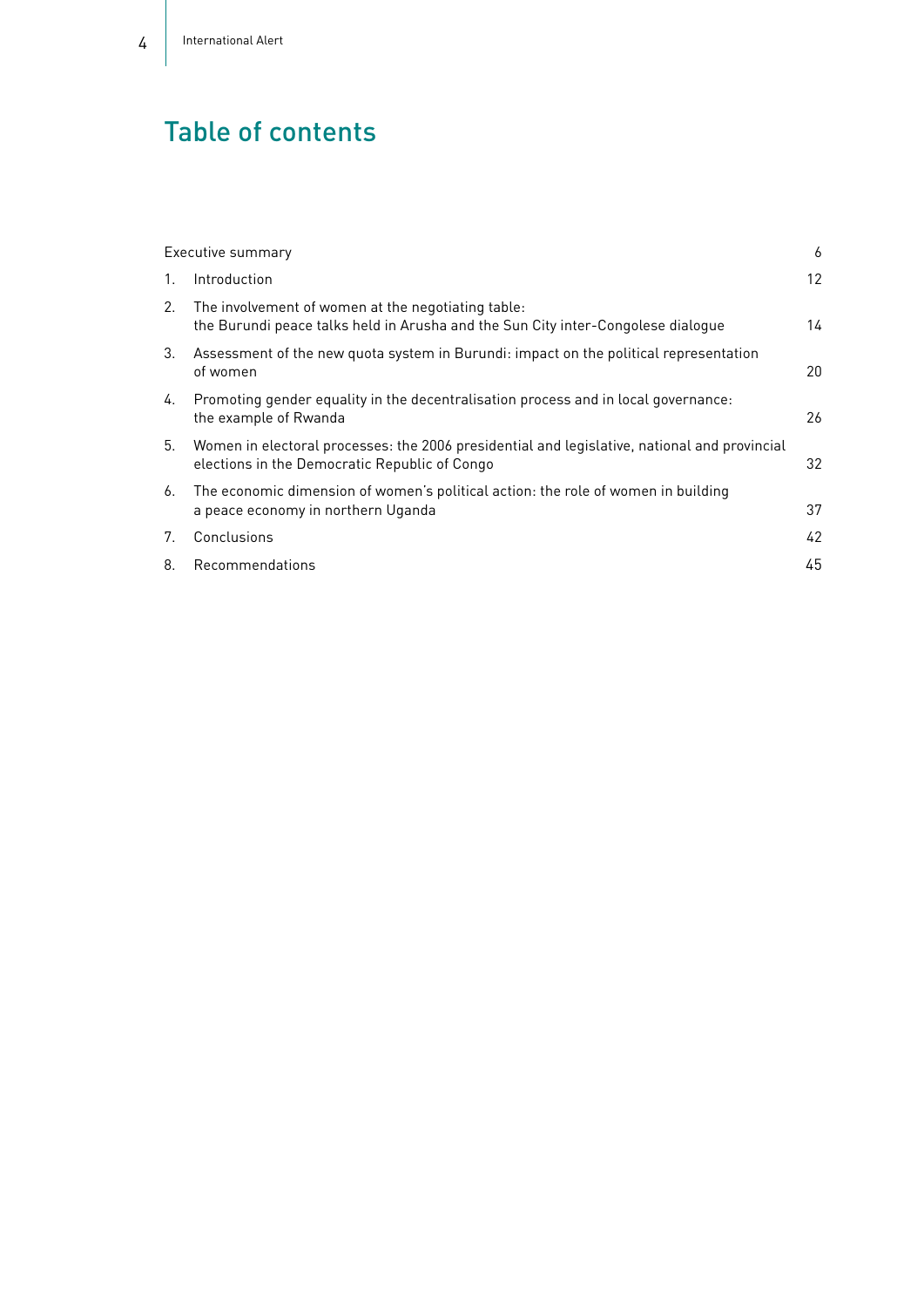## Table of acronyms

| <b>ADD</b>       | Association pour la défense des droits des femmes [Association for the defence of women's<br>rights]                                                                                    |
|------------------|-----------------------------------------------------------------------------------------------------------------------------------------------------------------------------------------|
| <b>ADEPAE</b>    | Action pour le développement et la paix endogène [Action for development and endogenous<br>peace]                                                                                       |
| <b>ADR</b>       | Alliance démocratique pour le renouveau [Democratic alliance for renewal]                                                                                                               |
| <b>AFEMSK</b>    | Association des femmes des médias du Sud Kivu [Association of media women in South<br>Kivul                                                                                             |
| <b>CAFCO</b>     | Cadre permanent de concertation de la femme congolaise [Permanent consultative<br>framework of Congolese women]                                                                         |
| <b>CAFOB</b>     | Collectif des associations et organisations non gouvernementales féminines du Burundi<br>[Collective womens' associations and NGOs in Burundi]                                          |
| <b>CEDAW</b>     | Convention on the Elimination of All Forms of Discrimination against Women                                                                                                              |
| <b>CNDD-FDD</b>  | Conseil National pour la Défense de la Démocratie-Forces pour la Défense de  de la<br>Démocratie [National Council for the Defence of Democracy-Forces for the Defence of<br>Democracy] |
| <b>CNF</b>       | Conseil national des femmes [National council of women]                                                                                                                                 |
| <b>CSO</b>       | Civil Society Organisation                                                                                                                                                              |
| <b>DRC</b>       | Democratic Republic of Congo                                                                                                                                                            |
| <b>DYNAFEP</b>   | Dynamique des femmes politiques [Dynamics of woman politicians]                                                                                                                         |
| <b>ICD</b>       | Inter-Congolese Dialogue                                                                                                                                                                |
| <b>INEC</b>      | Independent National Electoral Commission                                                                                                                                               |
| <b>MIGEPROF</b>  | Ministère du Genre et le Promotion de la Famille [Ministry of Gender and Family Promotion]                                                                                              |
| <b>MINALOC</b>   | Ministry of Local Government, Community Development and Social Affairs                                                                                                                  |
| <b>MINECOFIN</b> | Ministère des Finances et de la Planification Economique [Ministry of Finance and Economic<br>Planning]                                                                                 |
| <b>NRA</b>       | National Resistance Army                                                                                                                                                                |
| <b>PRDP</b>      | Peace, Recovery and Development Plan                                                                                                                                                    |
| <b>SACCO</b>     | Savings and Credit Cooperative                                                                                                                                                          |
| <b>SADC</b>      | Southern African Development Community                                                                                                                                                  |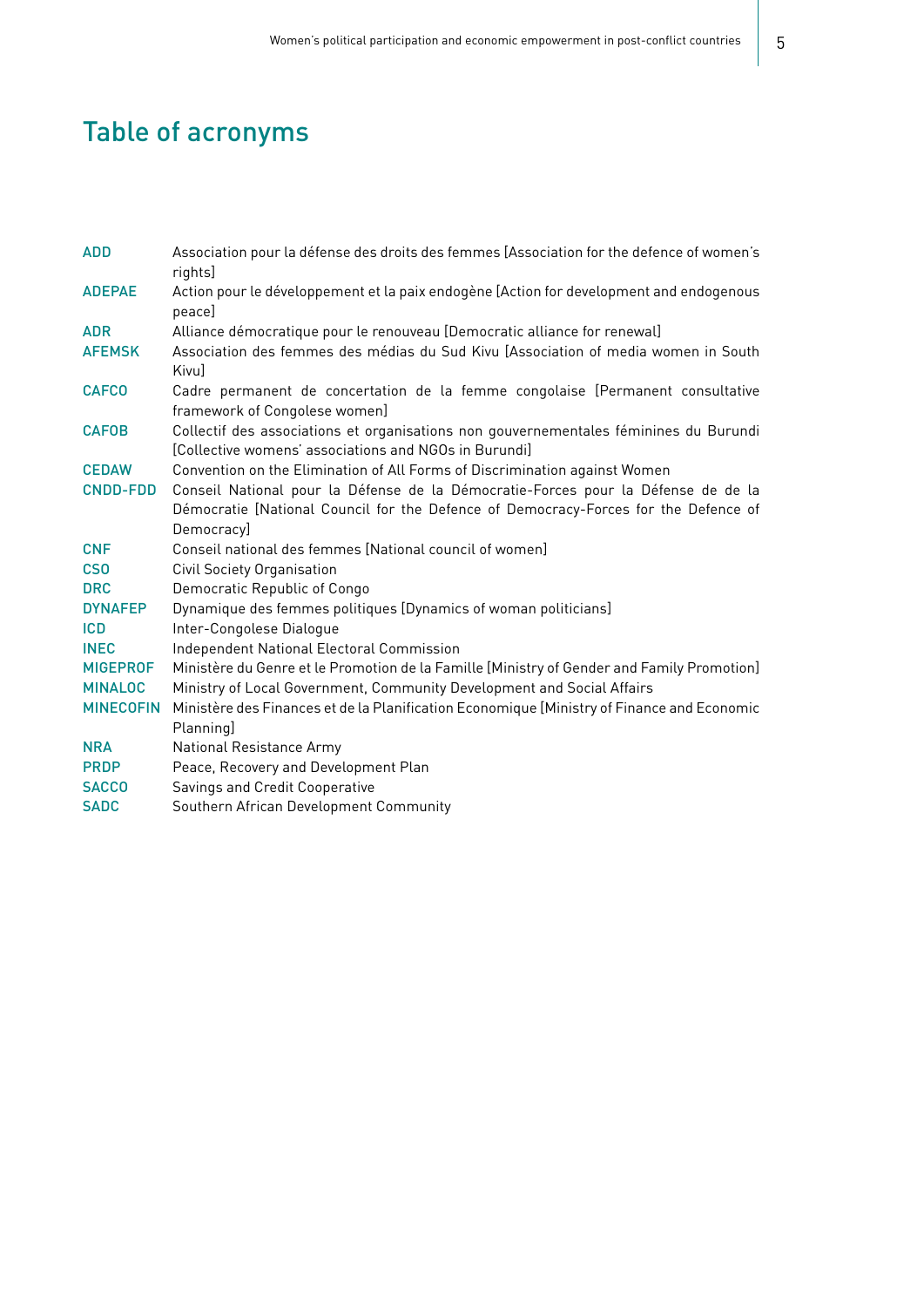### Executive summary

One of the positive results of peace processes and political transitions in the Great Lakes region in Africa during the last ten to fifteen years has been the representation and increased involvement of women in politics and in the public sphere. This major step forward in favour of women was primarily achieved thanks to the adoption of quota systems, as well as through co-optation. The constitutions adopted by Uganda, Burundi, Rwanda and the Democratic Republic of Congo (DRC) during the post-conflict transition periods include provisions which integrate female representation quotas of at least 30 percent in decision-making institutions. In DRC the constitution adopted by referendum in December 2005 went even further by including the principle of equal representation. The reconstruction of northern Uganda, following a murderous twenty-year long conflict, has provided opportunities for women, who have been playing a prominent role in the region's economic recovery.

This report represents a synthesis of the key findings and recommendations of a regional research project on women's political participation and economic empowerment in countries emerging from conflicts in the Great Lakes region of Africa. The research project, conducted in Burundi, Rwanda, DRC and Uganda, was undertaken jointly by International Alert and the Eastern Africa Sub-regional Support Initiative (EASSI), in partnership with some of the leading women's organisations in the four countries, as well as the Department of Women and Gender Studies at Makerere University in Kampala, Uganda.

The research focuses on four case studies and examines the nature and quality of women's political participation in the four countries to establish whether women's increased representation in decision making at the national and local governance level has translated into the adoption of gender equality policies and enhancement of women's socio-economic status at all levels of society. The research further analyses the economic dimension of women's political participation by linking women's economic empowerment and their representation in the political arena.

The four case studies focused on the following specific issues:

- In Rwanda: the study examined and analysed the integration of gender equality into the decentralisation process and the impact on women's participation in national and local governance. The study entitled "*Promouvoir l'égalité entre les sexes dans les processus de decentralisation et la gouvernance locale: leçons du Rwanda*" (Promoting gender equality into decentralisation processes and local governance: lessons from Rwanda) is available on International Alert website (http://www.international-alert.org/resources)
- In Burundi: the case study looked at the nature and impact of women's participation in the Arusha peace process and the impact of the quota system in promoting women in national and local government. The case study entitled "*A la conquête de la parole. La participation des femmes dans la transition démocratique au Burundi*" (Speaking out: Women's participation in the political transition in Burundi) can be downloaded from our website.
- In Uganda: the study set out to examine and understand the position of women in the peace economy and politics, and the interaction between their increased economic power and their participation in political and public life. The title of the study is "*Post-war economic opportunities in northern Uganda: implications for women's empowerment and political participation*". It can be downloaded from the International Alert website.
- In DRC: the study assessed women's participation in the inter-Congolese dialogue and the 2006 general elections. The study entitled: "*La participation des femmes dans les processus*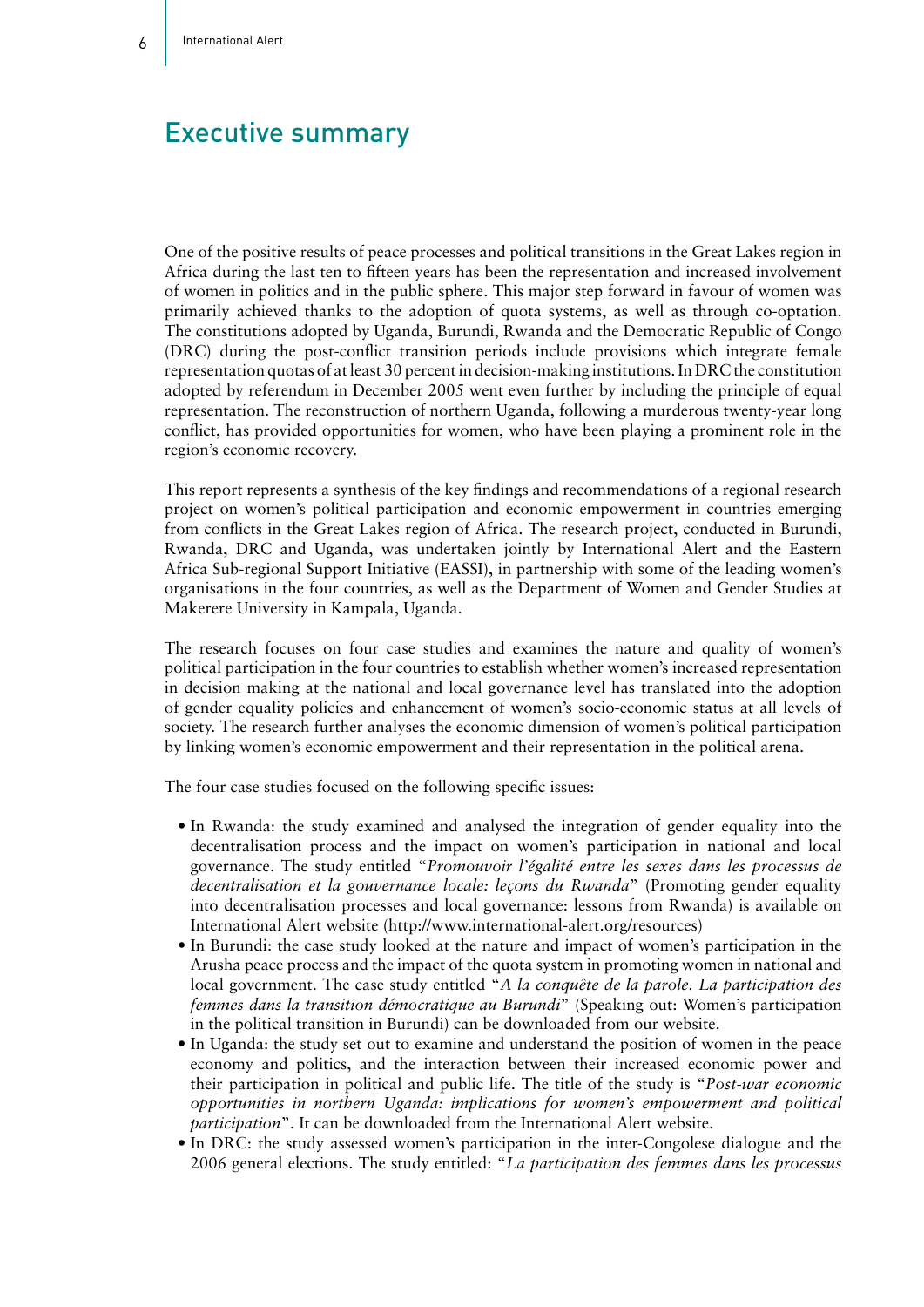*de paix et la prise de décision politique en République Démocratique du Congo*" (Women's participation in peace processes and political decision-making in the Democratic Republic of Congo) is available on International Alert's website.

A summary of the main findings of these case studies is presented below:

#### 1. Women at the negotiating table

The case studies on Burundi and DRC, which reviewed women's participation in the official peace processes in Arusha for Burundi and in the inter-Congolese Dialogue at Sun City in South Africa, concluded that, despite their low level of representation in these processes, Burundian and Congolese women nevertheless managed to have provisions for women's rights and gender equality included in the 2000 Arusha peace accord and the 2002 Global and All-inclusive Agreement for DRC. However, the wording of the principle of gender equality was kept very general, particularly regarding women's representation in governing political bodies. This partly explains the difficulties and/or slowness in implementing most of these provisions. In DRC in particular, the principle of a quota of 30 percent women's representation in state institutions, which was promised to women in Sun City, was never enforced. Afterwards, Congolese women successfully lobbied for the inclusion of the principle of 50-50 parity representation in the constitution adopted in 2006, but there again mechanisms for implementing parity were never adopted. In Burundi, a quota of 30 percent representation for women at the highest level of governance was finally enshrined in the constitution adopted in March 2005, five years after the signing of the Arusha peace accord. It took another four years before the quota of 30 percent representation for women was added to the electoral code following its reform in 2009.

#### 2. Impact of quota policies

The case study on Burundi also carried out an assessment of nearly five years of a 30 percent women's representation quota in political institutions. It appears that, despite the fact that quotas significantly increased the number of women in decision-making bodies at all levels, including local governance, this did not necessarily lead to substantial and effective representation of women or to significant reduction in inequalities between men and women. Women, especially those living in rural and peri-urban areas, continue to face major constraints such as poverty, lack of access to land and property, illiteracy and heavy domestic workloads.

The adoption of a quotas system was not accompanied by a transformation of the political and institutional systems, which remain heavily masculine and hamper the promotion of gender equality. The combination of ethnic and regional quotas, adopted in 2005, tended to reinforce ethnic and regionally-based allegiances as well as ethnic and political isolationism, pushing politicians, including women, into partisan positions accordingly. Nonetheless, the increased representation of women in state institutions may be having gradual positive effects on social transformation in Burundi. It seems that women are progressively building up self-confidence, resulting in their increased access to speech within the public sphere, as well as higher social respect.

#### 3. Decentralisation processes: the challenges of mainstreaming gender

As in Burundi, the quota policy implemented by the Rwandan government lead to a greater representation of women in the decentralisation process, which began in early 2000. However, the principle of gender equality has not been properly integrated into the process and decentralisation has not provided a space which could have allowed women to influence the policies defined at the local governance level. Women continue to be under-represented in key positions related to policy and programme implementation. Furthermore, decentralised bodies lack the technical, material and financial resources to implement a gender equality policy effectively. The lack of expertise on gender analysis and gender budgeting of technical and local counsellors has become one of the main obstacles to mainstreaming gender into planning and budgeting processes.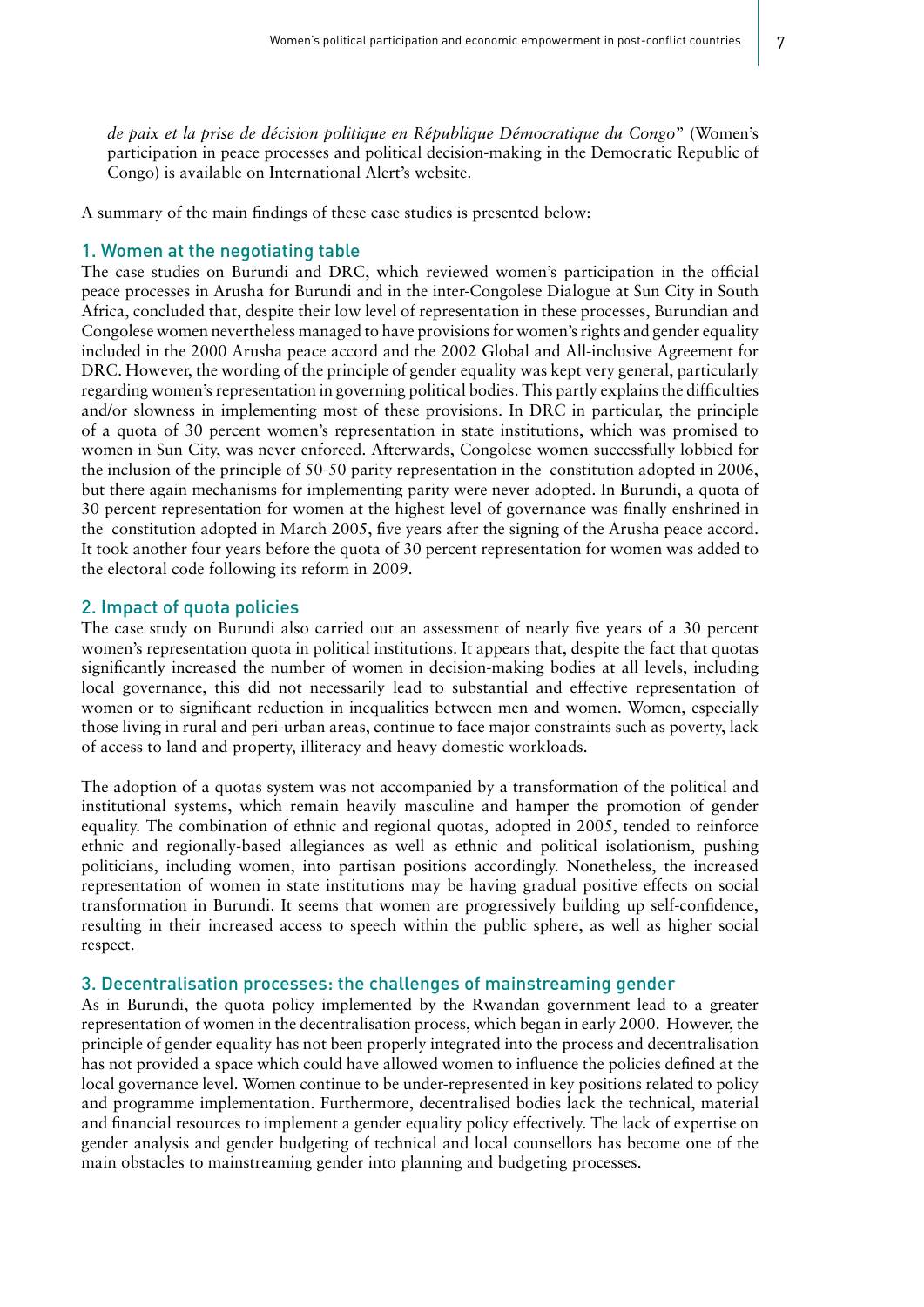Women are also marginalised in public participation fora, which have been designed to enable people to take part in discussions relating to development priorities and programme implementation. Nevertheless, issues related to gender equality are brought up in these fora, particularly violence against women, land tenure and property ownership, as well as family planning. The study concludes that the decentralisation process in Rwanda offers opportunities to close the gender gap and achieve more equality. However, this is subject to the strengthening of decision-making powers of decentralised bodies and local communities so that they can take ownership of the decentralisation process.

#### 4. Women's representation in electoral processes

In DRC, women were actively involved in the 2006 general elections, the first to take place in the country in over thirty years. They made up the majority of voters, about 64 percent, for the legislative elections. However, very few of them managed to get elected: 8 percent at the National Assembly and 8.6 percent in the Senate. Women were penalised by a perverted electoral system and biases in the composition of electoral lists. They also suffered from insufficient financial means, a lack of political experience and the mobilising power to build a broad and strong electoral base.

The anti-democratic and conservative nature of political systems and social and religious institutions in DRC hinder the effective implementation of parity, despite it being entrenched in the constitution. Despite the adoption of some measures for women's greater participation in political and public life, numerous provisions which discriminate against women still exist in various laws relating to the family and women's personal lives. The Family Code, for instance, still subjects married women to the guardianship of their husbands. The gender norms and stereotypes which structure gender relations are the major obstacles to the equal representation of women in political and public life in DRC.

#### 5. Economic power and political participation

Poverty and lack of economic security are often regarded as some of the major barriers to women's political participation. However, in northern Uganda, the advances made by women in the economic sphere have not given them a more prominent position in political decision making. Indeed, women have played a key role in the region's economic recovery after the war, enabling them to increase their income significantly; however, not at a level which would allow them to achieve economic security, and break free from the cycle of economic survival and merely meeting practical needs.

In addition, development and reconstruction policies in northern Uganda have not taken into account the important contribution made by women in the building of a peace economy. Despite the commitment made by most development agencies operational on the ground to mainstream gender into their programmes, women are still viewed as a vulnerable group instead of fullyfledged economic agents. They continue to be marginalised from the major development plans set up by the government and international development agencies at the end of the war. Furthermore, very little attention has been paid by development planners to the high levels of sexual violence against women and the way in which unequal gender relations continue to affect the economic recovery.

All this explains, to a large extent, women's poor participation in politics in northern Uganda, even though their increased income has allowed many of them to play a more central role in decision making within the household and to acquire greater mobility and influence in decisionmaking bodies in communities.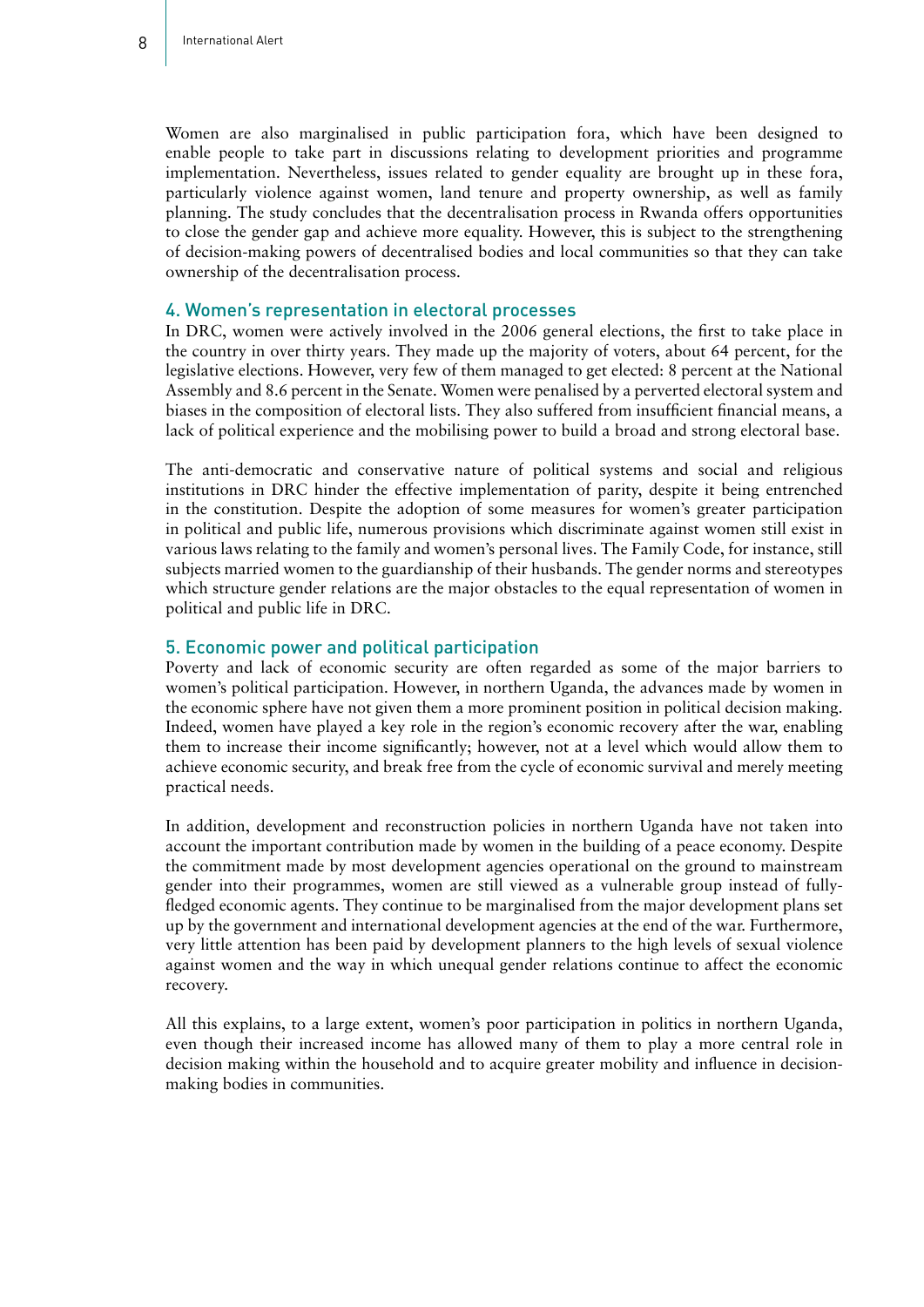#### Recommendations

The four case studies identified priorities and strategic actions to strengthen the participation of women in political and public life, as well as to acknowledge and support their pivotal role in the economic recovery of the region.

The recommendations are as follows:

#### Burundi

- Create a statistical database on women's political participation;
- Assess progress made by Burundi in implementing its national and international commitments towards gender equality by using well-known gender indicators such as the African gender and development index (AGDI)<sup>1</sup>. This assessment could be carried out in collaboration between the government of Burundi, relevant United Nations agencies and civil society organisations;
- Pass the Bill on women's rights to inheritance and land ownership: the government and National assembly should pass the Bill reforming the Code on inheritance, matrimonial regimes and gifts, which has been under review since 2002;
- Integrate effectively the principle of gender equality into national policies and development programmes: it must be ensured that the Vision 2025 and the new Poverty Reduction Strategy Paper (PRSP) actively mainstream gender. This implies:
	- publicising and implementing national gender policy through the establishment of structures envisioned by the law such as the Gender National Council;
	- providing structures for gender equality with enough human and financial resources to efficiently accomplish their mission;
	- guaranteeing that the selection of women candidates to positions of power are based on merit and "representativity" in order to overcome objections to the introduction of quotas for women.
- Put in place mechanisms to allow the raising of the educational level of women and girls and reduce the burden of heavy workload: thought should be given to ways of allowing women to free up time aside from household work and daily domestic chores, such as fetching water and gathering firewood. Consideration should also be given to organising a wide functional literacy campaign, which would include, among others, components on political and civic education, the Family Code, resource management and family planning. This campaign would target both women and men;
- Develop and reinforce alliances and networks among women by putting in place a permanent structure for consultation between women politicians and those from civil society. Through this mechanism, joint programmes highlighting women's priorities would be developed and encourage those women elected to positions of power to commit themselves to it;
- Encourage women's political participation through specific concrete actions: develop partnerships between women's organisations and men who are sensitive and committed to gender equality (politicians, and religious, customary and civil society leaders) in order to strengthen advocacy for women's increased participation in political life and for gender equality;
- Encourage the government to respect its national, regional and international commitments on promoting gender equality: the support of the international community is essential to enable Burundi to meet its commitments on gender equality. In that sense, respect for gender equality should be a criterion for eligibility for international cooperation programmes negotiated with the Burundian government. The international community should also support capacity building for women regarding political participation and be involved in the monitoring of gender indicators.

<sup>1</sup> The AGDI, or African Gender and Development Index, is a tool which maps the extent of gender inequality in Africa and assesses government performance. It consists of two parts: the qualitative Gender Status Index (GSI) and the qualitative African's Women Progress Scoreboard (AWPS). For further information about the AGDI see UN Economic Commission for Africa (UNECA) (2004). *The African Gender and Development Index*. Addis Ababa.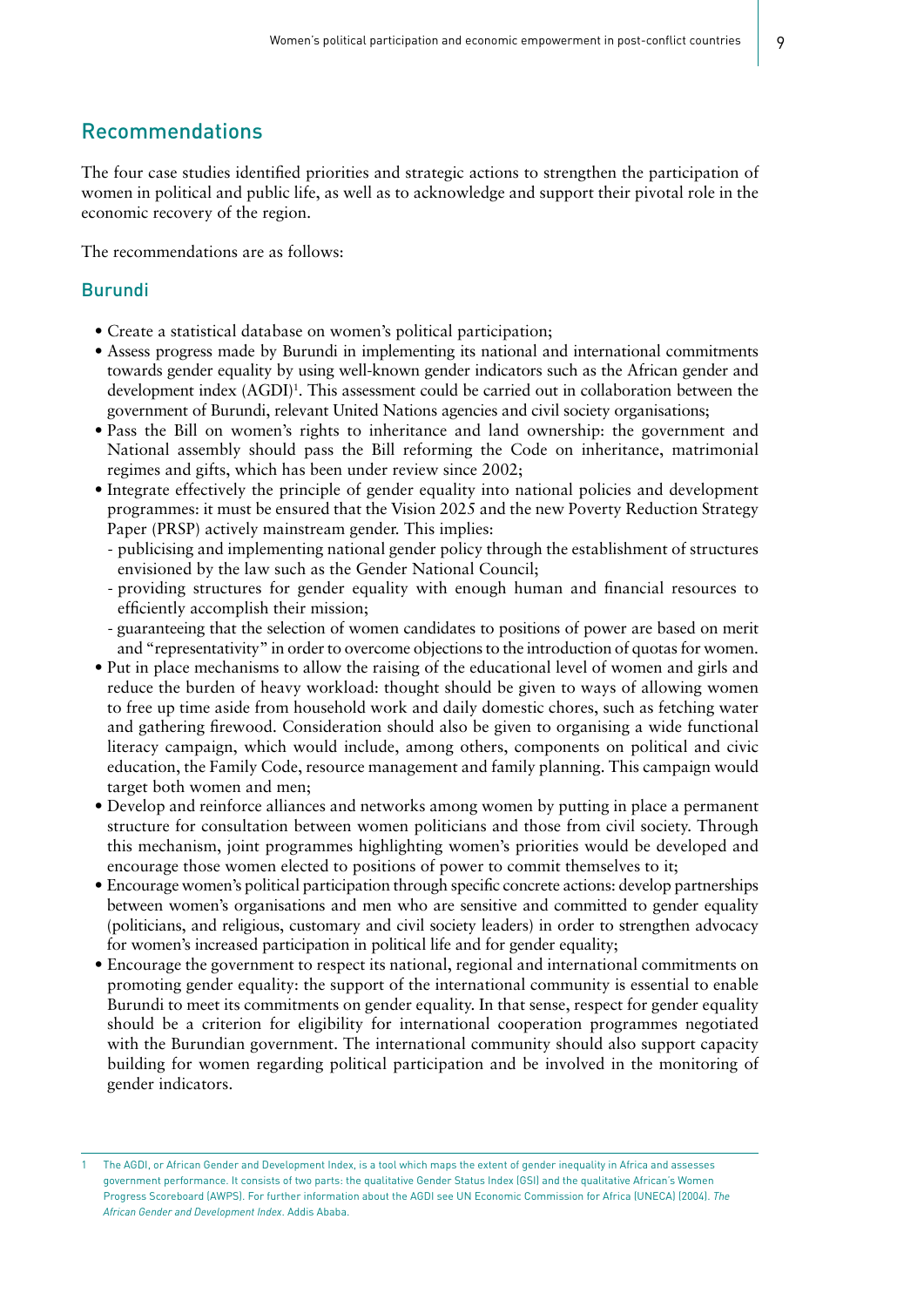#### Rwanda

#### For the Government

- Develop a programme to build and strengthen the capacities of decentralised entities on gender analysis and gender planning and budgeting in order to improve the extent to which gender is taken into account in performance contracts and budgets. Methods of developing performance contracts must include specific gender indicators in each area of planning;
- Develop better quantitative and qualitative indicators allowing the measurement of changes in gender equality at the individual, institutional and community level;
- Provide decentralised entities with gender experts to ensure that gender analysis is integrated at all stages of the decentralisation process;
- Support the districts in the production of development plans, taking into account the gender dimension and develop partnerships with stakeholders who work in decentralisation in order to influence the inclusion of gender in their planning;
- Include analysis of obstacles which communities face in the monitoring of public action in regular evaluations of the decentralisation process, especially with regard to gender, to enable the initiation of strategies to reduce these obstacles.
- Strengthen the capacity of Ministry of Gender staff in charge of gender issues in the districts, so they become more capable of supporting and supervising gender mainstreaming in the plans and budgets of decentralised entities;
- Support critical thinking and analysis designed to identify strategies and programmes to reduce women's heavy workload and provide support for women who work in decision-making bodies in decentralised entities (taking into account the obstacles to their participation). These analyses should influence the planning and budgeting of development actions on the part of decentralised entities and central government;
- Create a continuous education and awareness programme for local communities on gender equality to reduce resistance to change and support progress. The programme should also include discussions with families about educating their daughters to the highest possible level.

#### For the National Council of Women (NCW) and other civil society organisations

- Redefine the role of NCW agents in the districts to allow cooperation and synergy with other units in districts, sectors and cells;
- Support the local chapters of the NCW in decentralised entities to develop strategies to take part in decentralised governance processes, particularly in influencing participation mechanisms to better take gender equality issues into account;
- Collaborate on or advocate for education programmes on leadership and other activities which strengthen the capacities of women in decision-making positions or candidates for these positions.
- Encourage and facilitate networking between women leaders in decentralised entities to help them further their analysis on the obstacles to women's participation and conduct advocacy with relevant authorities.

#### For the Rwandan Association of Local Government Authorities (RALGA)

- Become involved in projects which promote gender equality in local government (such as PAGOR) and capitalise on gains so that other districts can also benefit from them;
- Initiate a network of women leaders in decentralised entities to help them examine more deeply the obstacles to women's participation and lobby the relevant decision-making bodies.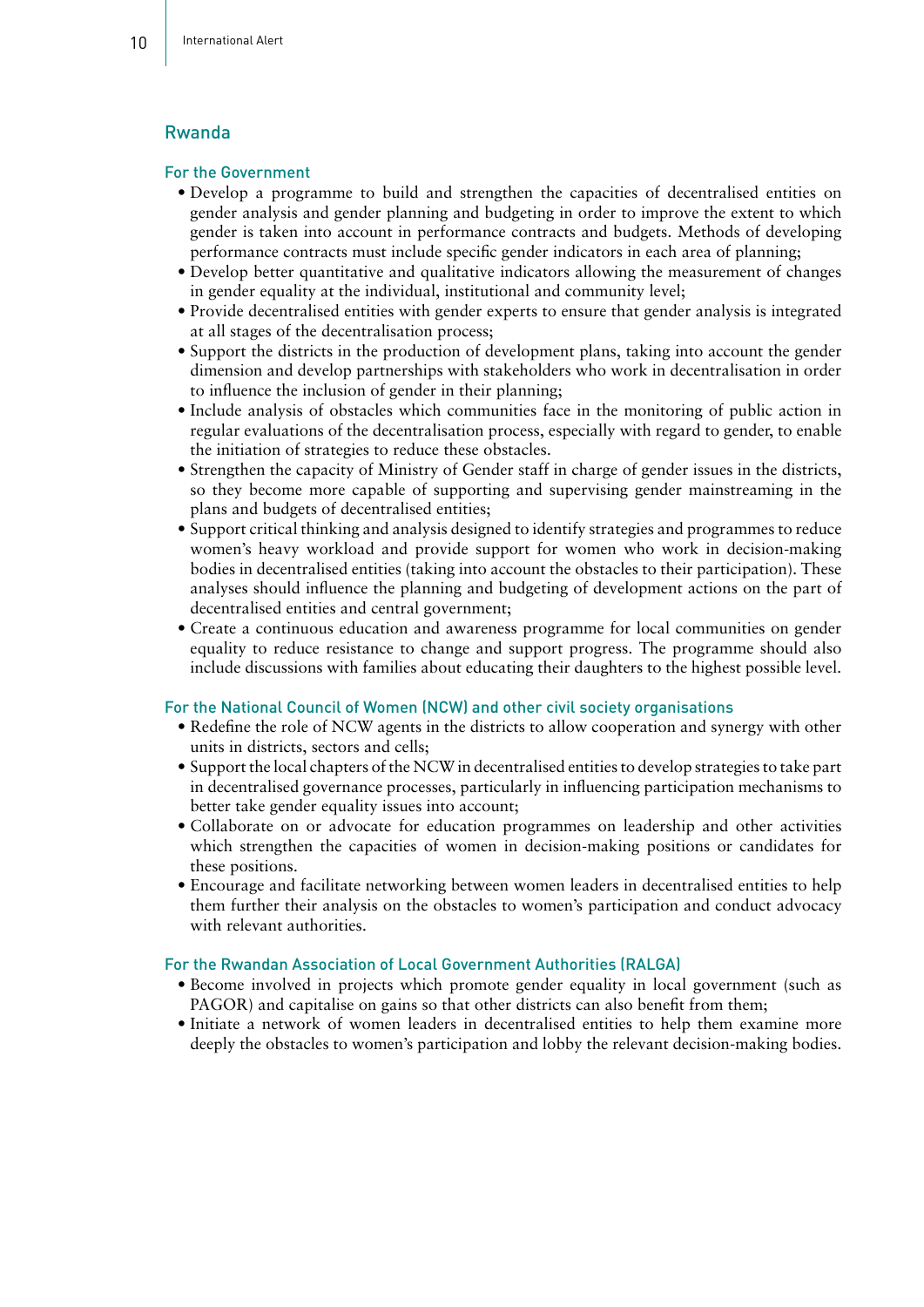#### Democratic Republic of Congo (DRC)

- Establish inclusive and representative political structures by increasing and strengthening women's presence in central state and customary/community institutions and structures, as well as political parties. This would imply the adoption and effective implementation of the law on parity and the subsequent reform of the electoral code;
- Develop and strengthen the political socialisation of women and transform the political behaviours of both women and men by mainstreaming gender into the various agents of socialisation, particularly in schools, mass media and religious institutions;
- Make the link between the local and global level by bringing together state actors, women's organisations, local communities and wider civil society around a common ideal: working to promote women's participation in a context of national reconstruction.

#### Northern Uganda

- Make gender a core element in the design and implementation of economic recovery programmes in northern Uganda;
- Ensure strategic institutional development for women: this requires extensive mobilisation of women, to train them on contracts and awards and to increase their capacity to form companies and joint ventures;
- Promote a political culture within women's groups and train women on how to effectively participate at various levels and form political alliances and coalitions across parties;
- Mobilise men and boys to reconstruct positive masculinities, and involve them in actions to prevent and respond to violence against women. There is also an urgent need to bring men back into household provisioning and sustenance.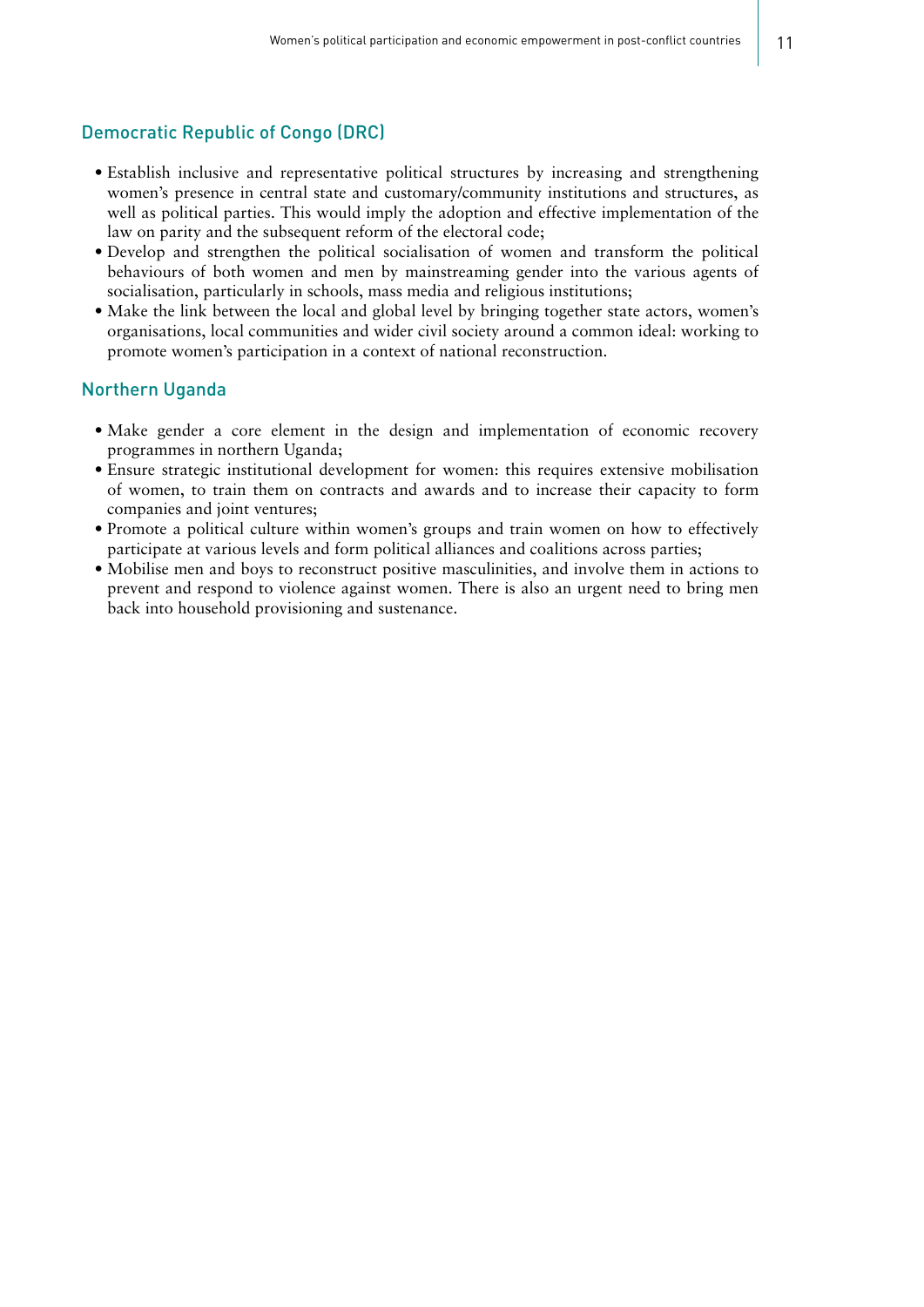## 1. Introduction

Despite their devastating nature, the conflicts which have affected the Great Lakes region have introduced a measure of fluidity into the traditional social order, which has allowed the creation of spaces dedicated to expression and political action, of which women, to a certain extent, have been able to take advantage. Conflicts have played a major catalysing role in the emergence of a women's movement which has been able, in critical moments, to overcome ethnic and political divisions to unite and mobilise around key issues pertaining to the promotion of women's political, economic and social rights. Spaces for expression and political action for women have been expanded and strengthened through their participation in informal peace processes and official peace talks. Women's active participation in political transitions and post-conflict reconstruction has further contributed to opening up the political and economic spheres to a greater number of women.

Although these developments are of undeniable importance and should be lauded, women still face significant challenges. The widespread feeling among some of the region's leading women's organisations is that the political, economic and cultural environment is not always conducive to the substantial and efficient participation of women, as well as to the formulation of the issues affecting them. The introduction of gender quotas did not necessarily result in the adoption of gender-responsive policies; nor did they result in the modification of the socio-economic status of women at all levels of society. The institutionalisation of achievements, and the transformation of power relations within institutions and political systems in order to make them more gender responsive, are issues central to the question of women's political activeness in the region. The same applies to the topics of culture and traditions, which have a significant impact on the participation of women, while the lack of access and control of resources, as well as insufficient economic power, are key factors in the exclusion of women from the political arena.

This research project fits into the conceptual framework according to which the inclusion and participation of women are inherent factors of peace, and that greater inclusion enhances peace and security. In this sense the full, effective participation of women in politics is a necessary component of peace processes and of post-conflict reconstruction. The study has adopted a view of political participation which is broader than the traditional understanding of the concept which limits politics to involvement in formal processes, government institutions and electoral processes. Indeed, political processes also include informal politics and the dynamics relating to everyday life.2 In this sense, social movements, especially those in which women are involved, make for a form of political participation much in the same way as involvement in more formal processes within governments. Some analysts also draw attention towards the relations influencing all levels of society, including power relations within the private sphere, households and the family.3

The research project also takes into consideration the fact that women do not constitute a homogeneous category; rather, they have differentiated identities shaped by their ethnicity, political affiliation, social class, age and social status.

The research project's objectives were:

Global objective:

• Improve the efficiency of women's contribution to the restoration of peace and security in the Great Lakes region in Africa.

3 *Ibid*.

<sup>2</sup> M. L. Krook and S. Childs (2010). *Women, gender and politics. A reader.* Oxford University Press: Oxford.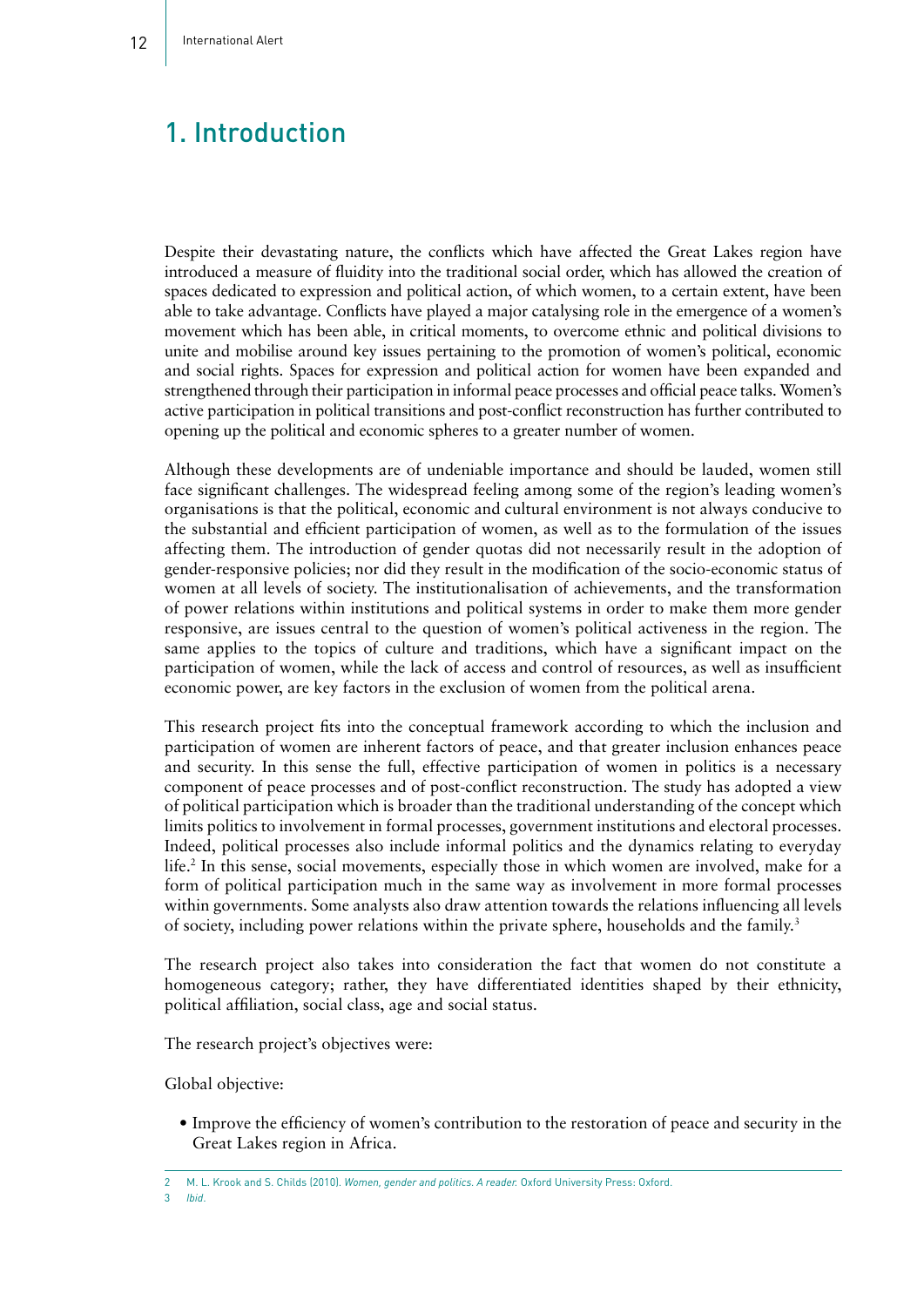Specific objectives:

- Review the nature of women's political action and how it contributes to improving peace and security in the Great Lakes region.
- Contribute to the transformation of political and social institutions impeding the efficient and qualitative participation of women.
- Support the exchange of experiences and analyses between the region's women for a better understanding of the differentiated positions and roles of men and women in the political sphere.

On-site research and four case studies were conducted in each country by national research teams, which received specific training in terms of gender-sensitive research methodology during a methodology workshop held in Kampala in June 2009. The workshop was facilitated by Professor Aminata Diaw from the University Cheick Anta Diop in Dakar, Senegal, and Dr. Josephine Ahikire, Associate Professor at the School of Women and gender Studies at Makerere University in Kampala, Uganda.

The main concerns which guided the research articulated themselves around the following questions:

- 1. Are conflicts an opportunity for women? Do they contribute to the creation of spaces for expression and action? Under which circumstances?
- 2. How do conflicts contribute to shaping the perception of women's participation in politics?
- 3. What is the nature and quality of women's participation in politics and what impact does their representation have on decision making?
- 4. What is the nature of the state and of the political and institutional systems in the region and how does this affect the participation of women?
- 5. How does the participation of women take into account aspects such as identity, culture and ethnicity?
- 6. Is there a link between the economic empowerment of women and their increased participation in the political sphere?

Additional questions specific to each country were developed by the local research teams. The study chose a participatory, gender-based approach, focusing on processes. In-field data collection was conducted through discussion groups, in-depth interviews of key informants, as well as questionnaires.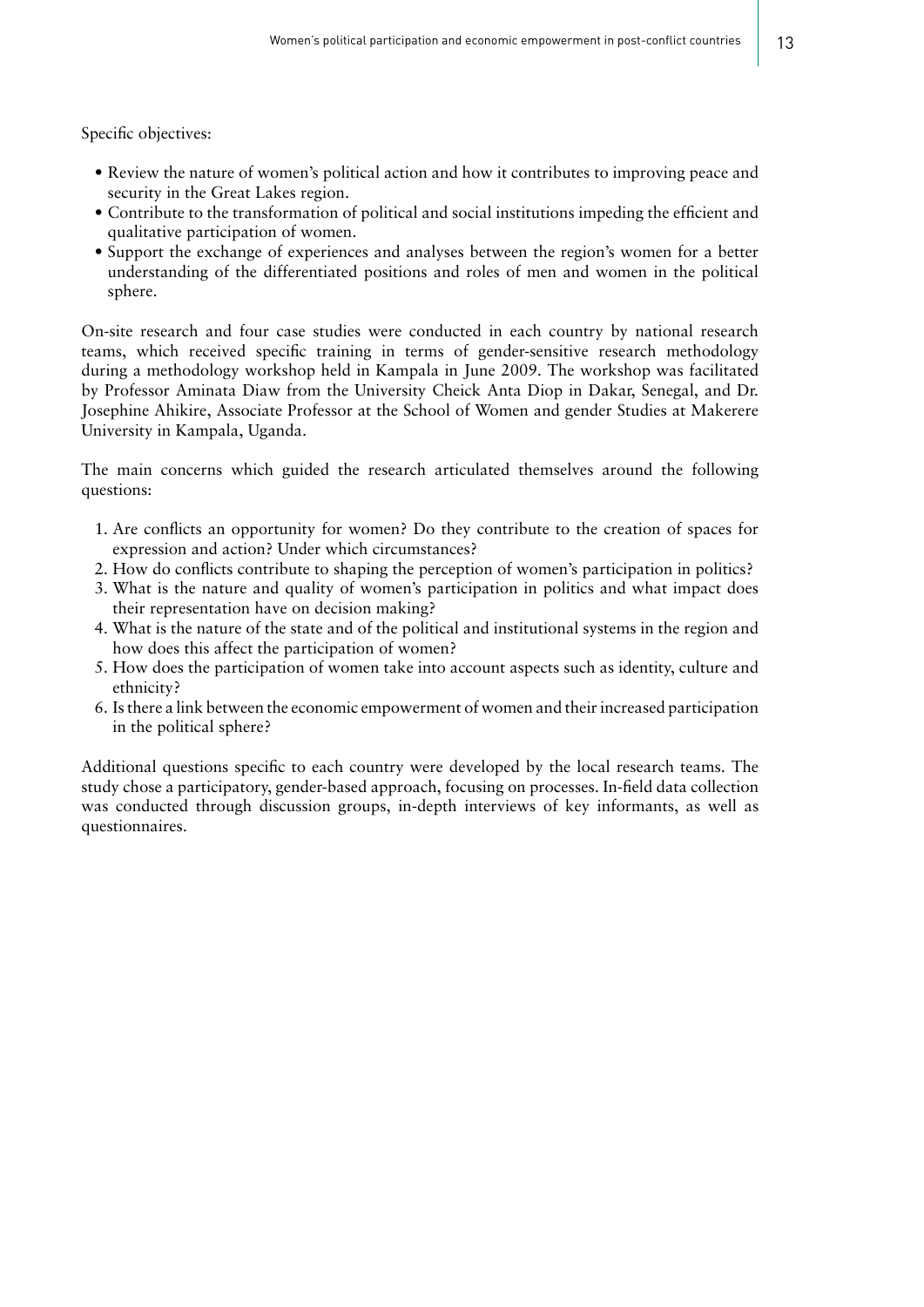## 2. The involvement of women at the negotiating table: the Burundi peace talks held in Arusha and the Sun City inter-Congolese dialogue

Official peace processes, also known as "Track 1 Diplomacy", are processes from which women continue to be largely excluded. The number of women having held an official role during such processes, in particular during peace negotiations, remains very low throughout the world. A study by UNIFEM on 21 official peace processes since the mid-nineties shows that women only account for 2.4 percent of the signatories to peace agreements resulting from these processes. For 10 of these 21 peace processes, the representation of women among official delegations at the negotiating table amounted to an average of 5.9 percent.<sup>4</sup> The absence of women at negotiating tables persists, despite the adoption of international legislation including, among others, the Beijing Platform<sup>5</sup> and UN Security Council resolution  $1325$ , which call for the acknowledgement of women's right to equal participation and involvement in all aspects and at all phases of peacebuilding processes and post-conflict reconstruction, as well as the integration of gender perspectives into these processes.

The case studies on Burundi and Rwanda review the participation of women in peace processes in these two countries over the last ten years, which led in both cases to the signing of peace agreements. The peace talks for Burundi began in June 1998 in Arusha, Tanzania. These talks, which lasted for over two years, resulted in the signing of the Arusha Peace and Reconciliation Agreement on 28th August 2000. In DRC, the inter-Congolese dialogue (ICD) held in Sun City, South Africa, from 25th February to 12th April 2002, was designed as a national reconciliation process to negotiate the terms of a new political order. The ICD concluded with the signature of the Global and All-inclusive Agreement on 17th December 2002 in Pretoria, South Africa, which allowed the appointment of an interim government in June 2003. Women were largely excluded from these processes, which were crucial steps in the recent political history of these two countries. Only a very small number of women were able to access these negotiations and even this was the result of intense lobbying.

The two case studies have analysed the strategies chosen by women to gain access to the negotiating table and the impact of their presence on the negotiation process in order to determine, whether, in these two countries, the presence of women played a role in the establishment of peace agreements sensitive to gender equality issues. The results of this research study are presented and analysed in the following sections.

#### 2.1 Only a small percentage of women were able to take part in the Arusha peace talks in Burundi and the inter-Congolese dialogue in DRC

The Arusha peace talks for Burundi mainly concerned the representatives of 17 political parties and armed movements approved by the Burundi government and the National Assembly. Women, as well as other civil society groups and religious communities, remained largely excluded from the talks. During the first round of negotiations in Arusha in June 1998, there were only two women among the 126 delegates. The case study highlighted that '…indeed, the Arusha negotiations were perceived

<sup>4</sup> UNIFEM (2009). *Women's participation in peace negotiations: connections between presence and influence*. New York.

<sup>5</sup> The issue of women in armed conflicts is one of the 12 areas of intervention identified in the Beijing Platform for Action, which was adopted in 1995. The Beijing Platform underlines the fact that women are often absent from peace negotiations and insists on the necessity of including them in conflict-resolution processes.

<sup>6</sup> The 1325 resolution, relating to Women, Peace and Security, adopted on 31st October 2000 by the Security Council of the United Nations, urges Member States to take the necessary measures to protect the rights of girls and women during armed conflicts, to increase the involvement of women at all levels of decision making, and to ensure gender equality during all peacemaking and peacekeeping operations.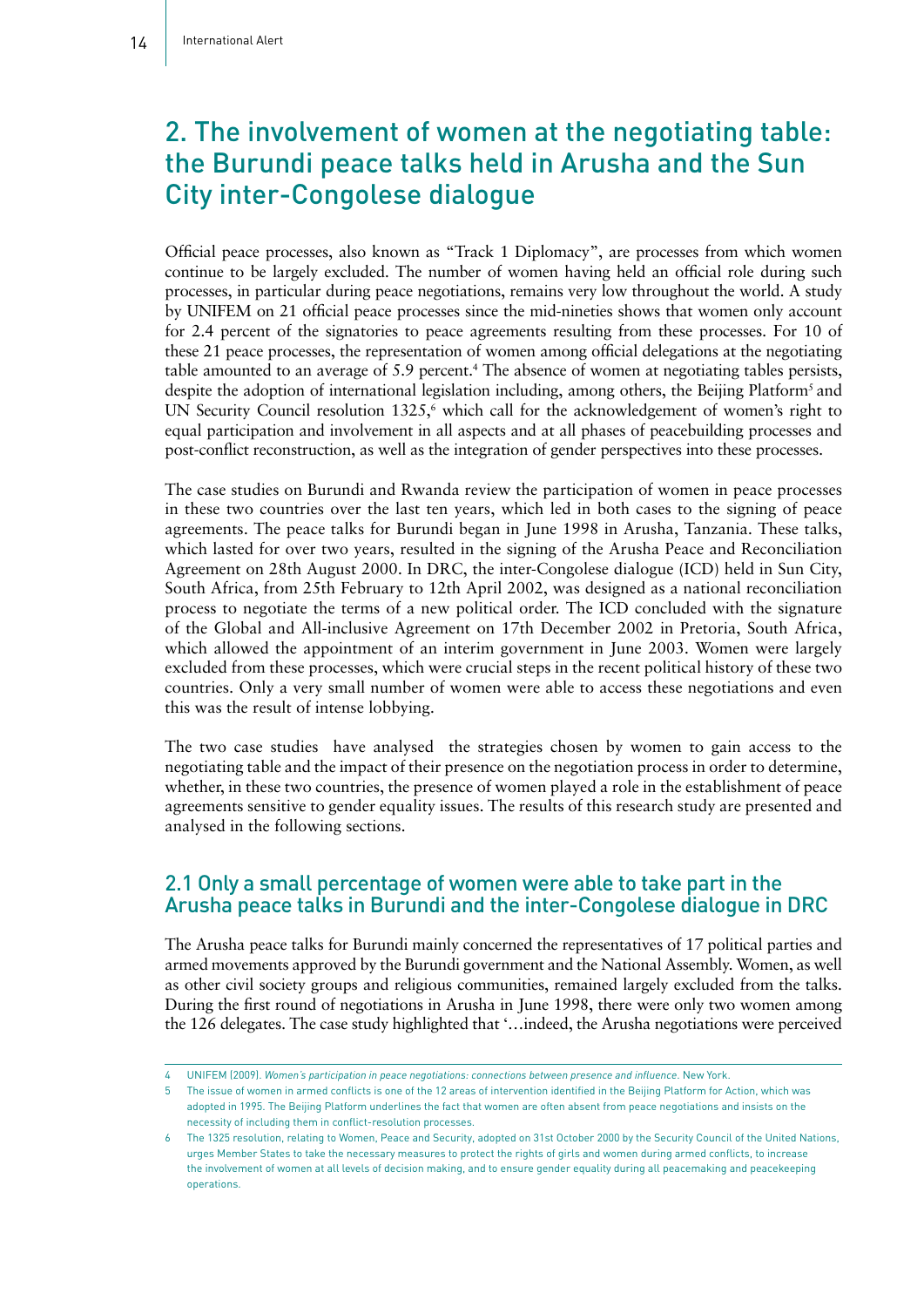as the privatisation of political matters and of the country's future by political parties'.<sup>7</sup> The women's movement was the only civil society component to mobilise and organise itself in order to claim the right for women to participate in the Arusha talks. Women's organisations leveraged international legislation for the promotion of women's rights such as the Beijing Platform and the Convention on the Elimination of All Forms of Discrimination against Women (CEDAW). These pieces of legislation were used as tools to carry out intensive advocacy in favour of their participation, aimed at several Heads of State from the region, particularly the Tanzanian president, Julius Nyerere, who was also the official mediator for the Arusha peace talks.

During the second round of negotiations, which took place from 20th to 29th July 1998, women had to literally crash the event, arriving in Arusha as a delegation although no such delegation had been officially authorised beforehand. After this, Nyerere supported women by organising consultations on the issue of their participation with the delegation heads of the different parties present in Arusha. The South African president, Nelson Mandela, who took over as mediator after Nyerere's death in October 1999, offered women the same kind of support. A group of seven women<sup>8</sup> were finally given permanent observer status in January 2000, only eight months before the end of the talks.<sup>9</sup> In the end, women represented a mere 10 percent of the conference's participants.

In DRC, the Sun City ICD was a little more inclusive, involving not only the government and armed movements, but also the non-armed political opposition, as well as civil society. However, as in Burundi, the inclusion of women in the ICD was not an easy task. No women had taken part in the previous peace talks held in Lusaka, Zambia, in July 1999, which had resulted in the signature of a ceasefire agreement between the conflicting parties. It was during the Lusaka conference that the different components, which would later become part of the ICD, were identified; those principles which would later become guidelines for the ICD were defined and adopted. Only 9 percent of the attendees of the meeting of the ICD's Preparatory Committee in Gaborone, Botswana, in August 2001 were women. These women, however, played an important role by writing an open letter to the delegates of the Gaborone meeting in which they denounced the under-representation of women. The signatories of this open letter also used international legislation in favour of women, reminding DRC that it was a signatory of CEDAW and a member of the SADC,10 which adopted a 30 percent female representation quota in its decision-making bodies, while also referring to the clauses of the 1325 resolution. However, despite these efforts, female participation remained weak throughout the process. Women's representation at the Sun City and Pretoria gatherings, which led to the signature on 17th December 2002 of the Comprehensive and All Inclusive Agreement, was only 16 percent and 13 percent respectively.

Five years later, Congolese women were to face the same exclusion during the conference on peace, stability and development of the North and South Kivu provinces, which was held in Goma, in North Kivu in January 2008. According to the selection procedure for participation at the conference, the various components of the government, the armed rebellion, political parties and CSOs were all required to be represented by a delegation composed of three men and a woman. These participation criteria disadvantaged women, who represented only 25 percent of participants.

The arguments in favour of equal participation of women in peace talks highlight the fact that the nature of peace agreements has significantly changed over the past twenty years. Indeed, until the 1990s, they were primarily considered to be contracts between warring parties in order to put an end to armed conflict and violence. Nowadays, peace agreements have turned into "roadmaps". Not only do they mark the official cessation of hostilities between warring

10 DRC joined SADC in 1998.

<sup>7</sup> V. Ndikumana and C. Sebudandi (2011). *A la conquête de la parole. La participation des femmes dans la transition démocratique au Burundi [Fighting for speech. Women's participation in Burundi's democratic transition*]. International Alert and EASSI: London, 2012, p.12.

<sup>8</sup> These women represented the various civil society women's organisations.

<sup>9</sup> The Arusha Peace Agreement was signed on 28th August 2000.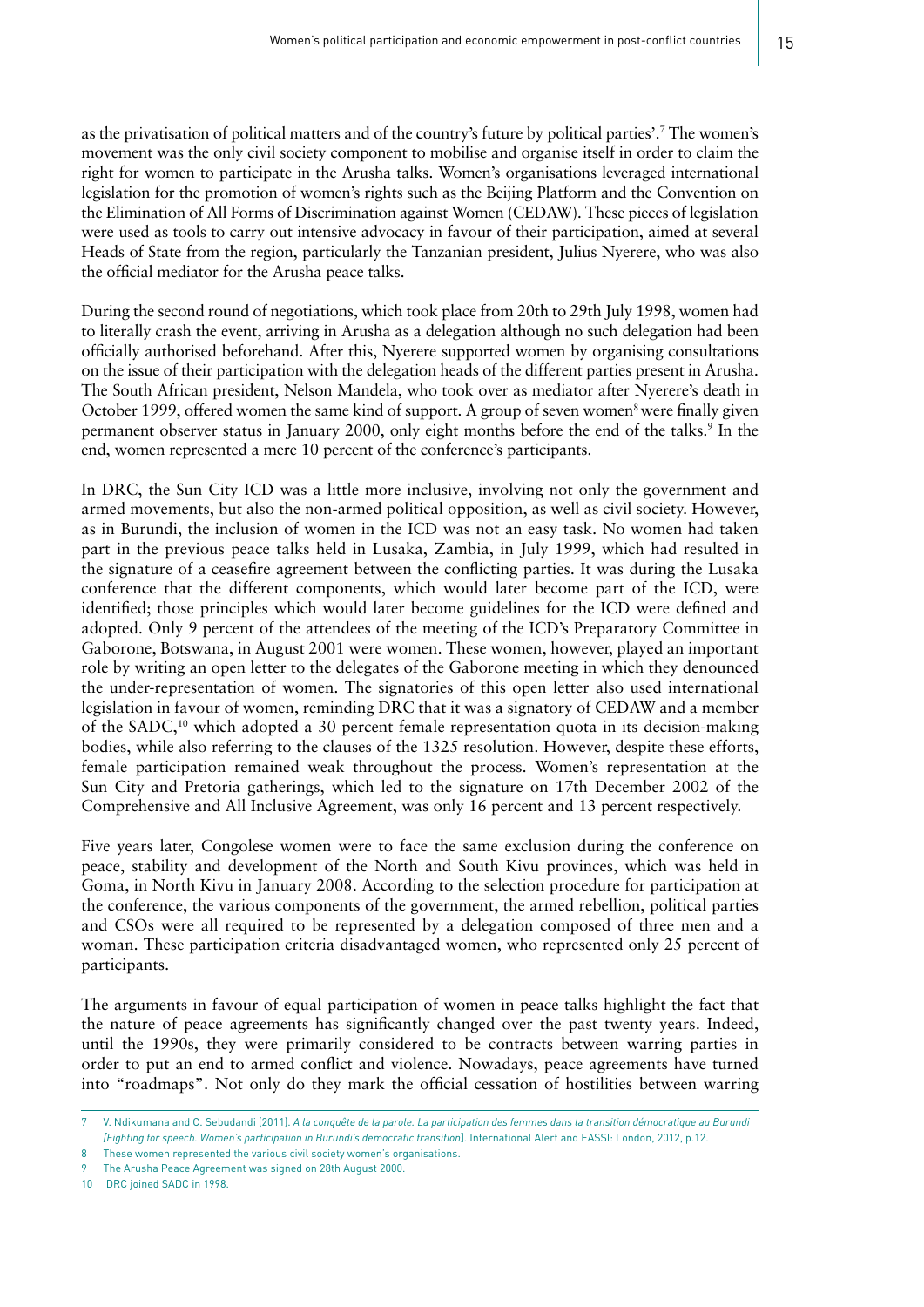parties, but they also provide a political framework for the definition, negotiation and adoption of the terms and priorities of the peacebuilding process with regard to reconciliation and socioeconomic reconstruction, as well as the reform of institutions, for instance in the judicial and security sectors. International institutions and aid donors which finance peacebuilding processes now form an integral part of these discussions, on which they have a significant impact.<sup>11</sup>

'In post-conflict situations, as new institutions and legislative structures are being defined, it is imperative for women to be present at the peace negotiations table and that they are part of decision making after the war'.

Noeleen Heyzer, Executive Director, UNIFEM

Most of the peace treaties negotiated and signed under these conditions end up becoming the base from which future constitutions are drafted. The constitutions adopted in Burundi and DRC are based on the Arusha Peace Agreement and the Global and All-inclusive Agreement respectively. For this reason it is important for women to be present at the negotiation table, where they can be involved in the definition of priorities and make sure that the provisions outlined in the agreement, which will then be reflected in the constitution, incorporate the needs and interests of women, as well as the principle of gender equality.

#### 2.2 Women coming together to define and adopt a common programme for peace

In both countries, women gathered together in coalitions in order to develop a common programme aimed at influencing the peace talks and to make sure that a gender dimension was introduced into the peace agreements. The multi-party Women's Peace Conference in Burundi, which was held in Arusha from 17th to 20th July 2000, was a turning point in terms of the participation of Burundian women in the peace process. For the first time, just one month before the end of the negotiations, this conference brought together over fifty women representing all the negotiating parties in Arusha.

A set of recommendations was drafted and presented to negotiators for inclusion in the peace treaty. These recommendations concerned, *inter alia*, the following points: the inclusion of rape in the list of causes of insecurity and violence against women and its classification as a crime against humanity; adoption of a 30 percent female representation quota within governing bodies; the taking into account of the specific vulnerability of women and children when defining repatriation policies for refugees and the reinsertion of displaced and internally regrouped people; the guarantee of women's rights to property, land ownership and inheritance.

The same unified approach was chosen by Congolese women, who gathered together at the Nairobi conference in February 2001 in order to develop a common programme for peace, which would then be presented at the Sun City ICD. This conference, which brought together sixty-four women, was held in a period during which DRC, in the midst of war, was separated into two parts: the western part of the country was under government control and the eastern part under the control of armed rebels.

Since it was impossible to organise the meeting inside the country, the Congolese women decided to meet in Nairobi, Kenya. At the end of the meeting they adopted similar claims to those made by the Burundian women. This shows the common nature of the problems with which women from countries at war in the Great Lakes region are faced. These claims, set down in two important documents, the Nairobi Declaration and the Nairobi Action Plan, can be summarised as follows:

<sup>11</sup> C. Bell and C. O'Rourke (2010). 'Peace agreements or pieces of paper? The impact of UNSRC 1325 on peace processes and their agreements', *ICLQ Vol. 59*, pp.941-980.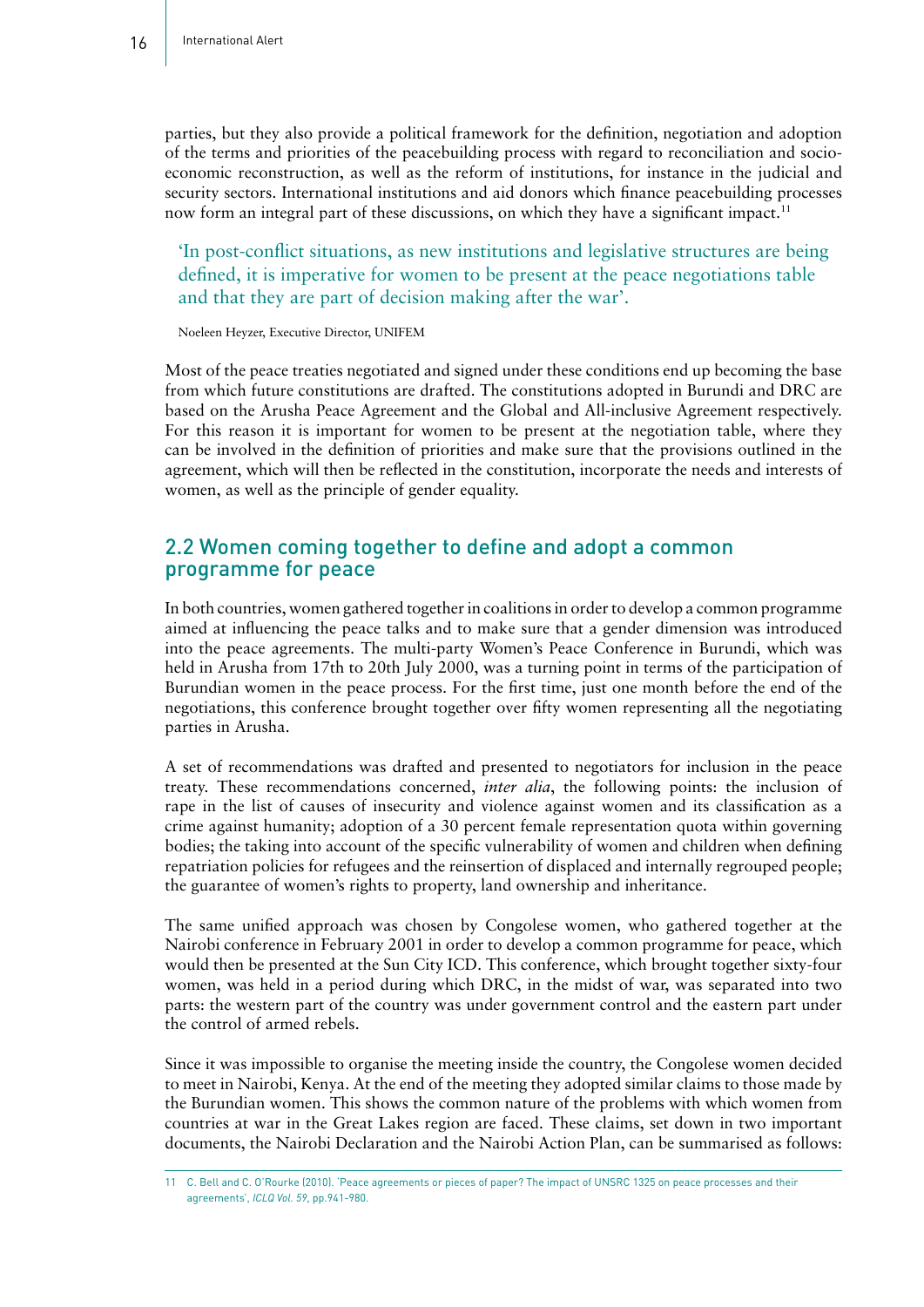the immediate stop to hostilities, withdrawal of foreign troops from Congolese territories and reunification of the country; creation of a Ministry of Gender to deal with issues related to the promotion of women and gender equality; establishment of a 30 percent female representation quota in all decision-making bodies; inclusion of the principles contained in CEDAW within the preamble of DRC's future constitution.

#### 2.3 Was the presence of women during negotiations sufficient to produce peace agreements which integrated gender equality principles?

This question is particularly important if one considers the fact that only 16 percent of peace agreements signed throughout the world between January 1990 and January 2010 contain specific references to women.12 On the other hand, a review of the twenty official UNIFEM-led peace processes in 2009 showed that, even when women took part in the formal peace process with non-speaking observer status, they were nonetheless able to have provisions benefiting women incorporated into peace agreements.13 In the twenty reviewed peace processes, this fact proved particularly true in the case of the Uganda, Darfur, Burundi, DRC, and Liberia peace talks.14

In Burundi and DRC women developed strategies in order to influence the talks. For instance, the group of women with observer status at the Arusha talks, after working closely with the few female members of the official conference delegations, submitted written contributions on all matters under discussion, as well as on the different versions of the agreement.<sup>15</sup> The strategy chosen by the Congolese women was to set up a women's caucus in Sun City, which regrouped all women attending the conference as official delegation members, as well as the women from civil society women's organisations, who had been invited to attend as experts. Therefore, the two groups were able to work together in the caucus in order to influence the debates and the content of the agreement.

Both the texts of the Arusha Peace Agreement and of the Global and All-inclusive Agreement set forth the idea of correcting imbalances in terms of male and female participation in all areas of public life. However, the wording of this principle was kept very general, particularly in terms of governing political institutions. As a consequence, it is not surprising that the women's very specific request for a 30 percent female representation quota in decision-making bodies was not accepted in either country. In the case of Burundi, it is noteworthy that most of the propositions which women made to ensure greater consideration of gender equality in the Burundi institutional system, and which were rejected, could be found in the agreement's Protocol II, which defined the terms and conditions of the transitional period as well as of power sharing between the various negotiating parties. The principle of gender equality is more explicitly stated in other sectors such as public administration and the judiciary. Both agreements also make reference to CEDAW and to its integration into each country's constitution. However, the request of the Burundian women to have acts of rape perpetrated during the war be recognised as crimes against humanity and to have them punished as such were rejected by the Arusha negotiators.

Nonetheless, 60 percent of the propositions made by Burundian women were incorporated into the Arusha peace agreement, which, along with the Guatemala peace agreement signed in 1996, is considered to be one of the most successful peace treaties in terms of the promotion of women and gender equality-related issues.16 It seems that, besides the impact of women's activism, in both cases this success should also be attributed to the United Nations' influence on negotiations, as

<sup>12</sup> UNIFEM (2009). *Op. cit.*

<sup>13</sup> *Ibid.*

<sup>14</sup> *Ibid.*

<sup>15</sup> Y. Budomo and I. Nzirorera (2006). 'Evaluation de la participation des femmes au processus électoral au Burundi [Evaluation of the participation of women in the électoral process in Burundi]', *ONUB,* Gender Unit: Burundi.

<sup>16</sup> C. Bell and C. O'Rourke (2010). *Op. Cit*.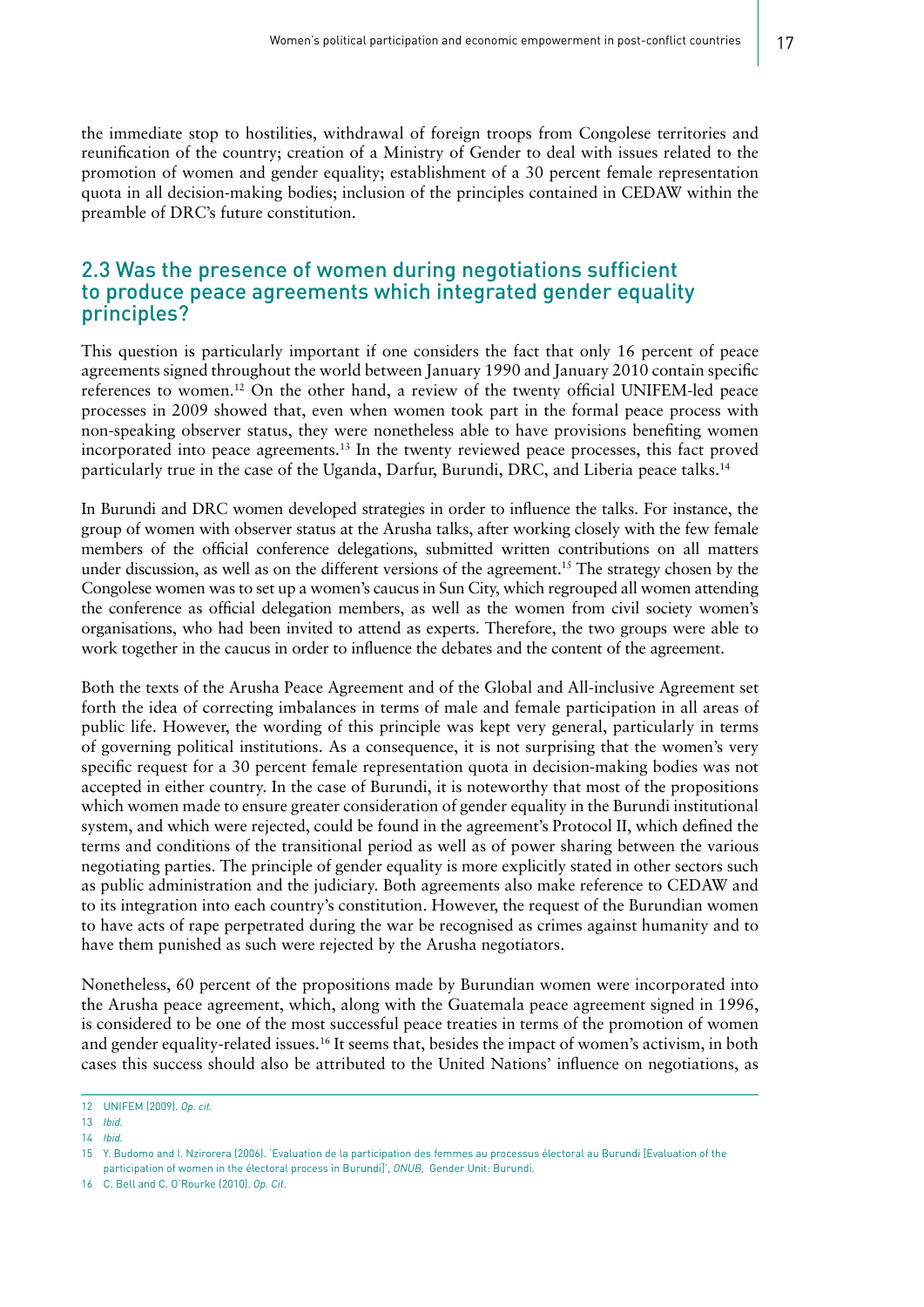well as to the role played by mediators and, in the Burundi case, by Nelson Mandela, to ensure the inclusion of a gender dimension in the negotiated peace agreements.<sup>17</sup>

The implementation of some of the provisions was progressive and lasted throughout the transition and post-transition phases. In Burundi, despite the rejection of the 30 percent female representation quota, the idea of more equal representation was nonetheless taken into account during the establishment of transitional institutions. For instance, 33 percent of the members of the monitoring commission for the implementation of the Arusha peace agreement, created in November 2000, were women. Following the creation of a transitional National Assembly, which included all political parties and armed movements which took part in the negotiations, as well as representatives of civil society, all new entrants were asked to nominate a least one woman in the list of four deputies to which they were entitled. Thanks to this co-optation system, the percentage of female parliamentarians practically doubled from 9.8 percent in the former 1993-elected assembly, to 18 percent in the new one. The transitional Senate, which had been the object of negotiations during the peace talks, consisted of 19.23 percent women. The 30 percent female representation quota was finally included in the post-transition constitution, adopted in 2004.

In DRC, only a small amount of provisions were implemented, among which the creation of a Ministry of Gender and Family Protection was established in 2003. However, the post-transition constitution adopted on 18th February 2006 represents a major breakthrough as it guarantees the gender balance of representation in national, provincial and local institutions. However, the implementation of gender balance poses major challenges, and the necessary steps to allow its institutionalisation have never been taken.

#### 2.4 Limits to solidarity between women

The unity and solidarity displayed by women during the peace processes in both countries did not survive the transition and post-transition phases. In fact, as shown by research, the alliances developed between women remained fragile throughout the processes in view of the extreme political, ethnical and social polarisation in which women themselves were involved.

In Burundi, for instance, the women's movement was deeply divided in terms of how to deal with the economic embargo on the country, which had been imposed by neighbouring countries.<sup>18</sup> The embargo had turned into a highly political issue, which deeply divided Burundian politicians. The divides between women occurred on similar political and ethnical bases to those dividing the political class.

The dialogue to develop a common programme for peace, which had been initiated between women living within the country and those in exile (for what were often political reasons), had not been easy to carry out. The Burundian women's multi-party conference mentioned above was held in a tense atmosphere. As underlined by the study: 'It constituted a real challenge due to the ethnic, political and social heterogeneity of the groups of women present, even though it finally could be held. There were sometimes deep divergences among the women due to differing political opinions. The women representing political parties tended to align themselves on the positions of their respective political groups. It ended up taking a lot of patience, know-how and intelligence on behalf of the conference's organisers to facilitate communication between the women and bring them to agree on the issues uniting them'.19

<sup>17</sup> *Ibid.*

<sup>18</sup> These countries joined together to form the Regional Peace Initiative for Burundi, following the *coup d'état* which had brought Pierre Buyoya back to power in July 1996.

<sup>19</sup> V. Ndikumana and C. Sebudandi (2012). *Op. Cit.,* p.13.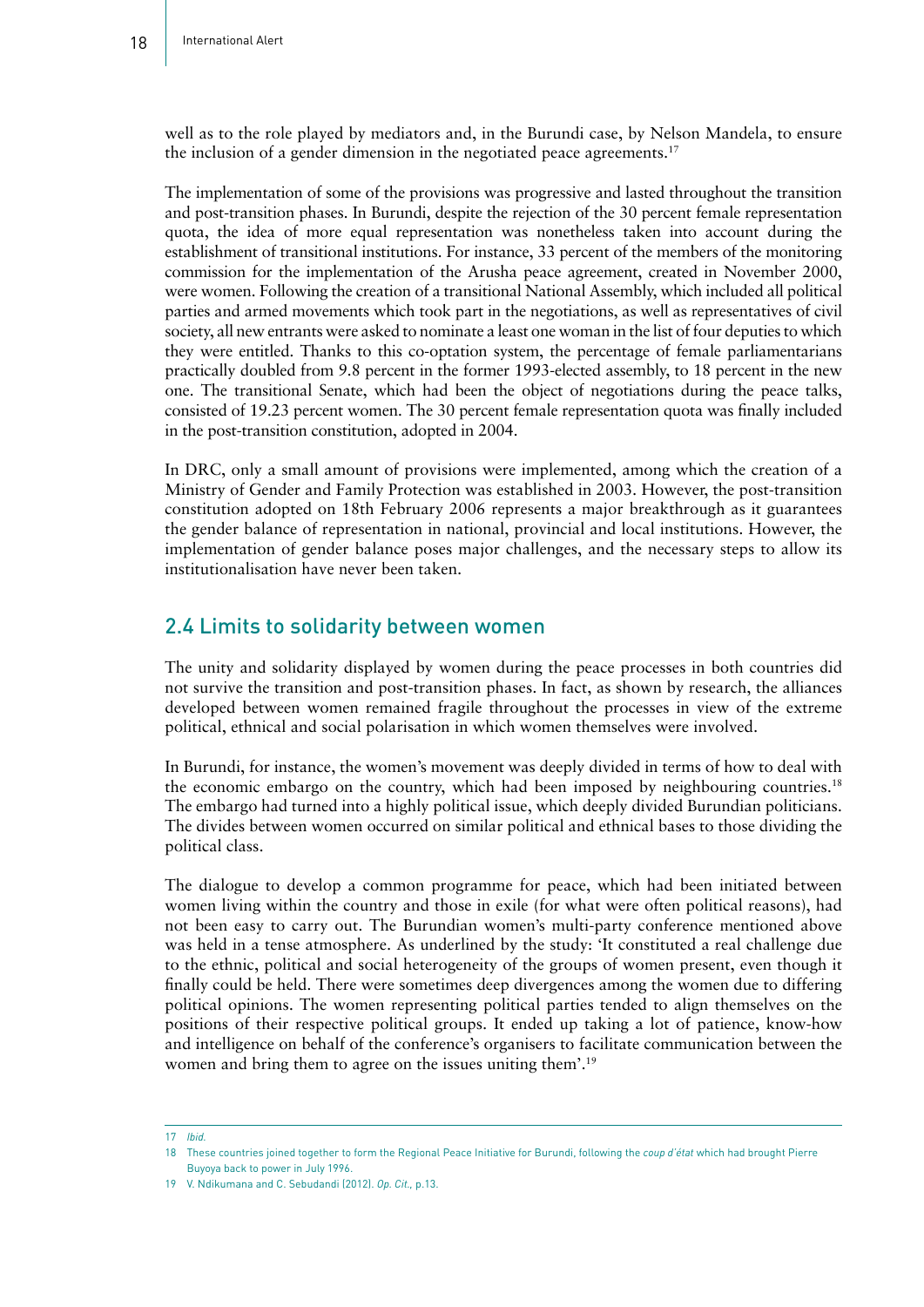In the same way, the study showed that women were not always able to stay united during the transition and post-transition periods, which sometimes caused a barrier to their efforts to implement the gains of their participation in the peace talks.

In DRC, the women's caucus, which had played a central role in creating a space where official delegates from the various conflicting parties could meet away from the formal negotiations, did not survive after Sun City. The informal status of the caucus had encouraged frank and open discussions to take place between women from the different political constituents during the Sun City negotiations. However, due to the extremely tense and sometimes even hostile atmosphere in which the talks took place, the feeling of solidarity between delegates began to erode, with delegates promoting the same political line as their political parties to the detriment of the programme set by the Nairobi Action Plan. These divisions worsened as the women returned to DRC at the end of the Sun City conference. Beset by influence and leadership struggles between various political tendencies, the caucus eventually broke up on the eve of the 2006 presidential and legislative elections. Other structures have since emerged, contributing to the disruption of the women's movement and making it difficult to organise a concerted effort to manage the gains obtained thanks to the participation of women at the ICD. The study on DRC observed that, despite praiseworthy experiences, women were not able to capitalise on the collective campaigns for peace and certain coordination structures set up during the peace talks, so they fell apart just as their actions were gaining momentum.20

<sup>20</sup> C. Odimba, P.R. Namegabe and J. Baseke (2012). *La participation des femmes dans les processus de paix et la prise de décision politique en République Démocratique du Congo [Women's participation in the peace process and political decision making in DRC]*. International Alert/ EASSI: London, p.32.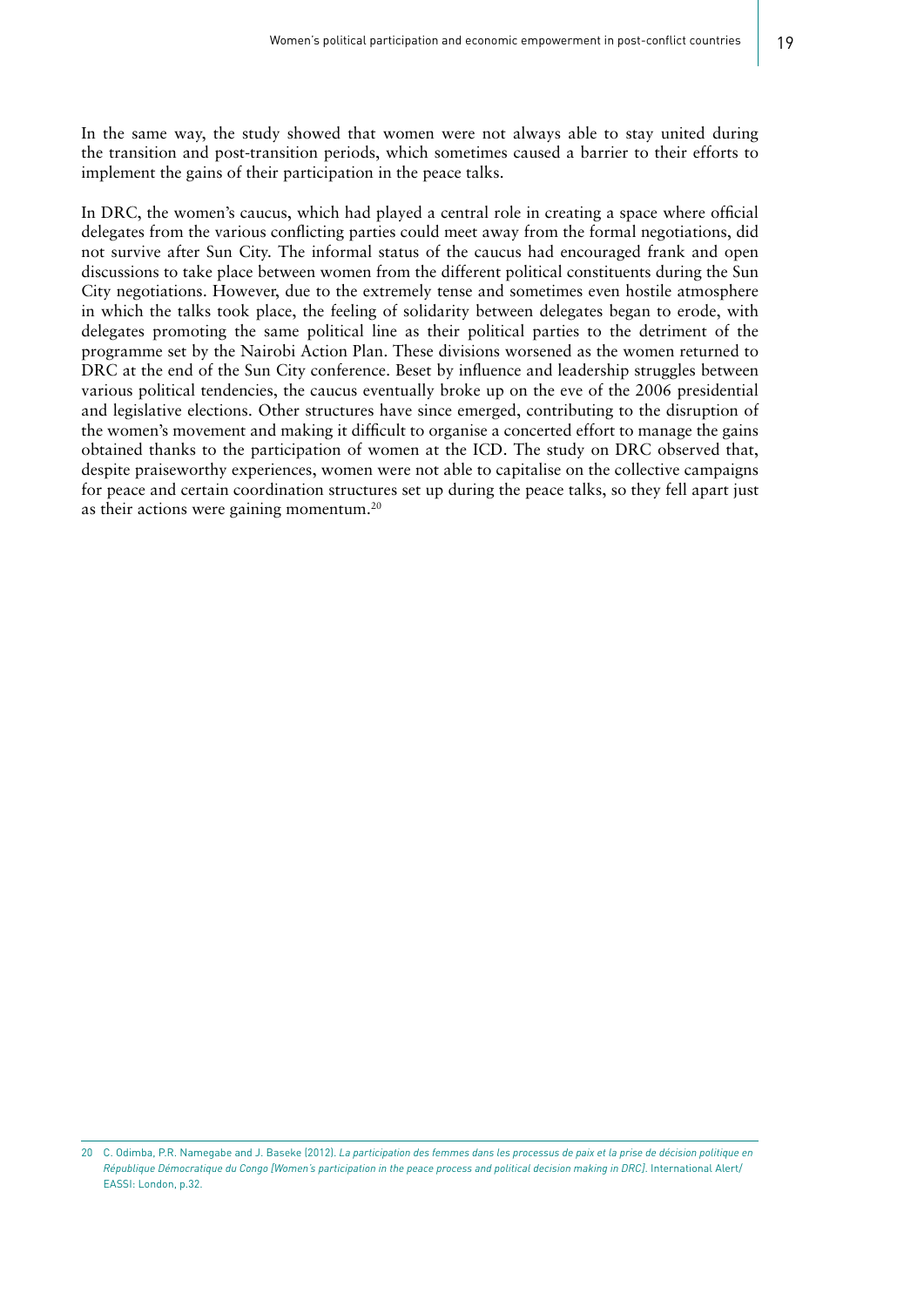## 3. Assessment of the new quota system in Burundi: impact on the political representation of women

Quotas are perceived as one of the quickest and most efficient means to increase the representation of women within decision-making bodies. Three of the four countries researched for this report have adopted quotas to promote the representation of women within government institutions and are now among the ten leading African countries with the largest amount of women in their parliaments. Burundi, which has made tremendous progress in this regard over the last ten years, is now in eighth position on this list. Uganda, which has a longer tradition in terms of the adoption of quotas, is in sixth position. As for Rwanda, which has reached the highest rate of women in parliament on the global scale, has edged in front of the Nordic countries which, until now, were the prime examples in this field.

One of the questions which remains central to the debate on quotas is whether their implementation allows for more than mere numerical representation, enabling women to enjoy substantial and efficient political representation. Does an increased numerical presence of women in institutions necessarily result in more favourable legislation and policies for women?

The case study on Burundi assessed the situation in the country after five years of the 30 percent female representation quota in political institutions and local governance. It questions whether this measure has allowed for an actual increase in the representation of women at all levels and whether the quotas had any impact on their advancement and emancipation.

The main points of the study are presented in the sections below.

#### 3.1 The importance of numbers: quotas allowed for a significant increase of female representation in political institutions both at the national and local level

Initially the adoption of a 30 percent female representation quota in the 2004 constitution only concerned the participation of women in decision-making bodies at the national level. As a result, the presence of women in the National Assembly increased from 20 percent during the transition period to 31.35 percent following the adoption of quotas and the 2005 general elections. In the Senate the percentage of women grew from 19.23 to 34.69 percent. Following the 2010 elections, the representation of women increased by 1.60 percent in both houses, with 32.10 percent of women in the National Assembly and 46.30 percent in the Senate. Women's representation within the government also grew, reaching 42 percent.

In contrast, the representation of women at the local level, where the idea of a 30 percent quota had not been adopted, remained very low for a long time, oscillating between 5 and 14 percent. This situation changed following the modification of the electoral code in September 2009, which for the first time allowed the extension of the 30 percent women's representation quota to community councils, expanding to the local level what had until then been a national provision.<sup>21</sup> The reform of the electoral code led to the election of 35 percent female local administrators during the May 2010 local elections. There had only been three women during the previous term. However, the quota was not extended to colline-level councils, in which the percentage of women remains low despite a slight increase from 14 to 17 percent following the September 2010 colline-level elections.<sup>22</sup>

<sup>21</sup> See Article 181 of the Electoral Code.

<sup>22</sup> The "Colline" (and Neighbourhood) is an administrative entity. Burundi is divided in four administrative entities which are: the provinces, communes, zones, collines (and neighbourhoods). The role of the colline-level councillor is to follow up, on behalf of the population, the management of the colline's affairs, provide arbitration, mediation and conciliation services, and ensure the peaceful resolution of social and neighbourhood conflicts.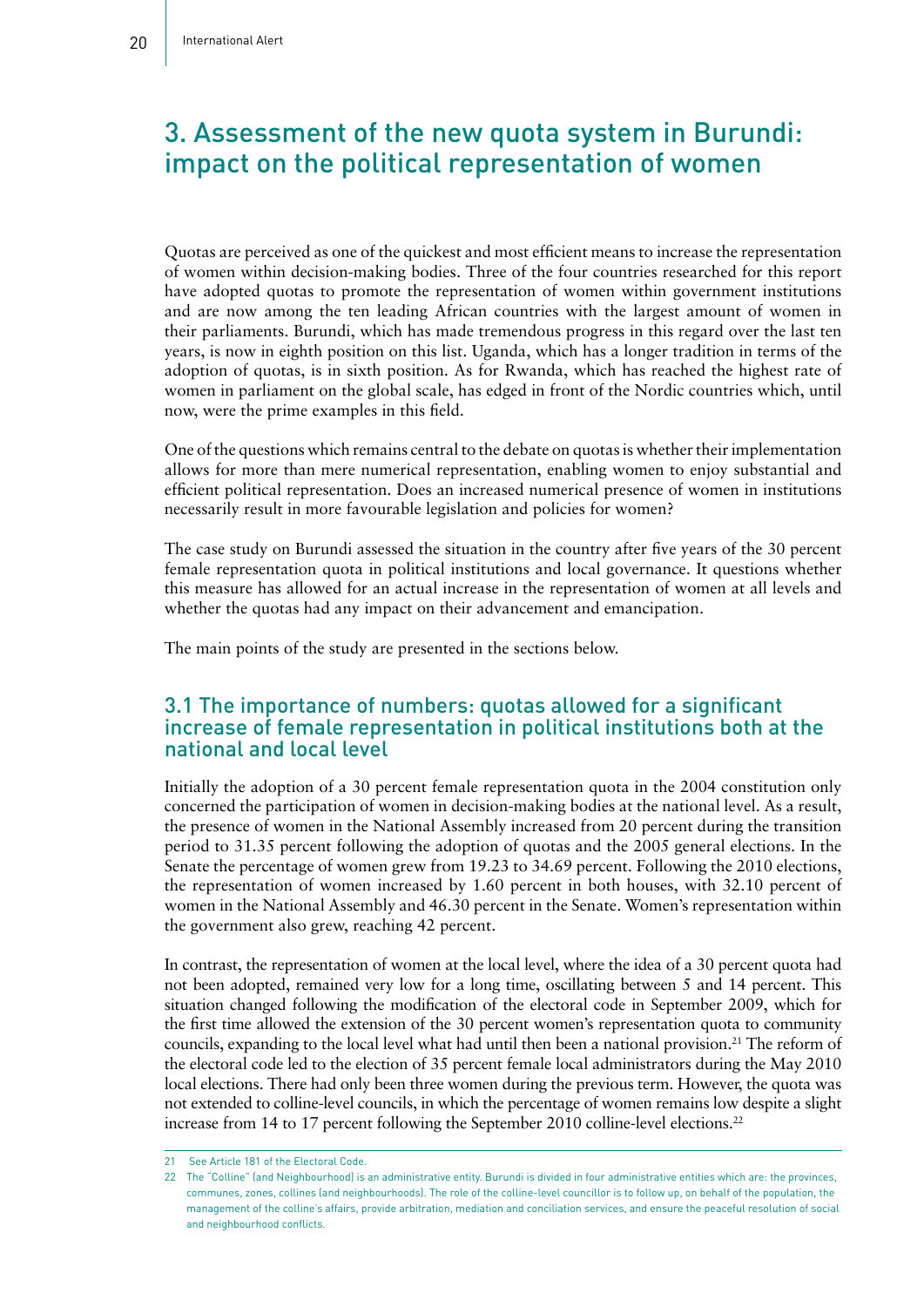#### 3.2 The increased participation of women within government institutions could have been a catalyst for the involvement of women within local decision-making bodies

According to this study, the adoption of quotas for higher-level decision-making bodies encouraged women's organisations to campaign throughout the 2005 and 2010 elections for women to run for political office at all levels, especially the local level. These campaigns had only limited success and only 14 percent of women were elected in the 2005 colline-level elections. This figure rose to 17 percent following the September 2010 colline-level elections, but this still remains extraordinarily low if one considers that Burundi is 80 percent rural and that the majority of women live in the hills.

Yes a change occurred. Women were not in a position to rule on disputes, but since we have become part of grassroots institutions, people look to us and we can now judge together with the male *Bashingantahe*. 23

N, M, N, Colline-level Councillor, Gitega

However, increased female presence within lower-level decision-making bodies is an important step for women, as well as for their communities, as this has enabled certain traditions to be challenged. The election of women in colline-level elections has introduced a measure of fluidity to traditional gender roles, for instance by allowing women to perform tasks which until then had been exclusively reserved for the *Bashingantahe.*24 These tasks, which provide both moral authority and prestige within the community, hold important symbolic value and include, among others, the calling and chairing of meetings within the community; taking part in the resolution of disputes; marking out the boundaries of properties following the resolution of land disputes.

More female participation in colline-level councils could also have made it possible to address certain key issues such as violence against women. The majority of people surveyed believed that women colline-level councillors played a key role in reducing domestic violence, even though this type of violence still remains high. Women victims of domestic violence know they can turn to these female councillors, considering them to be understanding, trustworthy and in a position to help curtail the impunity for perpetrators of violence.

However, the influence and importance of women in colline-level councils must be put into perspective, as they are heavily under-represented within these councils. In 2010, at least one out of three colline-level councils did not include any women among their members. The percentage of women holding the position of head of colline councils is minimal. Following the colline elections in September 2010 there were only 136 female heads of colline councils out of 2,907, accounting for little more than 4 percent overall. In a rural setting where traditions, customs and practices which discriminate against women are still very much alive, colline councils remain predominantly male institutions. Despite the efforts of some women colline councillors to fight sexual abuse, as well as practices like polygamy (officially prohibited by law), these practices remain widespread. Women colline councillors have limited room for action and do not always succeed in making their voices heard, which could lead a number of them to ultimately resign from these positions. The precarious socio-economic status of women in rural areas constitutes a major barrier to their active participation in public life. Also, the high illiteracy rate of 61.7 percent,<sup>25</sup> the lack of time due to their productive and reproductive role, as well as poverty, constitute many of the obstacles for women. Furthermore, local officials at the colline level are

<sup>23</sup> V. Ndikumana and C. Sebudandi (2012). *Op. Cit*., p.29

<sup>24</sup> *Bashingantahe* are community leaders, traditionally men, chosen by the people to intervene as mediators or conciliators in family and neighbourhood disputes.

<sup>25</sup> According to the latest general population and housing census conducted in 2008, the average level of illiteracy in Burundi was 57.7 percent: 61.7 percent for women and 53.2 percent for men.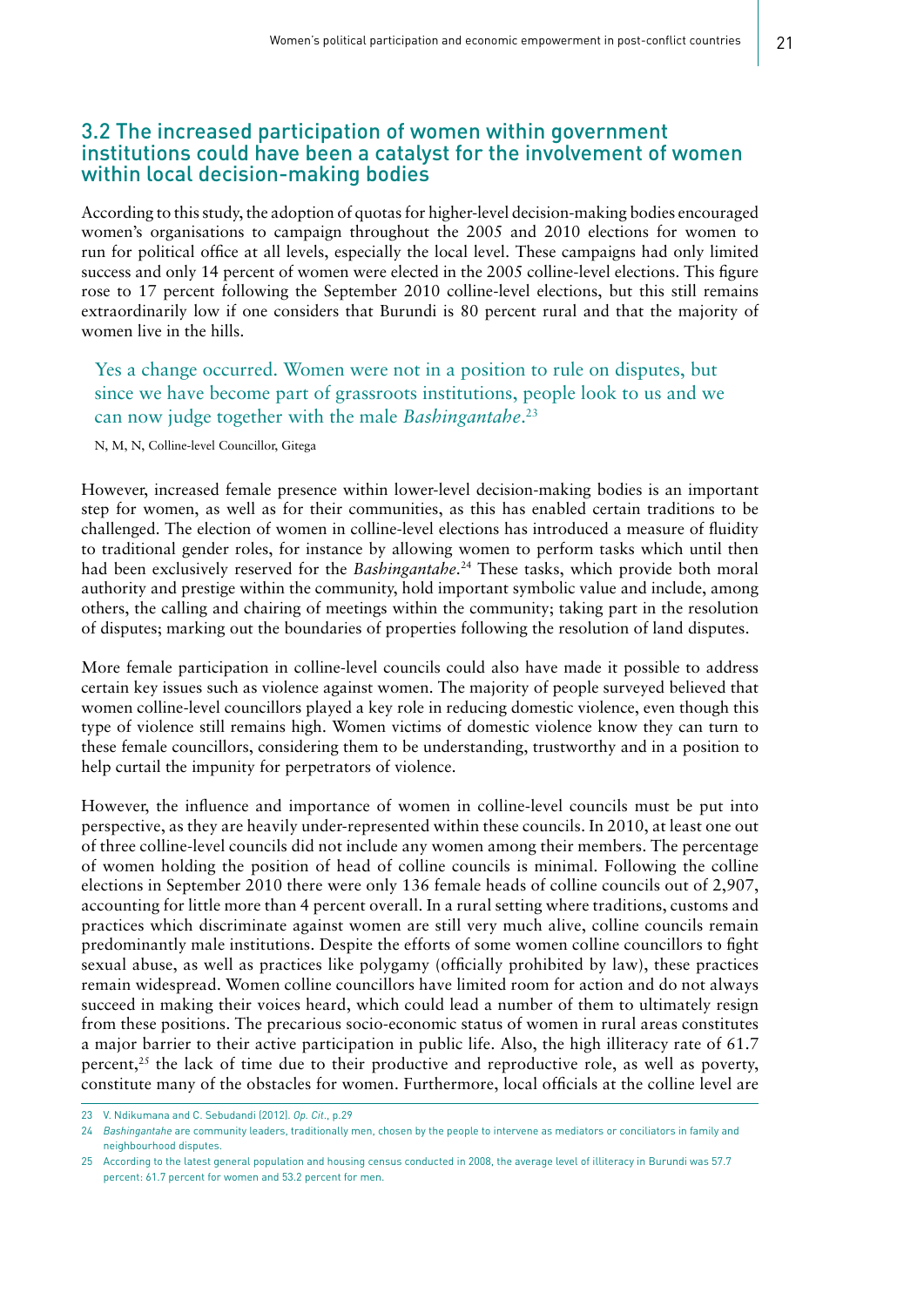not paid. This absence of financial compensation could be one of the factors keeping a number of women from running in colline elections.

#### 3.3 The introduction of quotas and the increased presence of women in governing bodies did not necessarily lead to their effective participation in political decision making

Although it is widely acknowledged that quotas are the best way for women to set foot in politics, it is also recognised that increasing the number of women in governing bodies is not sufficient to transform the unequal relations between men and women. As a consequence, the question then arises of how women can work efficiently within governing institutions and decision-making bodies in order to gain influence in these structures. The issue of efficiency refers to the way in which women are able to influence legislation and decision-making processes, as well as formulate policies which are of high importance for gender equality.26

In Burundi, women were able to pass several important provisions favouring gender equality. For example, the 2009 reformed penal code now gives a clearer and more precise definition of rape and gender-based violence, providing a statutory basis for heavier sentences against such crimes. Women also obtained an amendment to the Penal Code, making domestic violence punishable by law.

The addition to the electoral code of a 30 percent female representation quota, the 2009 reform was an important milestone in Burundian women's struggle. We have highlighted above the positive impact this measure had for the election of a greater number of women at the local governance level. Burundi also adopted a proportional electoral system, which is more advantageous for women. Article 127 of the electoral code states that the closed electoral lists of political parties should include at least one woman for every four candidates. This better positioning of women on electoral lists allowed them to obtain better results at the 2010 general elections,<sup>27</sup> where more women were elected and fewer of them were co-opted in order to reach the required 30 percent quota, as had been the case in the 2005 elections. Indeed, women had only obtained 23 percent of the votes during the legislative election, forcing the National Independent Electoral Commission (CENI) to have recourse to co-optation in some constituencies, increasing the number of elected women to reach the 30 percent legal requirement. The same happened in the Senate, where only 22 percent of women were elected and eight women were co-opted to reach the 30 percent mark.<sup>28</sup>

Despite these significant gains, the study highlights that the presence of an increased number of women at the National Assembly has not helped the systematic introduction of issues relating to women and gender equality into the parliamentary debate. Women parliamentarians do not always have sufficient leeway to pass legislation favourable to women's rights.

In fact, the adoption of quotas was not accompanied by a transformation of the political and institutional systems, which continue to marginalise women. Women still have only limited access to senior roles within political parties, as the quota system does not apply to them. However, it has been highlighted that quotas only truly contribute to the effective representation of women if they are accompanied by measures ensuring that they are given political legitimacy, as well as the means to compete on the same footing as men for positions within the governing bodies

28 Y. Budomo and I. Nzirorera (2006). *Op. cit*.

<sup>26</sup> A. M. Goetz and S. Hassim (eds) (2003). *No shortcuts to power. African women in politics and policy making*. Zed Books: London.

<sup>27</sup> The 2010 general elections were spread out over a period of 5 months, from May to September 2010. They concerned municipal,

presidential, legislative, senatorial and colline-level elections.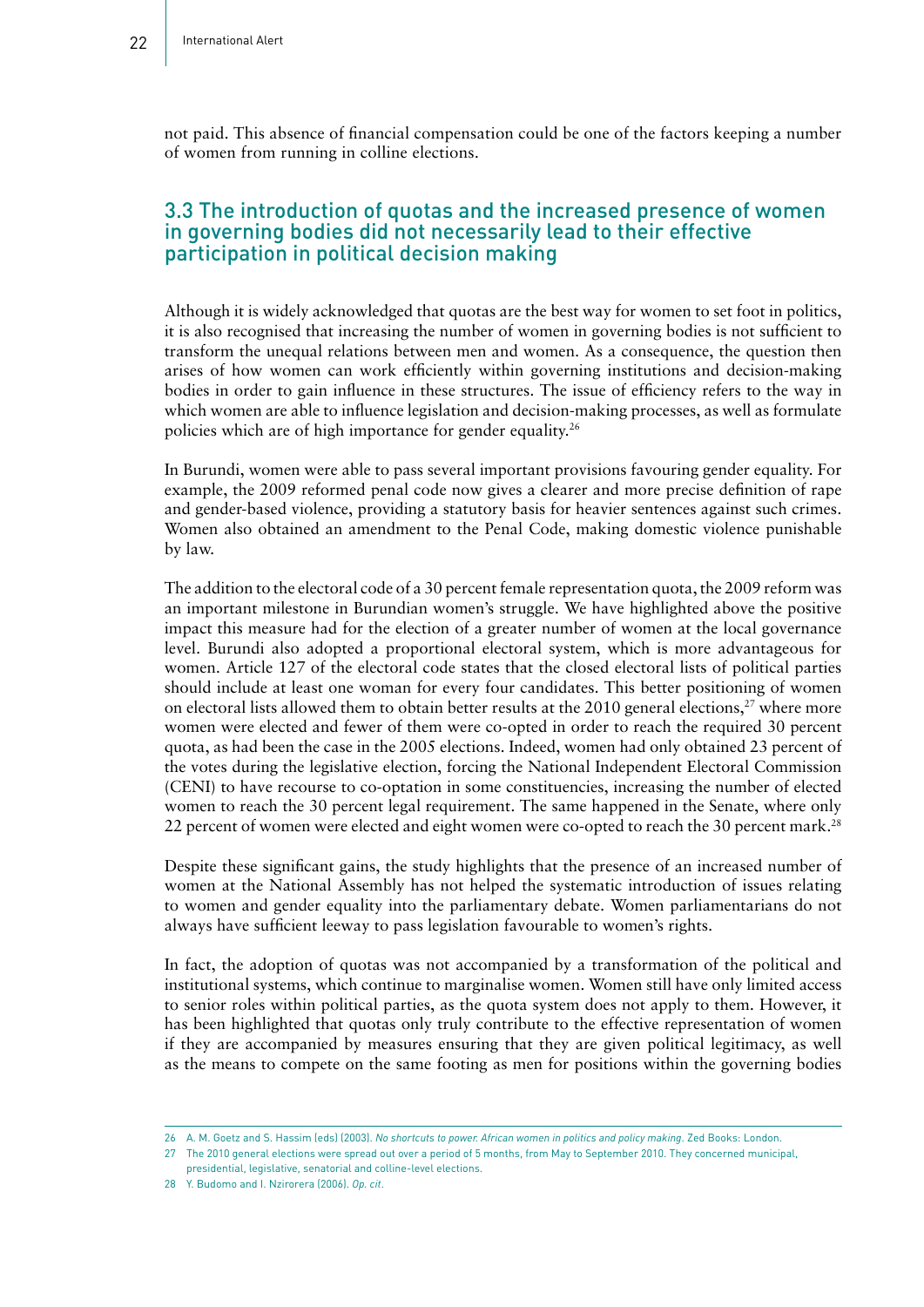of political parties.<sup>29</sup> An analysis of the nine most representative Burundian political parties<sup>30</sup> shows that only three of these parties have female representation of over 30 percent within their decision-making bodies. Among these the *Alliance Démocratique pour le Renouveau* (ADR), founded and lead by a woman, boasts the highest ratio of women with a percentage of 53.9 percent.31 The six other parties have female representation of under 10 percent (for two of them) and between 10 and 20 percent (for the remaining four). This lack of equitable representation denies women the necessary networks to establish their influence and power within political parties or to make their voices heard. The rhetoric that prevails among political parties to justify the low representation of women in their ranks is based on the difficulty, according to them, to find committed, qualified and experienced women with a good understanding of public policy issues to serve in their decision-making bodies. As a result, politics remains the business of men.

The membership of women in political parties is also relatively poor and the impact of a greater representation of women in decision-making bodies was not yet effectively felt in this area. One of the reasons suggested to explain this low membership of women, especially in rural areas, was their heavy domestic workload. It also appears that women do not always have freedom of choice when it comes to their membership in a political party. Men seem to have a significant degree of control over their wives' political choices, with membership in a political party often imposed by the husband. According to the survey, couples tended to be members of the same political parties, and 69 percent of the women surveyed were in the same political party as their husband. This affects the autonomy of women in terms of voting, as they generally follow their husbands' voting instructions.

Women are also disadvantaged by a complex political system, which is in part perverted by the strong influence of political and ethnic affiliations. The Arusha negotiations placed heavy emphasis on the issue of exclusion and the correction of ethnic and regional imbalances in terms of political participation. The women attending the negotiations were successful in managing that the principle of correcting gender inequality in terms of political representation was taken into account in the agreement's final draft. The implementation of these provisions lead to the adoption in the constitution of two types of representation quotas in political institutions: ethnic quotas and gender quotas. However, as underlined by the study, 'the implementation of these provisions is a difficult task as those responsible for nominations need to take into account multiple factors within the selection criteria: ethnicity, region and gender. Decision makers need to find a difficult balance between these variables'.32

Women are the first to bear the brunt of this fragile balance. The political and ethnic alliance "game" between the various power components often results in seats attributed to women in the Senate or within the government to be taken back and reassigned to men instead. It was in such a context that the former Vice-president of the Republic had to hand in her resignation to give her position to a man in 2006. Additionally, in 2007, the president of the National Assembly and the Vice-president of the Senate, both women, were removed from office and replaced by men. Out of the four women appointed as governors of a province in 2004, only two were left in 2010. Following the cabinet shuffle in January 2009, the percentage of women in office fell from 35 to 30.7 percent. This percentage increased again after the 2010 general elections, as previously mentioned. These constant fluctuations in the number of women in office weaken their efforts and are detrimental to the continuity of their action.

<sup>29</sup> A. Dé Diop (2002). 'Les quotas en Afrique Francophone : Des débuts modestes [Quotas in French-Speaking Africa: Modest Beginnings]', in International IDEA (2002). *Les femmes au parlement : Au-delà du nombre [Women in Parliament: Beyond numbers]*. Stockholm, pp.133- 142.

<sup>30</sup> The analysis focused on 9 political parties, which are represented in parliament and are well established throughout the country.

<sup>31</sup> The ADR political party was created by Alice Nzomukunda, former Second Vice-president of the Republic and former Vice-president of the National Assembly. She founded ADR following her resignation from parliament in 2008.

<sup>32</sup> V. Ndikumana and C. Sebudandi (2011). *Op. cit.*, p.41.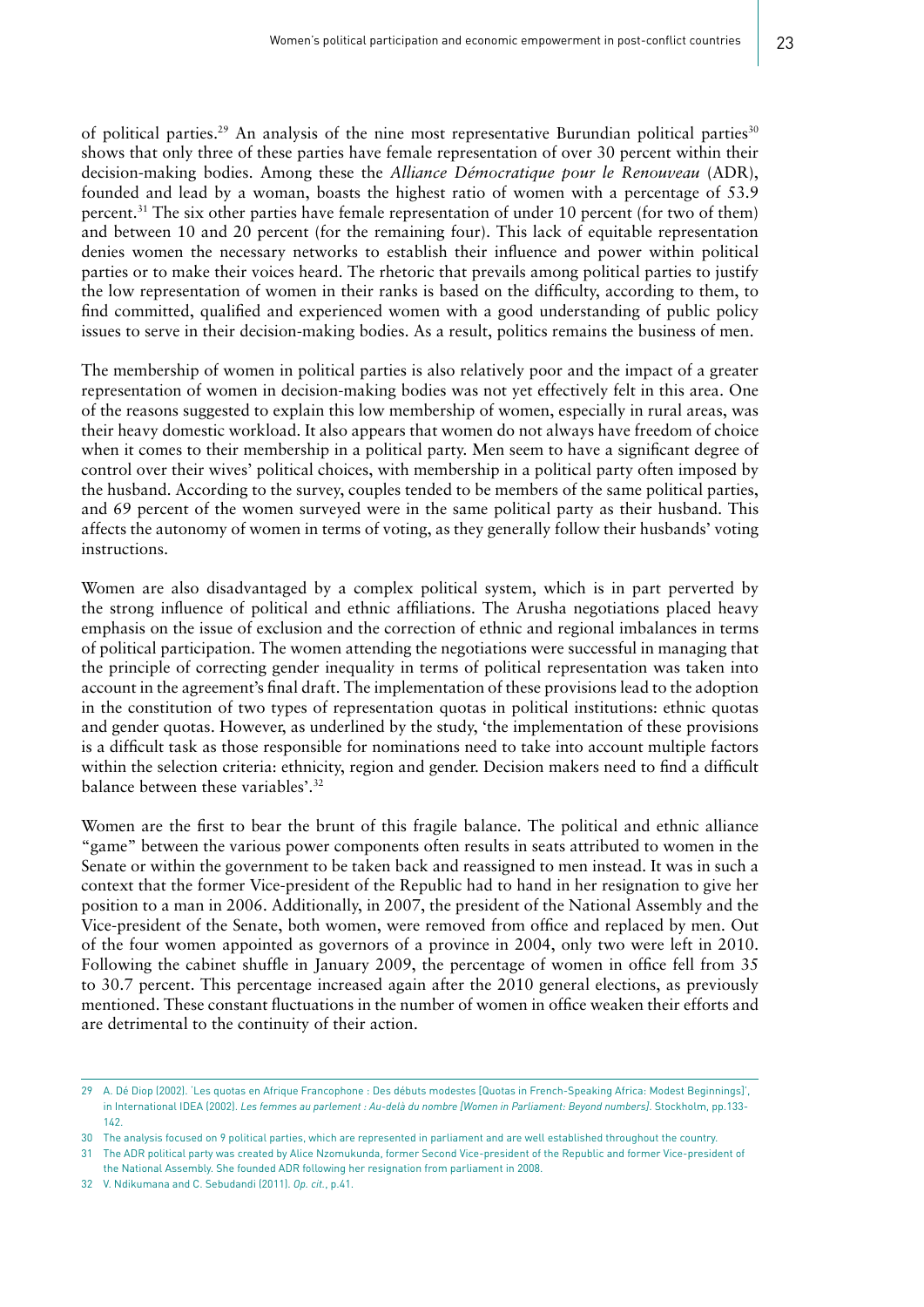The existing political system favours allegiances, as well as ethnical and political isolationism, which can sometimes lead politicians, including women, to adopt partisan attitudes. The study showed that 'women parliamentarians are bound to their party's decisions to the detriment of their support for issues concerning women'.33 This was illustrated by the fact that women parliamentarians were not able to find an agreement on the creation of a unique multi-party structure and a minimal platform within which they could get together to develop a common programme to influence policy makers. As a consequence there are two separate women parliamentarian organisations within the National Assembly: the Association of Burundian Women Parliamentarians (AFEPABU), which is affiliated to the *Conseil National pour la Défense de la Démocratie-Forces pour la Défense de la Démocratie* (CNDD-FDD), the party currently in power, and the Women Parliamentarian Solidarity association (SOFEPA), which gathers women parliamentarians of all the other political parties represented in the National Assembly. Furthermore, it was clear that women elected to the parliament were not all committed to promoting a programme for women, and did not have a common understanding of the promotion of women and gender equality issues. For instance, during the parliamentary debates on the bill concerning the reform of the electoral code, some women parliamentarians hesitated to support the amendment in favour of the widening of the 30 percent women representation quota in community councils.

The mistrust between civil society women's organisations and women in political decision-making bodies contributes to reducing the latter's margin for manoeuvre. The research report showed that relations between the two categories of women are informal, fragile and episodic. Most women active in politics have not been able to develop solid and consistent influence networks in women's organisations from civil society, even though these are necessary for their work in parliament. Indeed, it appears that it is only when both categories of women collaborate that they are able to make progress in terms of the promotion of gender equality. This was the case when women parliamentarians collaborated with the *Association pour la Défense des Droits des Femmes* (ADDF) on the analysis of the draft of the Penal Code reform. ADDF's amendments concerning the fight against sexual violence were supported by women parliamentarians in the National Assembly, and some of the amendments were included in the new Code. Both groups also collaborated to define the national strategy aimed at improving the participation of women in the 2010 elections and at revising the Code on inheritance, matrimonial regimes and gifts.

During the design phase of the transitional constitution, a team of women lawyers, some of whom were also politicians, gathered within the Collective of Women's Associations and NGOs of Burundi (CAFOB) and worked independently on the first draft of the Constitution in order to analyse it from a gender perspective before sending their recommendations on to the commission responsible for the drafting of the Constitution. Their recommendations mainly concerned the adoption of a women's representation quota in decision-making bodies, as well as the protection of fundamental women's rights by the Constitution.<sup>34</sup>

#### 3.4 Slowly but surely changing mentalities and attitudes towards the participation of women in political and public life?

The opinion poll conducted as part of the case study in Burundi revealed that the majority of respondents believed that the increased representation of women in politics through quotas was generating slow but nonetheless tangible transformations in Burundian society. According to the respondents, the presence of women at the highest level of political institutions and in decision-making bodies at the local level has had a significant psychological effect on their social

<sup>33</sup> *Ibid*., p.40.

<sup>34</sup> S. Sabimbona. 'Le parcours de la femme burundaise dans les processus de paix [The journey of Burundian women in the peace process]', Session on Gender and the Transformation of Conflicts, Dushirehamwe Association, Bujumbura, 26th August 2002.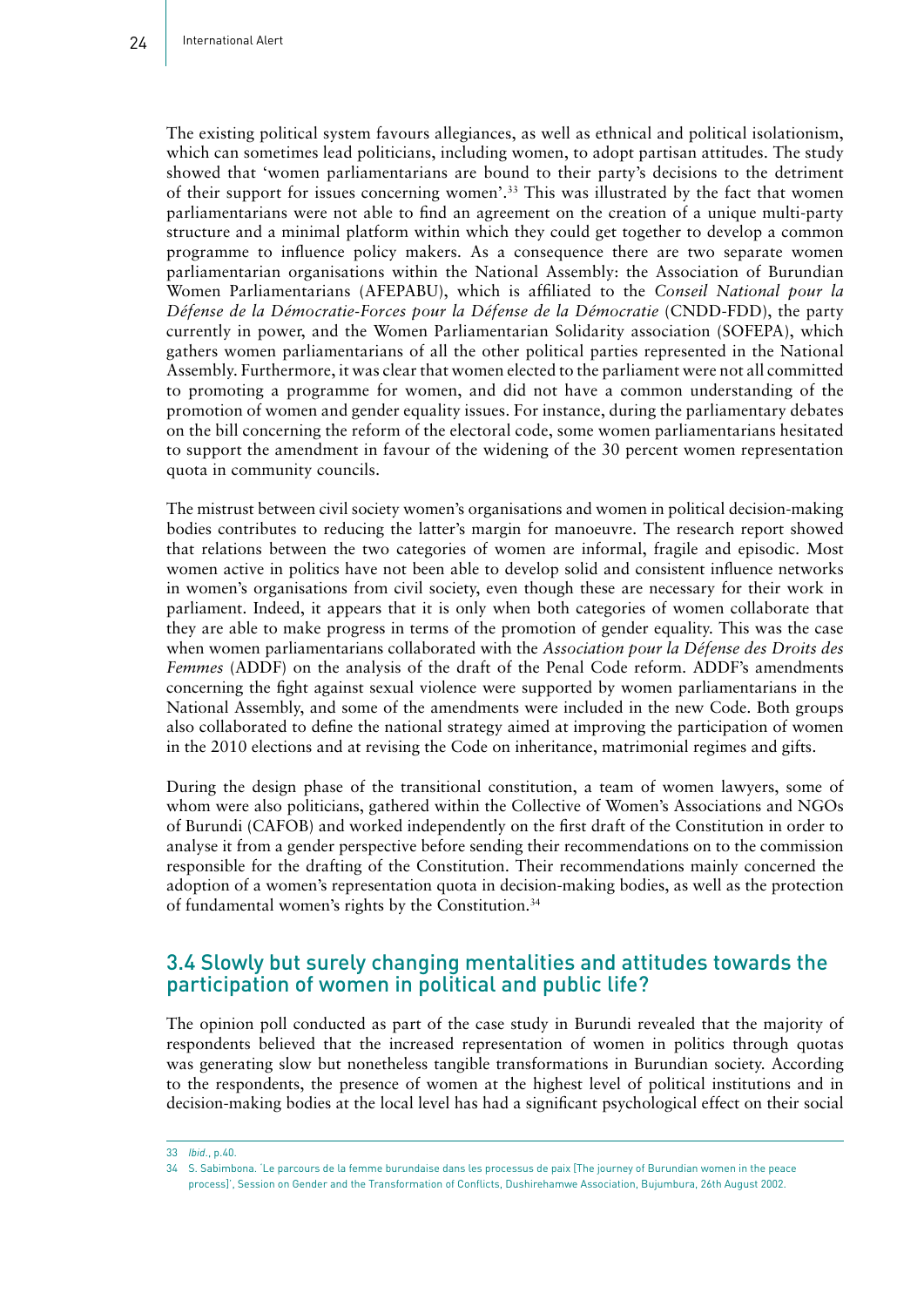environment. 82 percent of interviewees believed that the increased representation of women had introduced positive changes in terms of gender relations and the social status of women.

One of the most emblematic alterations is the increased women's freedom of speech within the public sphere in a context where continuing, deeply ingrained traditions restrict women's voices, confining them to the private sphere. The perception is that the right, now enjoyed by women, to make their voices heard in the political sphere, has contributed to giving more freedom of speech to women in general. This newly acquired right to speak has significantly contributed to women's increased self-confidence, especially in terms of their participation in political and public life. Furthermore, elected women, particularly in community and colline-level councils, now draw greater legitimacy from their elective office, which helps increase their social status and moral authority within their communities.

Despite these positive developments, it is important to distinguish between these perceptions and the actual status and situation of women in Burundian society, taking into account the major challenges they continue to face. Further in-depth studies are necessary in order to truly assess the role and place of quotas among the various factors which contribute to increasing women's empowerment in Burundi. Many interviewees, for instance, underlined the influence of women's organisations, especially income-generating associations, as a key aspect which contributed to increased women's empowerment, particularly at the economic level. Women's associations, which flourished throughout all levels of Burundian society following the 1933 political crisis and the civil war that followed, are perceived as a melting pot for interaction, learning about democracy and the freedom to speak. They played a crucial role in raising the awareness of women of civil and political life, as well as facilitating their empowerment.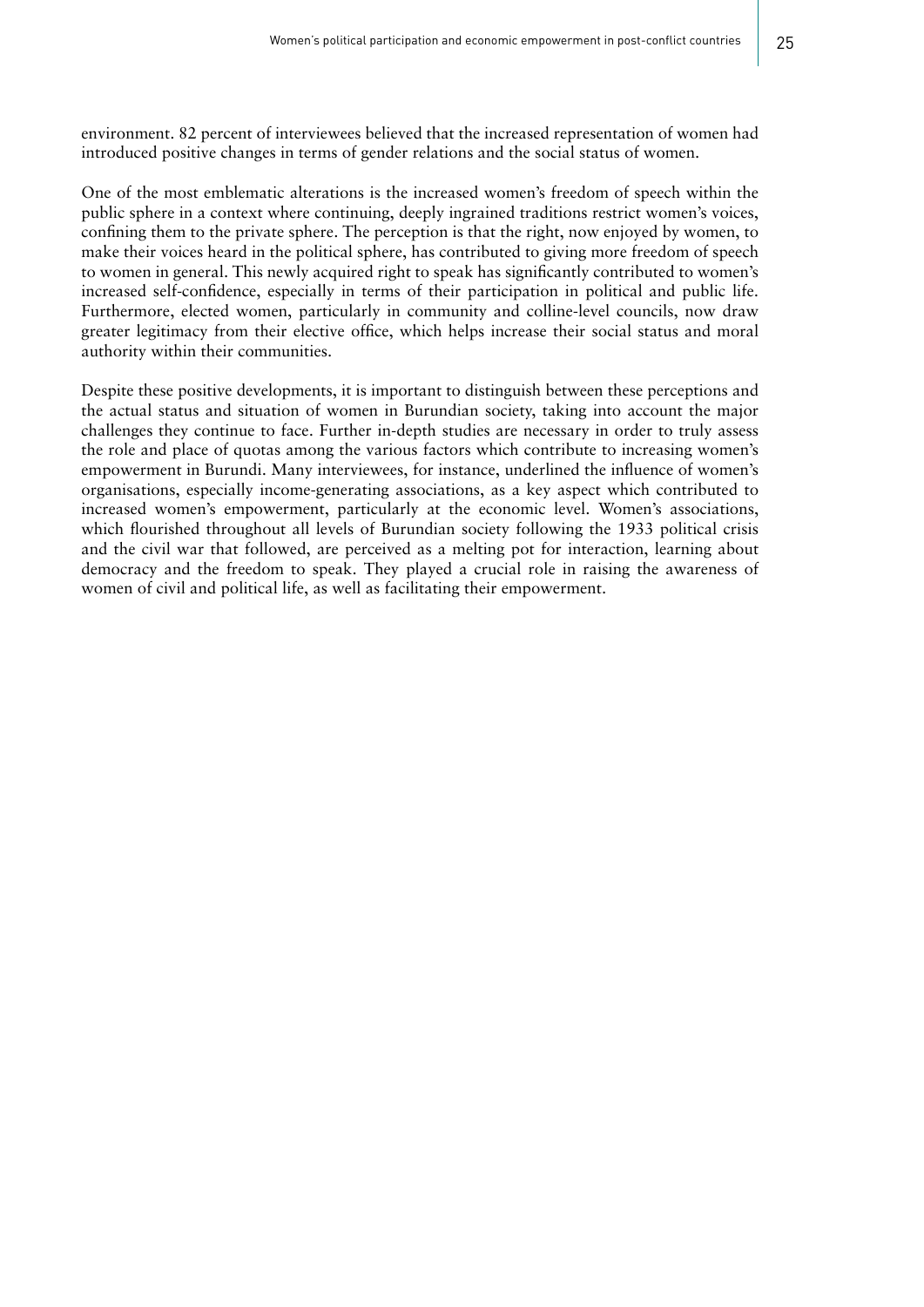## 4. Promoting gender equality in the decentralisation process and in local governance: the example of Rwanda

Since 2000, the government in Rwanda has gradually adopted a national policy of administrative, political and financial decentralisation. The principal aim of this decentralisation policy has been to promote participatory democracy by strengthening the power and political capabilities of local communities so that they can be part of the efforts to reduce poverty and to favour national reconciliation. The Rwandan authorities also perceive decentralisation as a mechanism to mobilise energies, initiatives and resources in order to reach the goals set by Vision  $2020^{35}$  and to promote sustainable development.

The type of decentralisation chosen by Rwanda implies a power transfer to lower levels of government, as well as the transfer of more independence in terms of decision making and local financial management. This decentralisation policy was carried out via six types of administrative entities and at two government levels: central and local. This administrative structure is briefly presented in the table below.

| <b>Central Government Level</b>                     |                                                                                                                                                                                                                                                                                                                                                                                                                                                                                                                                               |  |  |  |
|-----------------------------------------------------|-----------------------------------------------------------------------------------------------------------------------------------------------------------------------------------------------------------------------------------------------------------------------------------------------------------------------------------------------------------------------------------------------------------------------------------------------------------------------------------------------------------------------------------------------|--|--|--|
| <b>Central Government</b>                           | Formulates policies and supports local government in terms of capacity rein-<br>forcement (monitoring and evaluation of programmes) and at the financial level                                                                                                                                                                                                                                                                                                                                                                                |  |  |  |
| Provinces                                           | Their role is to align the planning of the development of districts with national<br>policies and programmes, as well as to oversee the implementation of national<br>policies within districts.                                                                                                                                                                                                                                                                                                                                              |  |  |  |
| <b>Local Government Level: Decentralised Bodies</b> |                                                                                                                                                                                                                                                                                                                                                                                                                                                                                                                                               |  |  |  |
| Districts                                           | Independent bodies at the administrative and financial level, these are the cen-<br>tral platforms of the decentralisation policy. Districts are responsible, amongst<br>others, for the implementation of policies adopted by the central government,<br>for the design and operation of development programmes, as well as for the<br>provision of services to the communities belonging to the decentralised bodies.<br>They are also perceived as centres for socio-economic development and the<br>promotion of participatory democracy. |  |  |  |
| Sectors                                             | Responsible for the provision of various basic services to citizens and districts.<br>The sectors analyse the needs of communities and define development plans in<br>a participatory manner.                                                                                                                                                                                                                                                                                                                                                 |  |  |  |
| Cells                                               | Mobilisation and development bodies, where basic services are provided. They<br>are the coordination interface between sectors and villages.                                                                                                                                                                                                                                                                                                                                                                                                  |  |  |  |
| Villages                                            | Administrative level at which citizens participate directly in all issues related<br>to their village and where they address interpersonal disputes. These are also<br>units for the mobilisation of citizens.                                                                                                                                                                                                                                                                                                                                |  |  |  |

#### Administrative structure of decentralisation in Rwanda

The case study on Rwanda, which was conducted in five districts from the country's four provinces, as well as the city of Kigali,36 reviewed the implementation of decentralisation in order to understand how gender equality issues had been integrated. The study also showed the impact of women's participation in local governance on gender equality.

Decentralisation and the implied delegation of the central government's authority and responsibilities to local government bodies is often perceived by many practitioners from the development field

<sup>35</sup> Rwanda's national development plan.

<sup>36</sup> These districts and provinces include: Rulingo (Northern Province); Nyamagabe (Southern Province); Gasabo (City of Kigali); Karongi (Western Province); Gatsibo (Eastern Province).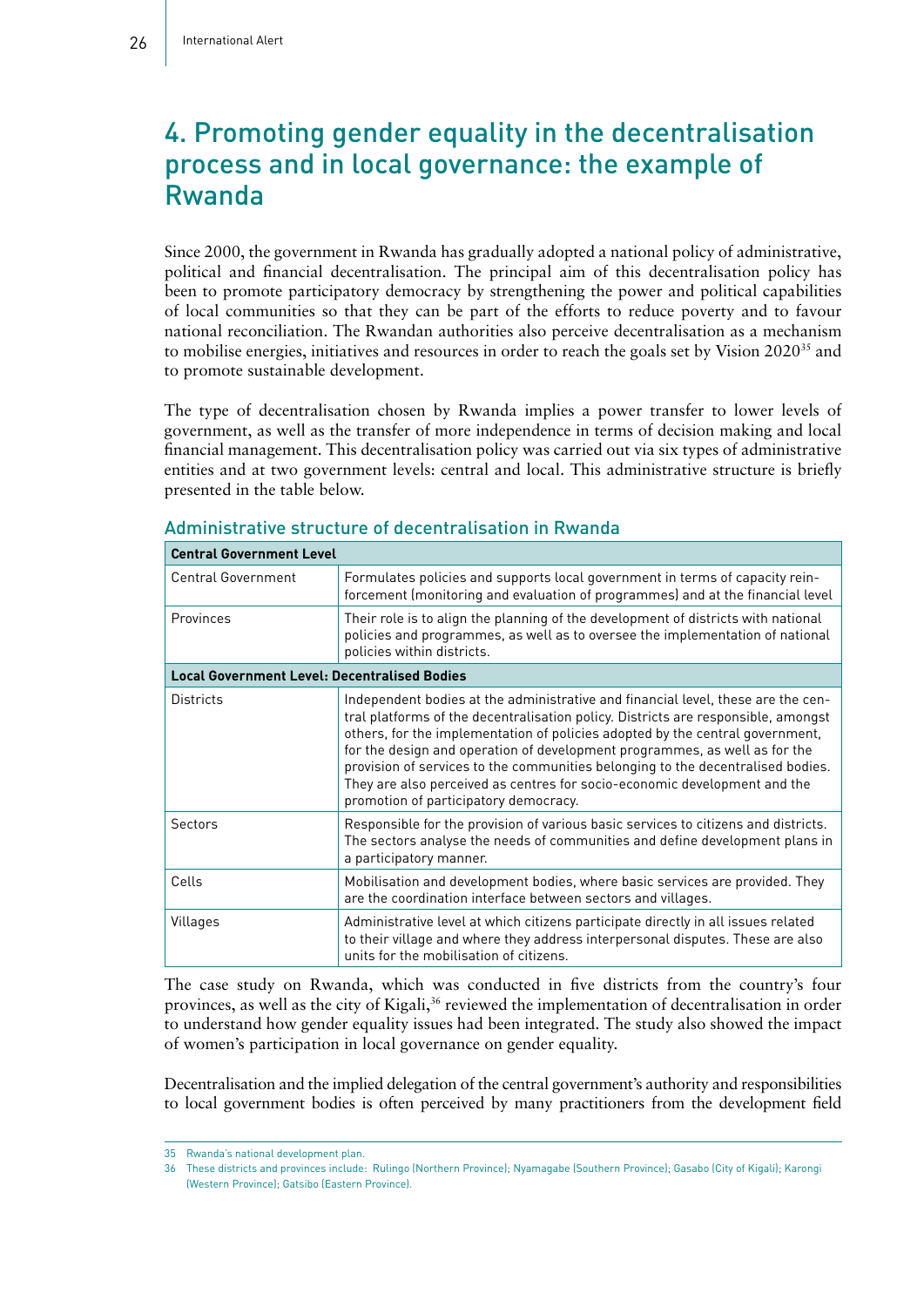as an opportunity for the promotion of women's rights and women's increased participation in local governance. It is argued that the presence of women in local governance gives them more access to resources and, therefore, control of them. However, for women and men to be part of the decentralisation process on an equal footing, it is necessary to align the policy and strategies of its implementation with the aim of gender equality.<sup>37</sup> It has also been underlined that it is easier to integrate gender matters into the decentralisation process when the concerned country already has a national gender equality policy in place with clear guidelines concerning the implementation of this policy, as this would facilitate its transmission to the local level.

Rwanda is credited with a strong national policy, which promotes gender equality and the participation of women in decision making. The key role played by women in the reconstruction of the country following the civil war and the 1994 genocide, as well as the sustained advocacy conducted by women's CSOs in favour of reforms aimed at improving the status of women, were determining factors in the government's political will to promote increased gender equality. An arsenal of legal provisions and a number of institutional mechanisms have been gradually set up since 1994; these include the Ministry of Gender and Family Protection, the national committee for the monitoring of the implementation of the Beijing Platform, the National Council on Women (CNF)<sup>38</sup> and the Gender Observatory.<sup>39</sup> The principle of gender equality was introduced in the Rwanda Vision 2020, adopted in 2000,<sup>40</sup> and various laws were reviewed to remove any provisions discriminating against women. Examples among the most significantly revised laws include the bill on inheritance, matrimonial regimes and gifts, which allows for widows and orphans of the genocide to inherit from their spouses and fathers, which was not previously the case41; the land reform bill adopted in 2005, which grants equal land ownership rights to men and women; the 2008 bill on sexual violence, which lists the penalties incurred by perpetrators of such violence and criminalises domestic violence.

The women who took an active part in the drafting of the transitional constitution adopted in 2001 were successful in having a 30 percent women 's representation quota for all levels of decision making included in the draft. This provision was kept in the post-transition Constitution of 2003, which also includes a number of articles reaffirming women's right to full-fledged citizenship. Currently, with 56 percent women, the Rwandan Parliament boasts the world's highest female representation rate.

The government has shown its determination to promote gender in decentralisation policy and has already adopted a number of measures to that effect. However, research has shown that the Rwandan decentralisation process has not really been successful in providing women with sufficient room to influence the policies defined and implemented at the local governance level. Taking gender equality and female representation into account faces major challenges, the more important of which are presented and analysed below.

#### 4.1 The participation of women in decision-making positions in decentralised bodies is limited and uneven

The 30 percent women representation quota in decision making at all levels adopted by the 2003 constitution was not systematically applied at the local governance level, where women's involvement remained low for a long time. To correct this situation, a specific piece of legislation

<sup>37</sup> GTZ (2001). *Décentralisation – Guide sur la prise en charge de la dimension genre* [*Decentralisation: Guide on implementing a gender dimension*]. GTZ: Eschborn.

<sup>38</sup> Founded in 2003, the CNF is a consultation forum for Rwandan women concerning their participation in the country's development. All Rwandan women are expected to be affiliates of the CNF and to participate in its activities within their respective entities.

<sup>39</sup> Founded in 2008, the Gender Observatory has a mandate to monitor the implementation of national gender policy and to measure the progress made in the field of gender equality promotion.

<sup>40</sup> Vision 2020 is the Rwandan government's master plan aiming, among others, to establish the rule of law in Rwanda, as well as good governance, to promote a strong economy, to develop the private sector, and to modernise agriculture and farming.

<sup>41</sup> Following the war and genocide in 1994, women heads of households were estimated at 34 percent, 29 percent of whom were widows.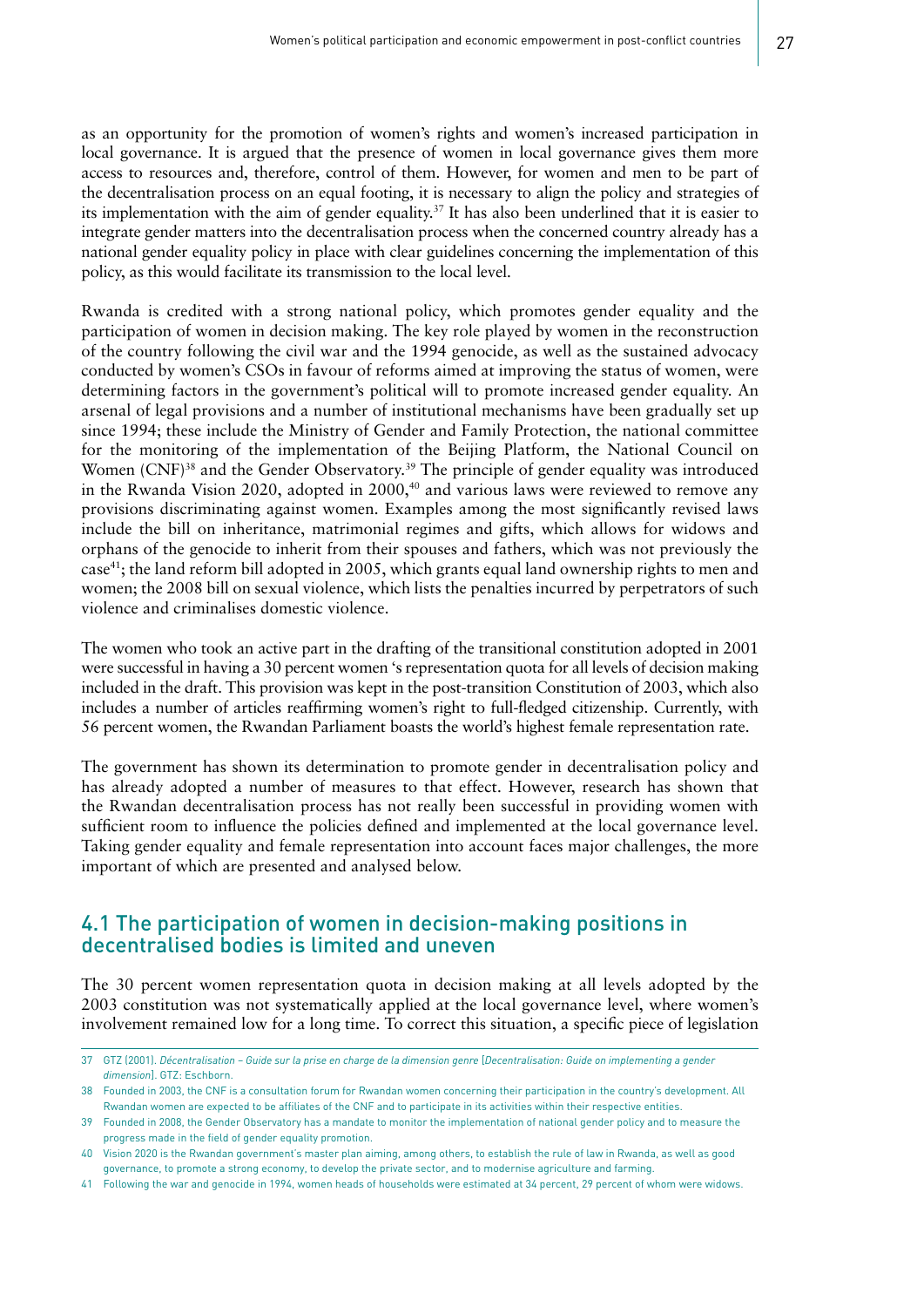was passed in 2006 requiring that 30 percent of the members of district, cell and sector councils were to be women. In effect, these measures contributed to an increase in women's participation, which has now reached 30 percent in these bodies, particularly in district councils.

However, women's participation is significantly diminishing in higher-level local government positions and in the key roles where policies are adopted and implemented. The five districts covered by the survey did not have any women serving in key positions, such as town mayor or executive secretary, despite the fact that women accounted for 40 percent of staff in the offices and councils of these districts. Additionally, the ten sectors registered within these five districts had no women serving as executive secretaries. The only level at which women served in decisionmaking positions in these five districts was at the lowest level, where 17 percent of the executive secretaries of cells were women.

Preconceptions on the inability of women to serve in leadership roles are still rooted at the local community level and most women are limited to positions, which are mere extensions of their traditional roles and reflect the gender division of labour. For example, 80 percent of vice-mayors for social affairs positions were occupied by women in the five surveyed districts against only 20 percent for the position of vice-mayor for economic affairs and planning.42

According to the survey, this poor representation of women in decision-making bodies is also linked in part to the fact that the decentralisation strategy document did not systematically analyse the situation and status of women, or the obstacles to their participation as citizens. Discussions lead in focus groups during the field study highlighted practical issues which affect women's participation and discourage them from running for office or being elected to these positions. This is indeed the case for the position of sector executive secretary, which requires long working hours and frequent motorbike travel. Furthermore, most of these positions require a change of residence and the majority of women interviewed said that few men were willing to move with their wives. Lack of time was also a significant constraint. Indeed, most positions at the lower levels of local governance are volunteer posts, a fact that limits the participation of women, who already have significant workloads due to their productive and reproductive roles. They are required to take part in the activities of multiple committees, which requires a significant time investment.

#### 4.2 The integration of gender into the planning and budgeting of development plans and programmes for decentralised bodies remains poor

One of the justifications for decentralisation put forward by the Rwandan authorities is to enable people to take part in the planning and management of their development. Advocates of decentralisation consider that transferring the planning of development to local communities offers great potential to adapt development initiatives to the needs and interests of the various groups and social categories, in particular the most vulnerable. It is also assumed that an equal participation of men and women in development programmes cannot be reached by establishing separate women's components in the decentralisation process. On the contrary, the entire process needs to be strategically orientated following gender equality principles.<sup>43</sup>

The authorities in charge of decentralisation in Rwanda seem, in theory, to agree with this argument. Indeed, the guidelines for the planning of development strategies for decentralised bodies include a gender mainstreaming perspective and its acknowledgement during all steps of the planning process. Despite these guidelines, the study highlighted the fact that the taking into

<sup>42</sup> At the national level, only 7 percent of district mayors, 13 percent of deputies in charge of district economic affairs, 17 percent of district executive secretaries and 13 percent of sector executive secretaries were women.

<sup>43</sup> GTZ (2001). *Op. Cit*.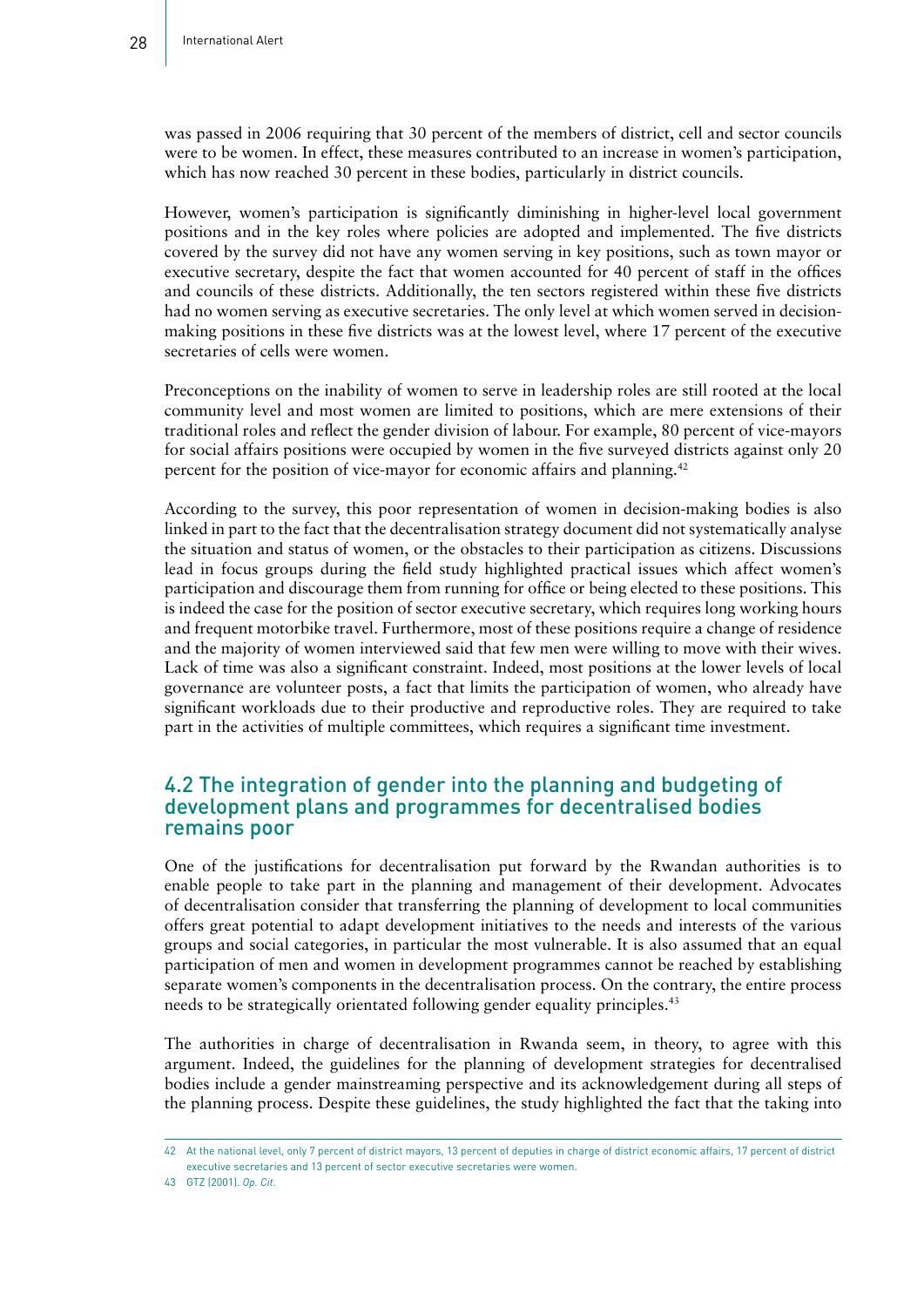account of gender and the inclusion of gender analysis designed to identify priorities for each focus area were quite limited in planning processes. Furthermore, there is a mismatch between the instructions and responsibilities given to decentralised bodies in this respect, and the financial means and technical expertise made available to them in order to carry out their mission properly.

Indeed, both the technical staff in charge of planning at the district level and members of advisory bodies have very limited abilities and expertise in the field of gender mainstreaming in development planning. The planning guidelines, which require local bodies to mainstream gender into every stage of planning, do not provide any tools or explanations as to how this should be done. Discussions in focus groups with the technical staff and members of advisory bodies in the surveyed districts and sectors revealed the poor understanding of the concept of gender and gender mainstreaming, which in most cases were simply limited to the promotion of women and the empowerment of women through training. The gender approach is mostly integrated following a sector approach rather than a cross-cutting approach. As a consequence in the two districts where the survey was carried out, elements of a gender analysis were only integrated in development plans for the health, family promotion and child protection sectors. The few districts which were able to properly mainstream gender in their development plans were those which benefited from external technical expertise provided by consultants working on development projects funded externally in their area.<sup>44</sup>

Technical abilities to develop gender indicators are also limited, even though the monitoring and evaluation process requires decentralised bodies to submit reports on the results of their activities, which include gender indicators. The study underlined that the indicators generated focused exclusively on quantitative aspects such as numbers of women or of other beneficiaries of interventions. Another challenge is that there is very little expertise at the national level to establish gender indicators, which could assist districts with their planning. The ministries of education and health seem to be the only ones which have established such gender indicators.

In terms of budget planning, the ministry of finance requires districts to carry out a gender budget analysis. Here as well, staff members face technical difficulties, preventing them from establishing budgets which integrate gender equality-related priorities. Capacity building for staff is lacking. In each of the surveyed districts only the head of planning, the woman representative of the CNF and the youth representative were given brief gender budgeting training. High turnover among few trained staff members undermines capacity-building efforts. In three of the visited districts, the trained planners had left the district. One of the problems is the lack of expertise in terms of gender budgeting at the national level. A UN Women-funded "Gender Budgeting" project was set up in the budgeting department of the ministry of finance to help better mainstream gender equality in budgeting processes. Four other ministries were also selected as pilot sites to benefit from this expertise. However, this expertise has not always been transferred to decentralised bodies.

Citizens' control of public action remains too poor to influence the planning and budgeting process with gender perspectives. The CNF, as well as gender equality promoting CSOs operating in decentralised units, lack the technical and financial means to act as a catalyst for gender analysis and advocacy.<sup>45</sup>

Discussions in focus groups and interviews have shown that women have very little influence on planning and budgeting processes, even though these are highly political processes during which

<sup>44</sup> One example, for instance, is the Programme Supporting Local Governance in the Rural Areas of Rwanda (PAGOR) funded by Canada, which supported the Nyamagabe district in Southern Province in terms of gender analysis and its mainstreaming in the planning, implementation and monitoring of projects.

<sup>45</sup> I. Mukankubito and J.D. Mihigo (2011). *Intégration du genre dans les processus de décentralisation: leçons du Rwanda [Integration of gender into the decentralisation process: lessons from Rwanda]*. International Alert &EASSI: London/Kampala, p.30.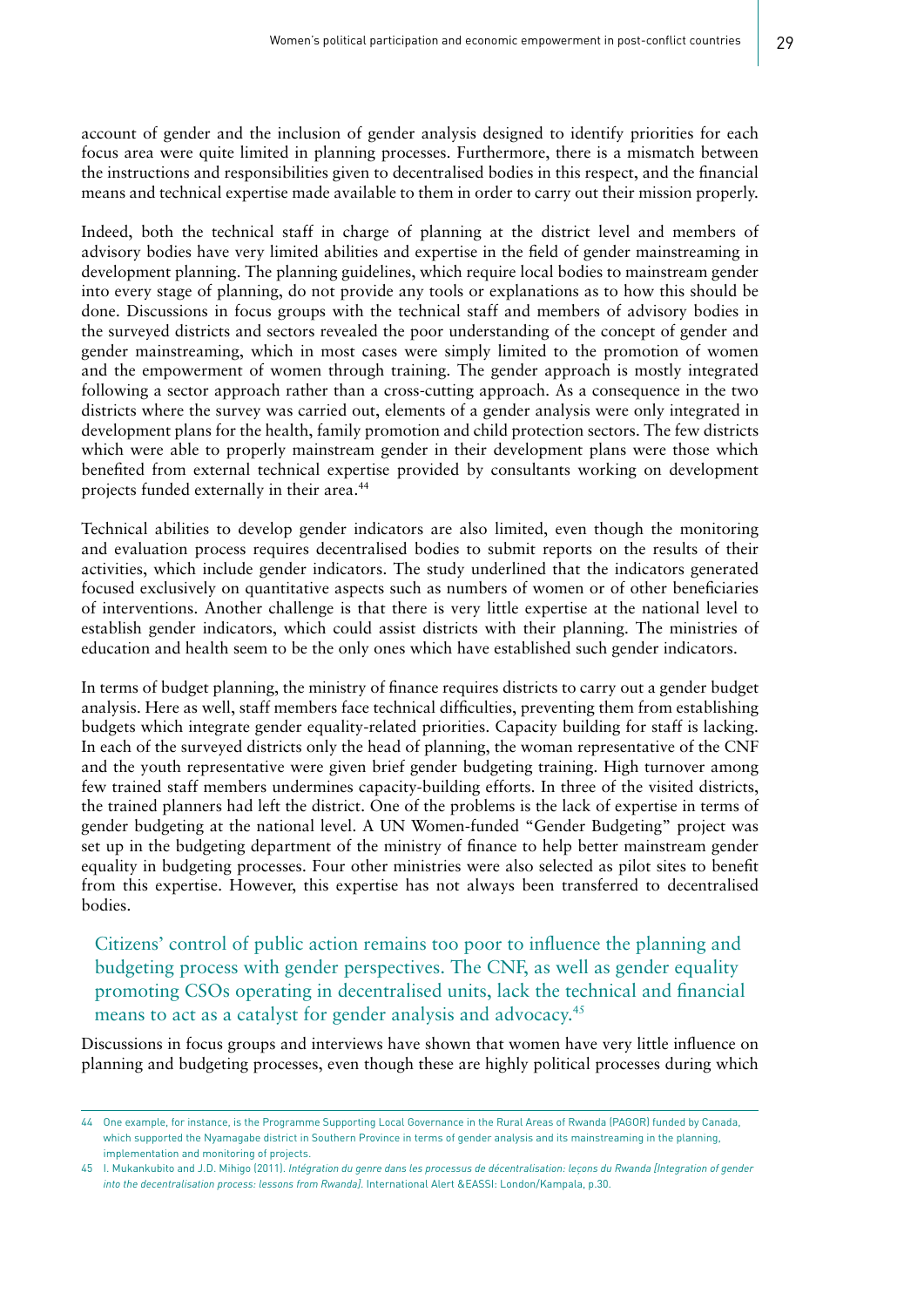the interests and priorities of various social groups are negotiated.<sup>46</sup> Women, who are poorly represented in this process, are badly placed to assert and pursue their priorities. It emerged from the discussions that, due to their lack of adequate training, female staff involved with the planning and budgeting of local development plans and programmes did not always have an appropriate understanding of the issues at stake or of the importance of considering gender issues. Women leaders and members of district and sector councils do not have sufficient room to manoeuvre to influence decisions. The people surveyed suggested that women leaders could have more negotiating strength within councils if they collaborated more closely and exchanged more information among themselves and the branches of the CNF, which is active in local communities. Indeed, these branches, which work closely with women, are aware of their practical needs and priorities, and could relay this information to women leaders so that they could ensure they are taken into account in the planning and budgeting of district development plans.

The study, however, showed that organisations such as the Rwandan Association of Local Government Authorities, as well as several CSOs and the CNF, were getting more and more involved in the strengthening of the expertise of technical staff and of elected representatives of decentralised bodies to better mainstream gender perspectives. It also appeared that, in some cases, women were able to induce on-off changes relating to specific activities during the validation of plans and budgets. However, these cases are very scarce.

#### 4.3 There are more women than men in public participation forums at the cell and village level, but they speak less often and do not get too involved in the discussions held or decisions taken

Public participation forums are a mechanism which was established at all levels of local governance in order to enable people to take part in the strategic planning and selection of development priorities and the definition, implementation and monitoring of development programmes in their entities. Taking part in these forums is individual and directed at the lower levels of local government such as sectors, cells and villages. At higher levels, in district and sector councils, this participation becomes indirect and is carried out by elected representatives. The study tried to gain a better understanding of the nature of women's participation in public participation fora and their influence on decisions taken in these fora.

Most of the people interviewed had reservations about indirect civic participation through elected representatives. It was pointed out that these representatives were often cut off from their communities, with which they rarely consulted due to insufficient material and financial means to organise meetings. In contrast, individual and direct civic participation at the lower levels of governance was considered by 90 percent of interviewees as a much better mechanism to ensure the free expression of the people concerned. Meetings held at the local community level bring together participants who know each other, share the same environment and face common problems. Locally elected representatives come from the community and continue to live there. This provides an atmosphere of confidence which is suitable for frank and open discussion.

The presence of women in the public participation fora of cells and villages is much higher than that of men. This is due to the fact that there are more women than men in rural areas, with men more affected by urban migration. Despite their strong numerical presence in local participation fora, women express themselves less frequently than men and take only a small part in the discussions held and the decisions taken. One of the reasons suggested to explain this silence lay in the traditions still deeply rooted in rural areas, which require women to remain silent in the presence of men. However, the situation in urban and semi-urban areas is different, with women generally expressing themselves more freely during meetings. It also seems that women express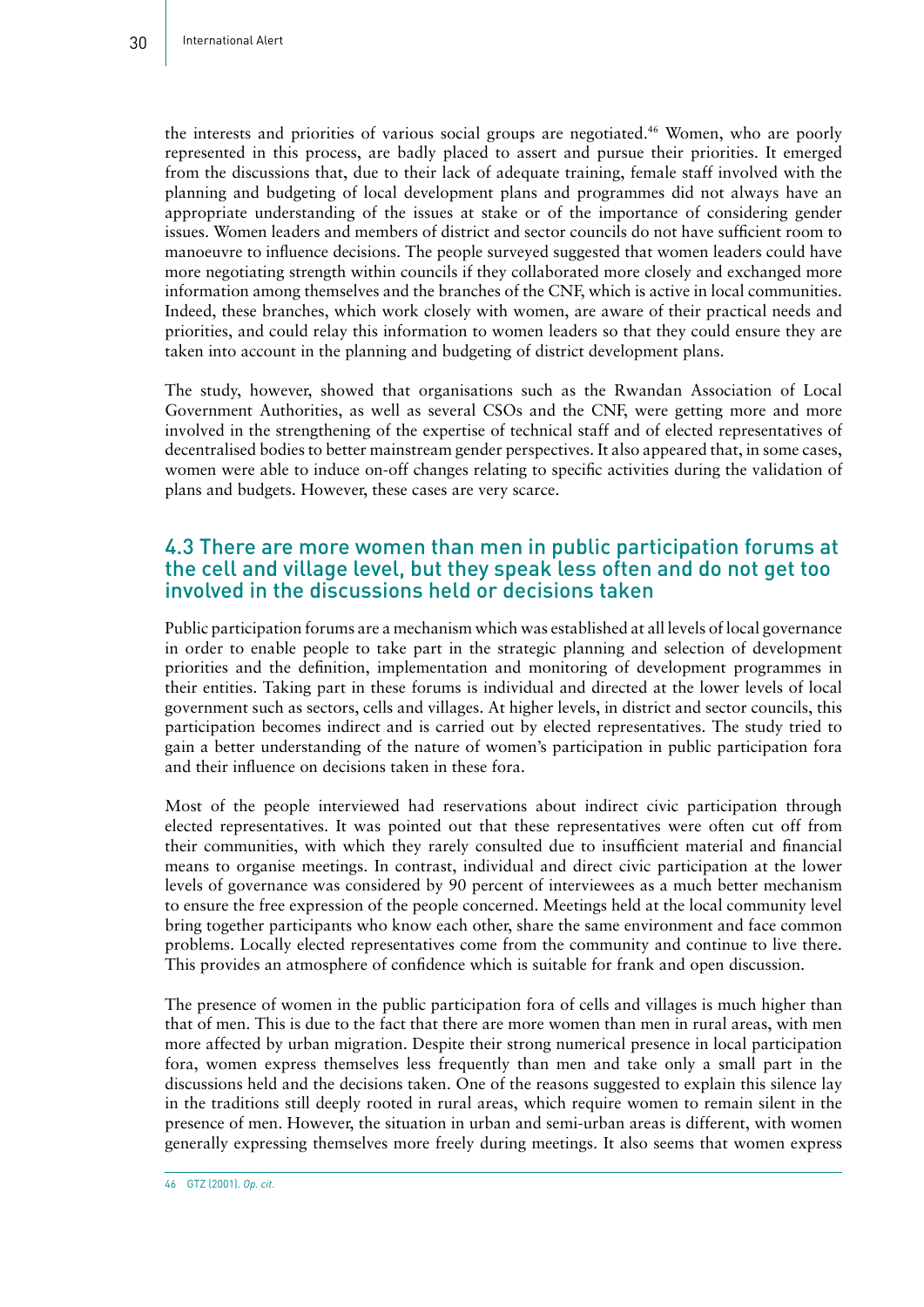themselves more freely in the branches of the CNF; however, these branches do not always have sufficient financial means to organise meetings and to maintain relations with CNF delegates at the district level.

Discussions also revealed that the most common gender equality issues discussed in public participation fora in the five surveyed districts were combating violence against women and family planning. Gender-based violence, which remains a major issue, especially in rural areas, came up as a priority: this has been included in the programmes of all decentralised entities and is monitored. Committees have been established to register cases of gender-based violence and to report them to the relevant authorities, as well as to assist victims. However, limited financial means and the lack of expertise in terms of specialised trauma counselling, combined with the loaded work agendas of local authorities, constitute constraints which prevent efficient assistance to victims.

Most of the people surveyed felt that the decentralisation process facilitated the participation of women and a greater acceptance of their presence in decision making at the local level. According to interviewees, the main barrier to the expression of women in public participation fora was due to women's lack of confidence in themselves. Nevertheless, the study clearly showed that gender equality was not yet fully mainstreamed in the decentralisation process, despite the political will of the Rwandan government.

'Achievements to date are mainly the result of national policies and measures taken to promote gender equality at the national level, rather than a result of the gender responsiveness of elected representatives and local government technicians'.47

According to certain analysts, one of the challenges set by political decentralisation is to determine under which conditions it could promote women's causes and create participation and gender-differentiated access to services and resources.<sup>48</sup> Decentralisation processes have political programmes with priorities which need to be defined and negotiated. In view of this, it is necessary to establish social dialogue with clearly defined guidelines and participants, as well as clear and transparent representation and accountability processes, in order to ensure that women are included in negotiation processes as full-fledged participants.<sup>49</sup> Decentralisation processes can be an efficient tool for the increased representation of women, especially for women from socially-disadvantaged backgrounds, provided they are the result of an endogenous and consultative process founded on the people's need to be heard, and that they are supported by social and economic policies which promote democracy, local development, transparency and community dialogue.50

<sup>47</sup> *Ibid*., p.38.

<sup>48</sup> M. MacLean (2003). *Elaboration d'un programme de recherche sur les dimensions de genre et la décentralisation : document d'information pour le concours de recherche 2003 de la Section de l'égalité entre les sexes du CRDI* [*Elaboration of a research programme on the dimensions of gender and décentralisation : Information note for the 2003 research office of the Gender Equality Section*]*.* IDRC: Ottawa.

<sup>49</sup> UNIFEM and VADO/WAVE. 'Rethinking gender, democracy and development: is decentralisation a tool for local effective political voice?' Ferrara, Bologna, Modena, 20th-22nd May 2001.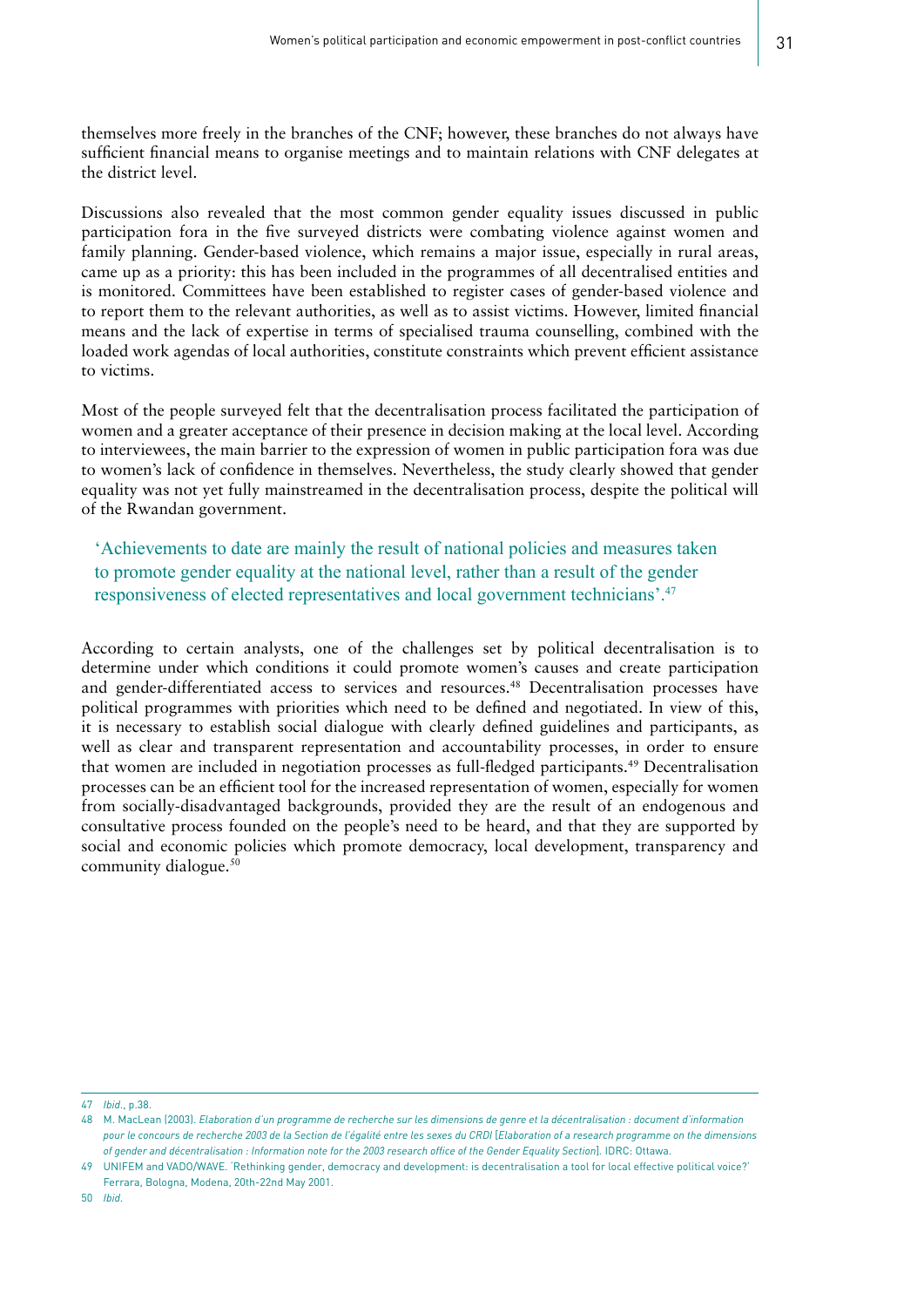## 5. Women in electoral processes: the 2006 presidential and legislative, national and provincial elections in DRC

The first presidential and legislative elections to take place in DRC in over thirty years were held in 2006.51 These elections were an important landmark in Congolese political life, in which women's organisations played an active role. The political liberalisation conducted by president Mobutu in the 1990s under the pressure of the international community encouraged the emergence of a women's movement pushing for more women's representation in public life. However, the women's movement really took off during the war period and the major economic crisis that the country experienced starting in 1996. 90 percent of the associations for women's rights were created between 1998 and 2004.

The case study on DRC conducted in the city-province of Kinshasa and in the province of South Kivu analysed the participation of Congolese women in the 2006 election to establish whether it had led to increased women's participation in public life. It identified and discussed socio-cultural, political and economic factors, as well as mechanisms ensuring the perpetuation of women's political participation.

#### 5.1 The active participation of women in the electoral process did not lead to an increase in the number of women in political institutions

Women took part in the elections as electors, candidates and observers. Organisations such as *Dynamique des Femmes Politiques* (DYNAFEP) and *Cadre permanent de concertation de la femme Congolaise* (CAFCO) in Kinshasa as well as the *Caucus des Femmes du Sud-Kivu pour la Paix,*52 the *Association des Femmes des Médias du Sud Kivu* (AFEM-SK) and the *Action pour la Paix et le Développement Endogène* (ADEPAE) in South Kivu played a key role in mobilising women's votes, promoting women candidates and recruiting women monitors of the electoral process. Sustained advocacy was conducted with political parties and government authorities for more women to be included on electoral lists and for a reform of the electoral code to add the principle of gender parity, as was already the case in the Constitution.

This sustained mobilisation effort did not bear fruit, despite the fact that, at the national scale, more women voted than men. Indeed, they accounted for 64 percent of the country's electorate for the legislative elections. In the city-province of Kinshasa and South Kivu province they accounted for 50.6 percent and 54.5 percent of voters respectively. On the other hand, the percentage of women running for office was very low. Among the candidates, there were only 12 percent of women running for office in the presidential election, 13.6 percent in the legislative elections and 9 percent in the senatorial election. The percentage of elected women was also low: 0 percent in the presidential election, 8.6 percent in the National Assembly and 4.6 percent in the Senate. These results represented a decline compared to the previous period, during which female representation was 12 percent in the transitional National Assembly, when women had been co-opted by political parties.53 The four women out of the 33 candidates in the presidential election only obtained a combined 1.35 percent of the vote. They were defeated in their own provinces of origin by male candidates from other provinces. The government team put together after the election, and those that followed after a succession of four ministerial reshufflings between 2006 and 2011, all had a low ratio of women, with an average of 11.5 percent.

<sup>51</sup> National presidential and legislative elections were held in November and December 2011. Provincial legislative elections to elect representatives for provincial parliaments will be organised in 2013.

<sup>52</sup> South Kivu Women's Caucus for Peace.

<sup>53</sup> The transitional National Assembly served from 2003 to 2006. The assembly was an unelected body composed of the various parties which had participated in the ICD in Sun City.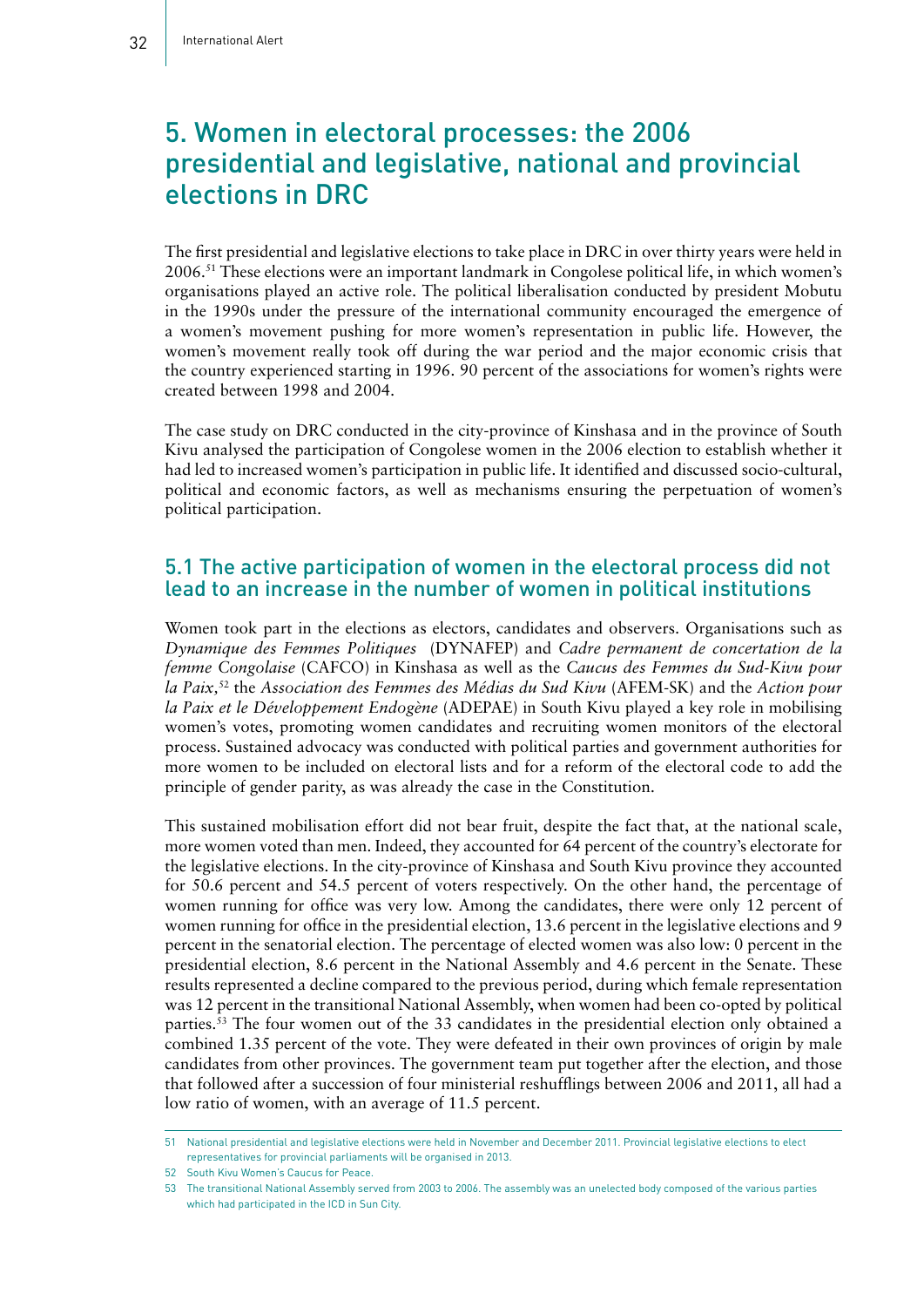The results of the legislative elections in the provincial parliaments were even lower. Representation within provincial assemblies is the result of two different voting systems: on the one hand, direct universal suffrage and, on the other hand, co-optation via indirect elections by provincial deputies. In South Kivu only two women out of eighty-four candidates were elected through direct universal suffrage, and a third woman was co-opted. By the end of the electoral process the South Kivu provincial assembly was comprised of 33 parliamentarians, only three of whom were women. Among the factors explaining this poor performance of women, the study emphasised the existence of political and electoral systems which did not facilitate the participation of women. In addition, women lack political experience, financial means and the mobilising power to build a strong and reliable electoral base.

The elections were held in a context of war and political instability, particularly in the east of the country. According to the study, the electoral campaign was conducted following a "transactional electoral campaign" model typified by ethnic manipulation, political patronage and vote buying, all of which were detrimental to the clear and accurate formulation of social programmes by the various candidates. Women, even though they account for the majority of the electorate, did not vote for women candidates and it is estimated that close to 78 percent of women gave their vote to male candidates. In South Kivu this percentage reached 82 percent. In rural areas, for instance, women primarily voted based on ethnicity and voting instructions given by men from their ethnic group, clan, community or family. The networks developed by women's organisations to attain women's votes in favour of female candidates were not able to serve as a counterweight. Women have also been criticised for approaching the election in a disorganised manner instead of uniting themselves around the candidates who had the best chances of being elected.

#### 5.2 The determinants of women's participation in political and public life are simultaneously socio-economic, institutional and cultural

The study exposed the still significant impact of patriarchal traditional customs and practices, especially within rural communities, the majority of which do not confer any political role to women. The uneven nature of gender relations and socialisation constitute the basis of discrimination against women in the public space. The traditional prohibition of women from speaking in public and the persistence of early marriages, which prematurely end the schooling of young girls, appear to be some of the many factors limiting the participation of women. Religious institutions are bastions of conservatism in terms of the role of women in the public sphere. Admittedly, the Catholic Church organised activities to promote the political education of women during the 2006 elections, but most of DRC's many revivalist Churches did not follow this path and in fact advocated the submission of women, who are not allowed to speak during their assemblies. Those Churches, which promote a fundamentalist interpretation of the Bible's teachings and a hierarchical understanding of gender relations among their faithful, are very powerful agents of socialisation in DRC, where more than 95 percent of the population is Christian.

Low levels of education among the vast majority of women and high illiteracy represent a hindrance for women. At the national level, the illiteracy rate among women reaches 40 percent, compared to 15 percent of men. This ratio varies according to place of residence and social environment. 58 percent of women from rural areas are illiterate, against 19 percent in urban areas. The Kinshasa province, which is the country's most favoured province, shows much higher schooling rates: 92 percent for women and 96 percent for men. These inequalities have an impact on the political representation of women. Indeed, an analysis of the provinces from which those women elected to the National Assembly originate, shows that the majority of them, 17.2 percent, come from the city-province of Kinshasa, which, as previously mentioned, has high levels of schooling for girls, and is also the place where efforts in terms of the promotion of women have been the most sustained. Most of the programmes to prepare women for the electoral process concentrated themselves in Kinshasa to the detriment of other provinces and rural areas. The rich mining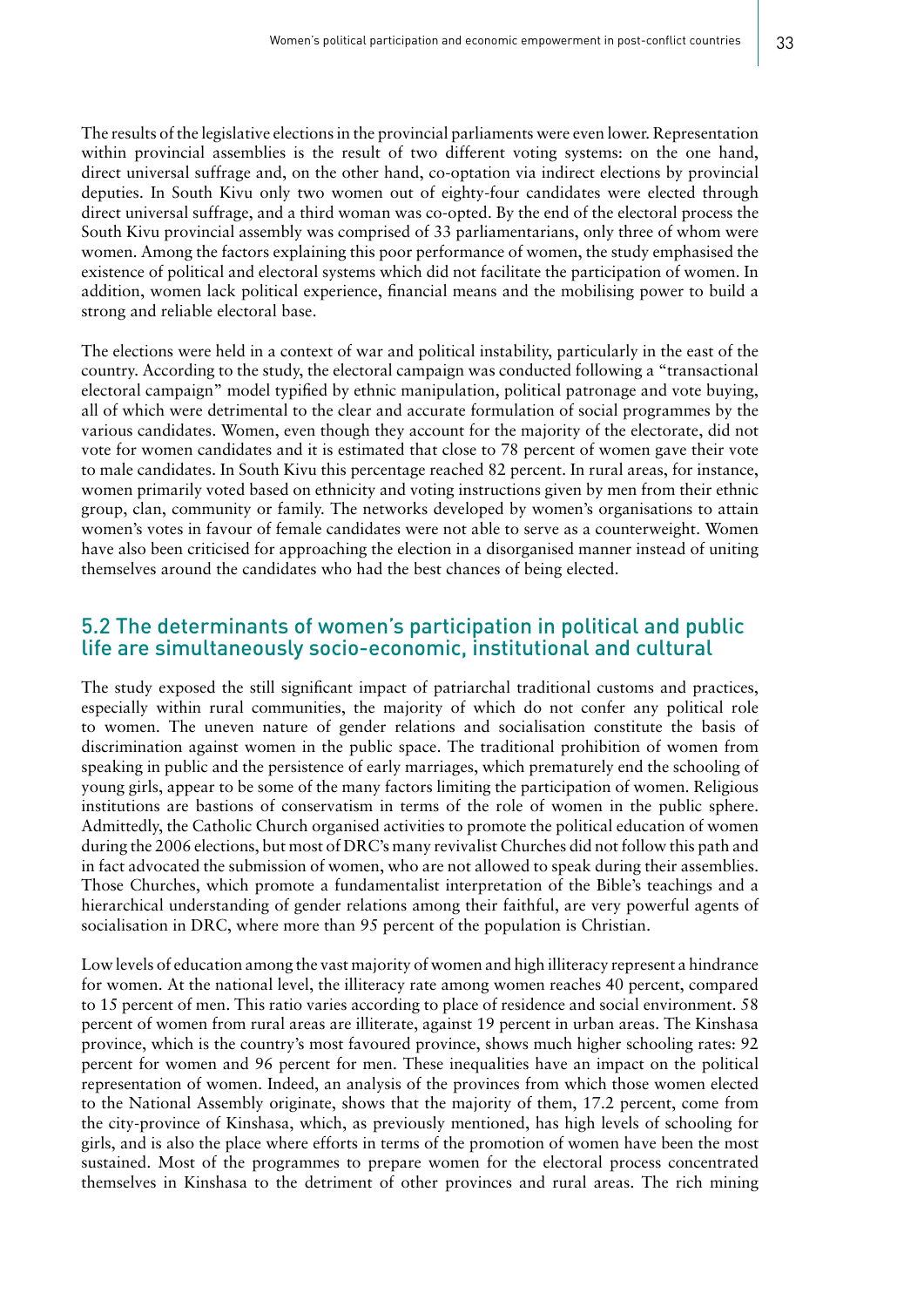province of Katanga comes in second place, with a rate of 13 percent of women originating from this province. In contrast, only 3.1 percent of parliamentarian women come from South Kivu.

As was the case in neighbouring Burundi, women have been penalised by the anti-democratic nature of the political and electoral systems. Most of the political parties did not encourage women to run for office. The principle of parity inscribed in the Constitution is not reflected in electoral law and has not been adopted by political parties, for instance in terms of the composition of electoral lists. Their representatives in the National Assembly rejected the proposal for the adoption of closed and zebra electoral lists,<sup>54</sup> which are more conducive to the election of women than open lists. On the other hand, the membership of women in political parties and their participation in governing bodies remain low. At the time of the 2006 elections, only nine women led a political party out of the 267 parties in the country. However, political party leaders are those who campaigned and stood for election. Many of the women candidates joined political parties after the electoral process had already started and without any preparation. However, most of the women candidates ran as independents, which significantly reduced their chances of being elected. 95.4 percent of women elected to the National Assembly were members of political parties, compared to a mere 4.6 percent of independent female candidates.

The survey highlights the low level of politicisation among women, some of which consider the participation of women in politics to be a "social deviance".55 Out of 147 interviewed women, 106 said they were in favour of more female representation in the political arena; however, they felt that women getting involved with politics were less available and neglected their duties as spouses and mothers, thus defying the social standards of marriage. As a consequence, politics has become the concern of women willing to live outside of established social standards.

The low level of women's politicisation was also highlighted by their poor knowledge and limited ownership of national and international legal instruments for the promotion of women and gender equality. The most well-known legal text is the DRC Constitution, especially Article 14, which establishes the principle of gender parity for representation in national, provincial and local institutions. The Constitution was quoted by over 90 percent of the 108 interviewed women leaders from civil society and politics. This rate is significantly smaller when it comes to international instruments, with only 32.4 percent of interviewees knowing about CEDAW and UN Security Council Resolution 1325, and 4.2 percent aware of Resolution 1820. Women nonetheless actively participated in developing national legal dispositions in favour of gender equality. It is thanks to the collective mobilisation and intense advocacy efforts among women from civil society and politicians that the principle of parity could be integrated into the Constitution. A significant amount of work between both groups was also undertaken in order to review the Family Code, which contains numerous provisions which discriminate against women.

The limited economic power of most Congolese women was also stated as a determinant of their political participation. Out of 45 women interviewed in Kinshasa with influence in the political and social spheres, 39 suggested the lack of appropriate financial means as the most important factor in the participation of women in the elections. For example, the non-refundable deposit required from candidates for the presidential election was USD50,000. Furthermore, the country's vast territory and the isolation of numerous constituencies had a strong impact on campaigning costs, which required substantial financial means which most candidates did not have at their disposal. This contributed to reducing the mobilisation power of women and disconnected them from potential electoral support bases.

<sup>54</sup> The closed and zebra electoral list system is a kind of proportional representation whereby electors chose a party and its list of candidates to represent them. Closed and zebra lists are particularly efficient for women if political parties place them high enough in the lists or alternate men and women following a zebra striped pattern where every other stripe represents a woman.

<sup>55</sup> C. Odimba, P.R. Namegabe and J. Baseke (2011). *Op. cit.*, p.15.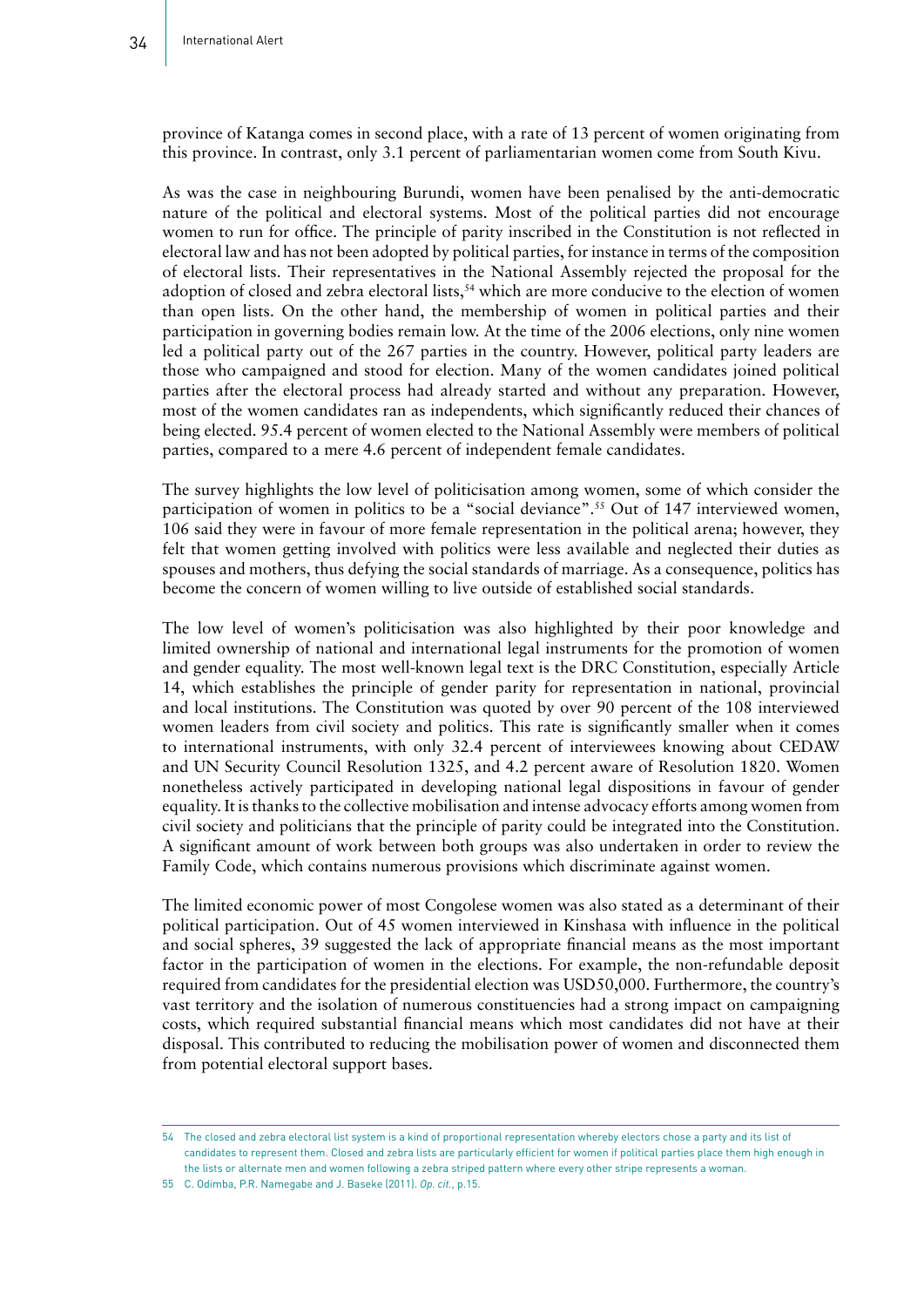#### 5.3 Despite some progress, the Congolese legal and legislative framework still contains numerous laws and dispositions which discriminate against women, and limit their participation in public life

A number of measures were taken at the legal and institutional level to secure the participation of women and the gender equality principle. In practice, however, they had little impact.

The creation in 2003 of a ministry of gender, the idea of which had been included in the Global and All-inclusive Agreement, met one of women's main demands during the Sun City peace talks. It appears, however, that this ministry's tasks are difficult to implement due to the limited financial means at its disposal, and high staff turnover which prevents continuity.

In Article 14 of the Third Republic's Constitution adopted in February 2006, it asserts gender parity within national, provincial and local institutions and guarantees its implementation within said institutions. The bill on parity was adopted by the National Assembly, but the mechanisms allowing its institutionalisation were never implemented. Parity is neither respected in elective institutions nor in government. It was not taken into account in the composition of the Independent National Electoral Commission (INEC), which only counts one woman among its seven members. Following the adoption of the bill, the CAFCO coordinator declared that 'the most difficult part still lays ahead, as its implementation is mainly dependent on the will of men, who represent the majority in all institutions'.56

Political parties represented in parliament still put up fierce resistance against the reform of electoral laws which aim to integrate parity. Women's organisations have tried in vain since 2006 to amend Article 13 of the electoral law, which is dedicated to the composition of electoral lists. Article 13 specifies that failure to implement gender parity when composing electoral lists is not a valid reason for their inadmissibility. Women's organisations, which are mobilised to implement parity, argue that this article is a violation of the Constitution, which states the principle of parity in Article 14. During parliamentary debates on the reform of the electoral code in 2001, deputies refused to change Article 13 of the electoral law, arguing that one could not prevent a political party from participating in the electoral process merely because it did not list enough women on its electoral list.

The under-representation of women in the political arena following the elections in DRC is due to political culture and training issues, low levels of education and financial autonomy, as well as social standards which structure gender relations and have an influence on the perception that women themselves and the communities to which they belong have of the participation of women in political life in general.57

The strong resistance met by parity within Congolese society and the issues at stake in its implementation are typified by the opinion of a Catholic priest interviewed in Goma, North Kivu, who expressed his fear that the implementation of parity could undermine the family institution 'by generating confusion in terms of gender equality within families'.58

The Family Code, the Labour Code and the Penal Code all contain multiple provisions which discriminate against women. The Family Code contains provisions whereby married women are subjected to the guardianship of their husbands. The Code establishes husbands as the head of the family, whom women must obey. Married women still require marital authorisation for certain

58 *Ibid*.

<sup>56</sup> E. Chaco, 'La loi sur la parité est-elle une avancée réelle pour les femmes? [Does the law on parity constitute real progress for women?]', *Inter Press Service News Agency*, Kinshasa, 18th April 2011.

<sup>57</sup> C. Odimba, P.R. Namegabe and J. Baseke (2011). *Op. cit*., p.51.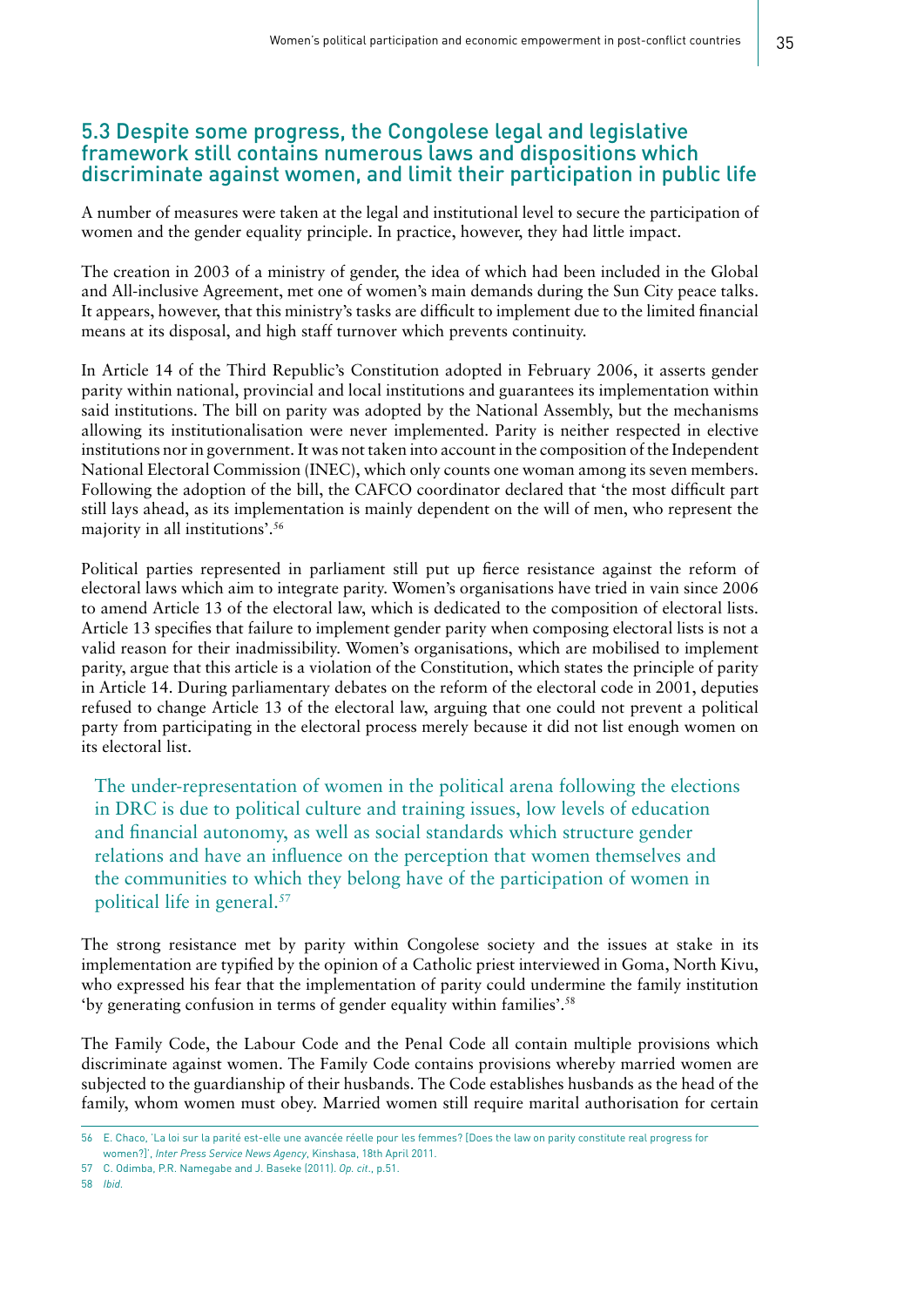administrative acts such as opening a bank account, finalising a transaction or to go to court regarding civil matters. A revision of the Family Code has been under way for several years in order to repeal some of these provisions, which violate the human rights of women and support the inequality of gender relations. As highlighted by the study, a reform of Congolese law appears to be necessary. This reform should include the harmonisation of national laws with international legal instruments, the repeal of laws which discriminate against women and the establishment of new laws which effectively integrate a gender dimension.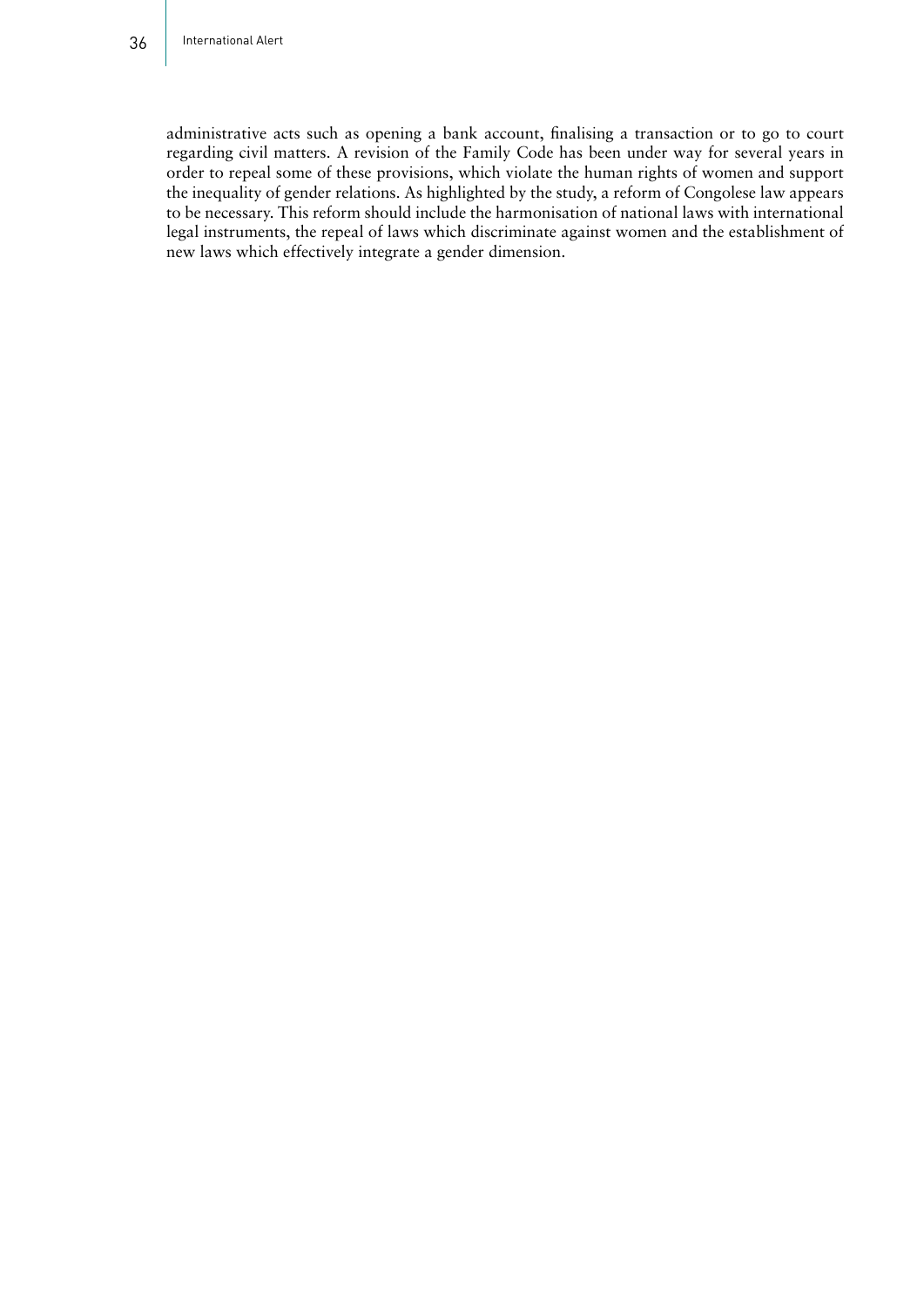## 6. The economic dimension of women's political action: the role of women in building a peace economy in northern Uganda

The issue of economic power is central to the analysis of women's participation in politics. The lack of access to resources and control thereof has been identified as one of the major obstacles to the political participation of women and it is often argued that an increased empowerment of women from an economic perspective would play a role in increasing their participation in the political sphere.

This case study was conducted in northern Uganda, which went through a bloody conflict that lasted for over 20 years. This conflict had devastating economic consequences in the region, caused the destruction of economic infrastructure and resulted in high casualties. Despite the breakdown in peace negotiations between the government and the armed rebellion in 2008, the war seems to have stopped and relative peace has been restored. Northern Uganda has since embarked on a reconstruction and economic recovery process in which women have played a key role. The study focused on the Gulu and Lira districts, located in the Acholi and Lango sub-regions respectively. It analysed the opportunities with which the post-conflict period presented women from an economic perspective, and determined the impact of those opportunities in terms of the empowerment of women within households, as well as in terms of their political participation at the community and local governance level.

#### 6.1 The war forced women to diversify their economic activities, allowing them to escape the narrow context of the domestic economy

The war, which destroyed a large portion of the region's economic and social fabric, lead to important changes in the sexual division of labour and the economic activity of women. Before the war, there was a fairly clearly defined sexual division of labour, which confined the economic activities of women to the narrow framework of the domestic economy. Indeed, in the rural areas in which most women lived they primarily dealt with food crop production for family consumption from a subsistence economy perspective. A small portion of this production was sold in local markets in order to earn a little money with which they could buy basic products such as salt, oil or soap. Women living in urban areas were more involved in small trade, but here also only to satisfy the family's needs. One of the other rare products commercialised by women was the local beer they would brew themselves. Cash crops, on the other hand, especially cotton and tobacco farming, which generated most households' monetary income, lay entirely in the hands of men. Despite the fact that women would participate as family labour in production processes, they did not play any role in the commercialisation process of cash crops, which was exclusively controlled by men.

The devastation caused by many years of war changed this traditional order. A large portion of the rural population was forced to abandon agricultural activities due to insecurity. They had to find refuge in camps for displaced people, causing a drastic fall in the region's production capacity. The war and the long years spent in camps introduced significant changes to the sexual division of labour and gender roles. Many men died during the war or left the region. The war had a discouraging effect on men, who lost the resources which allowed them to fulfil their traditional role as provider of the family. Many slipped into depression and alcoholism. In the absence of men, women had to take on new responsibilities, assuming the support of their families entirely. The war resulted in a high number of widows, who, *de facto*, became heads of households. However, the study showed that, even in households where both spouses were present, husbands generally contributed very little, if at all, to the family's expenses, which in most cases were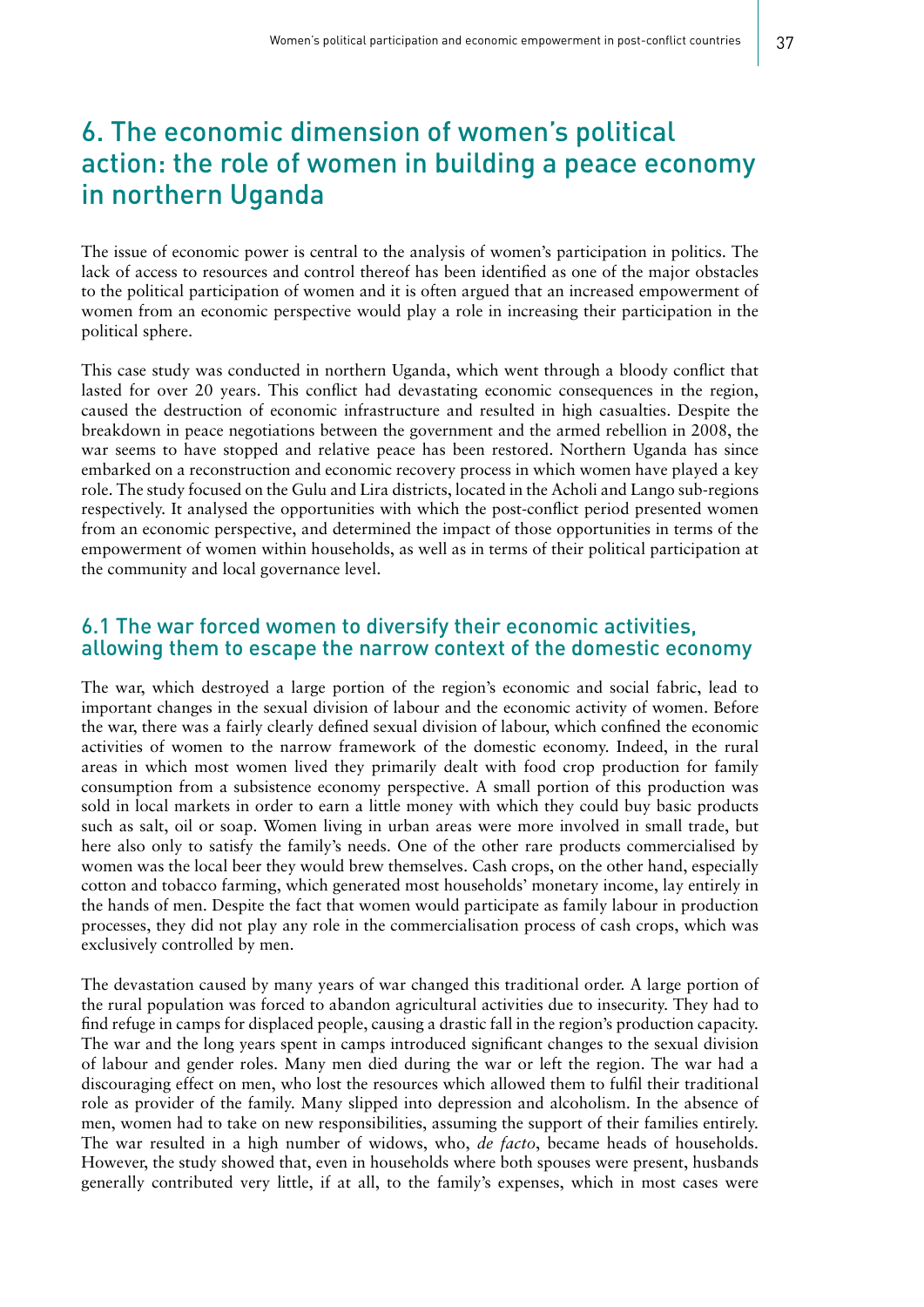entirely taken on by women. The discussions in focus groups and individual in-depth interviews clearly showed that, even though women also suffered during the war, they generally adapted themselves better than men to the new conditions and disruptions in everyday life caused by lengthy stays in displaced persons camps, where they formed the majority. Life in the camps, which rapidly developed some characteristics of urban centres dependent on the principle of supply and demand, offered women opportunities to diversify their economic activities and gave them the possibility to leave the narrow framework of the domestic economy to which they had been confined before.

One of the major changes was women's progressive involvement in activities generating monetary income, which they needed in order to fulfil their new roles as family providers. They began to commercialise fruits and vegetables, which were traditionally not commercialised, but were very much needed in the camps. They continued to brew and sell the local beer, which became their main source of income. Some of them got involved with catering, opening canteens, while others developed kiosks selling various products or supplying services to the building sites within the camps. Tontine systems developed in the camps allowed women to obtain small loans they could reinvest in their businesses. The difficult living conditions in the camps contributed to the development of new kinds of relatively lucrative commercial activities, such as selling humanitarian aid products (corn flour, beans, oil and cooking utensils), in which women got involved.

Considered to be a vulnerable group by the humanitarian agencies and development NGOs working in refugee camps, women were given specific guidance and assistance by these organisations. They benefited from programmes of income-generating activities to improve their livelihoods, as well as from training in various fields, including women's rights, which contributed to their increased awareness of their role in the public sphere. As a consequence, despite its devastating impact, the war offered opportunities which women were able to seize. The change in their traditional roles, their long stays in camps and their increased visibility in the economic sphere allowed them to gain more awareness of their role in the public sphere and to develop a spirit of entrepreneurship. This allowed them to contribute significantly to the region's economic recovery after more than twenty years of war.

#### 6.2 Women seized economic opportunities offered in the post-conflict period, becoming key economic actors in the process

With the return of displaced populations to rural areas, women returned to their agricultural activities in practically the same proportion as during the pre-war period. However, the great novelty was their considerably increased participation in the trading sector. They now account for the majority of merchants in markets and have transformed the nature of commerce in the region by launching the commercialisation of food crops, which did not exist before the war, when only cash crops such as cotton and tobacco were commercialised. They control the trade of food crops in high demand, such as cereals, fruits and vegetables, as well as fish and secondhand clothing. They are also involved in cross-border commerce and sell their products in Juba, South Sudan, and in Tanzania. Women also added a new dimension to their commercial activities by establishing joint ventures, allowing them to increase the size of their businesses, to reduce operating costs and to be in a better position to compete for calls for tender as well as to gain access to credit.

'In Gulu the fish market is controlled by women. There are three groups of women controlling the sector and it has become impossible to break into this market'.59

<sup>59</sup> J. Ahikire, A. Madanda and C. Ampaire (2011). *Post-war economic opportunities and the implications for women's political participation and empowerment in northern Uganda*. International Alert/EASSI: London/Kampala, p.32.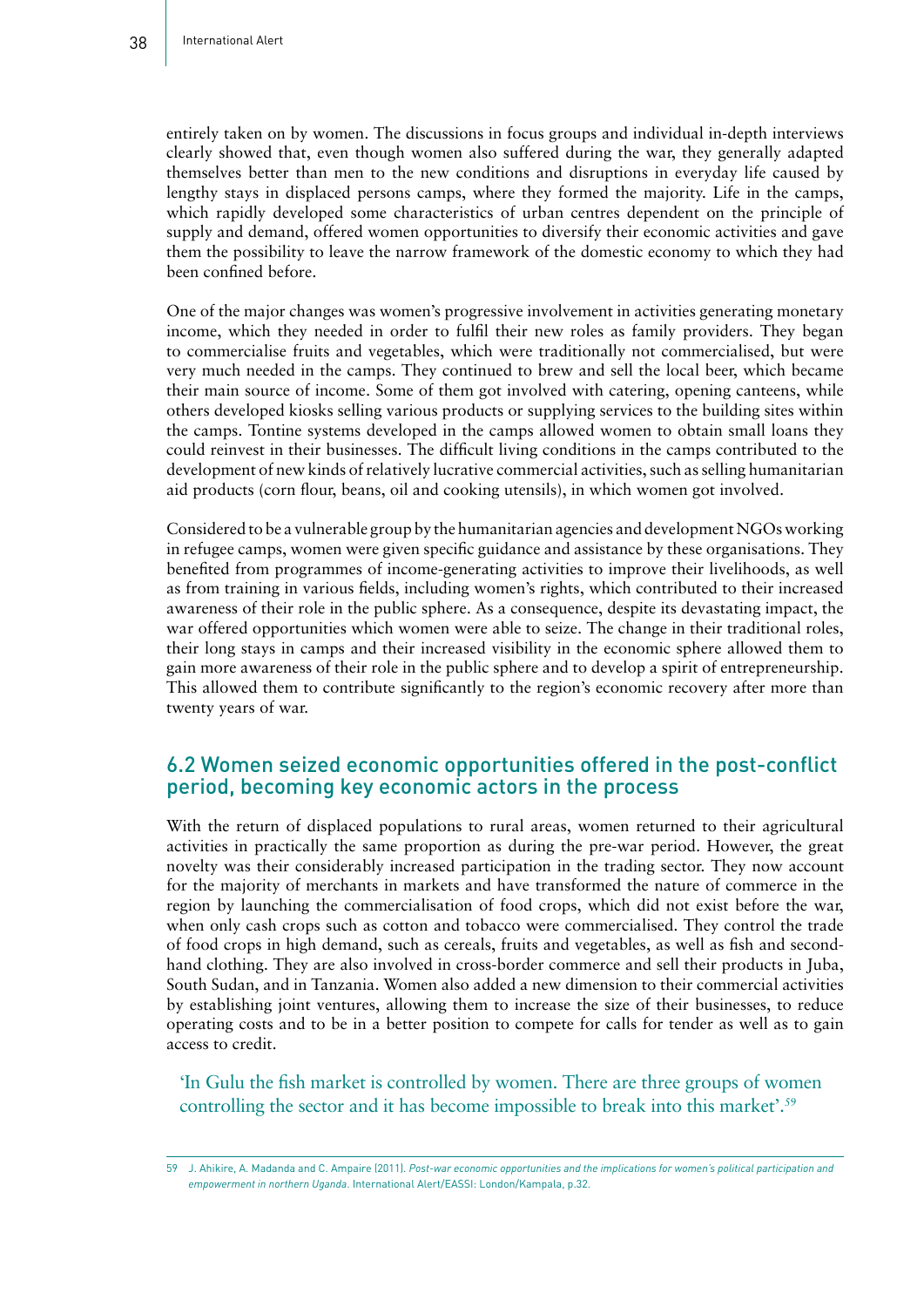Apart from this breakthrough in food product trade, women have increased their presence in other sectors with which they had started to get involved in the camps, such as small restaurants and catering, which they now almost entirely control. Furthermore, some of them have benefited from the region's reconstruction and development initiatives launched by private companies in the commercial farming sector. In the Lira district, for instance, some women farmers formed groups allowing them to sign contracts with oil production companies, to which they provide the raw materials for the manufacturing of certain types of vegetable oils, such as sunflower oil or soya bean oil. These contracts are particularly profitable for women as the companies support them in order to obtain land plots in which to grow crops, and by providing them with seeds, fertilisers and technical support. These companies also help them sell their products. Similar initiatives were launched in Gulu district for coffee production; there again the sector is dominated by groups of women farmers.

The study showed that women tendered for contracts made by local government. This is an entirely new phenomenon which did not exist prior to the war. Women generally tender for contracts concerning routine road maintenance or the management of markets. This has led to a greater number of women than men winning calls to tender for the management markets during the 2008-2009 fiscal year in Gulu district. Additionally, 78 percent of service providers for the maintenance of link roads were women. However, the study also showed that women only tender for this type of small contracts, as they did not have sufficient capital to compete for more substantial calls for tender.

Nonetheless, women are more involved in the financial sector, which has grown significantly. Before the war there were only two commercial banks in Gulu and four in Lira. Now, after the war, there are nine in Gulu and ten in Lira, and women have been able to open accounts in local banks. However, they find it hard to obtain loans from the larger commercial banks as they are not able to provide sufficient guarantees. For this reason, women turn to micro-finance institutions and cooperatives such as SACCOs,<sup>60</sup> which specialise in giving credit and in savings. Women account for most SACCO members, which flourished after the war and have become one of the main institutions granting loans to women.

This breakthrough of women in some sectors of the economy has had a substantial impact on families and communities. The role of women as the main breadwinner, which appeared during the war period, has intensified with the end of the conflict. Women, who have the entire responsibility for the running of their families, are not only the many widows who are heads of family by default, but more and more often they are also married women who have ended up with more income than their husbands. The in-depth interviews and discussions in focus groups conducted during the survey highlighted the fact that women were now able to save and had more means to take care of certain family-related expenses, in particular the payment of children's tuition fees.

#### 6.3 The economic empowerment of women has not lead to increased participation in political decision making

The study endeavoured to determine whether the increased visibility of women in the economic sector had contributed to the economic empowerment of women, and if so, to which degree. The study also tried to clarify the impact of women's empowerment on their political participation.

It was very clear that the economic empowerment of women and their improved access to resources and control thereof had led to important changes in the management of household affairs. 25 percent of the 200 surveyed women felt that they participated in all decisions taken at the family level. It also appeared that women led a much more active public life than during the pre-war

60 Savings and Credit Cooperative Organisations.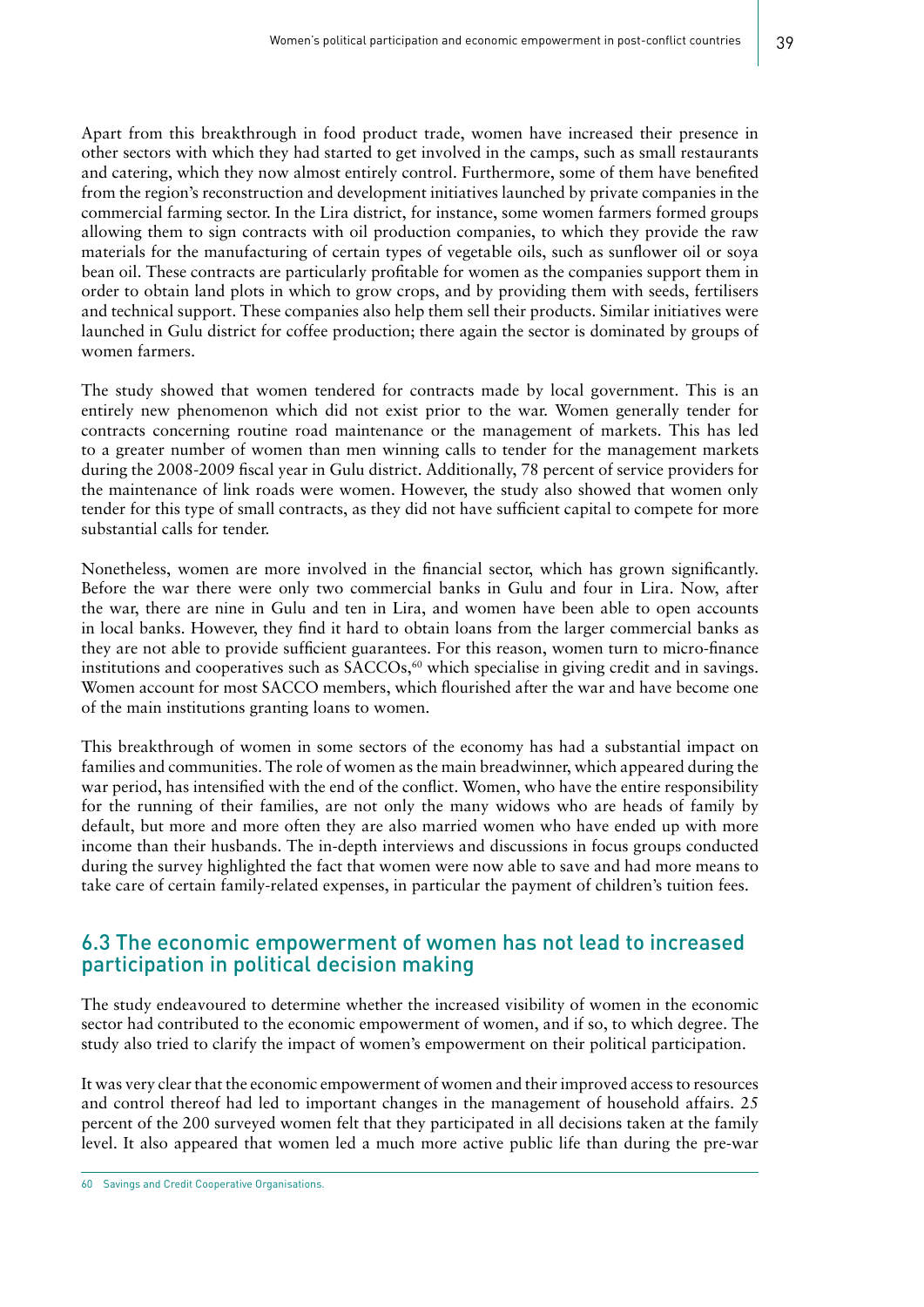period. Their freedom of movement and action is high and so is the level of acknowledgement of their right to take part in political and economic affairs. 79 percent of them said they had voted in the 2006 general election. Their role within the community has increased and many of them occupy leading positions in community structures, such as farmer associations. Close to half of the interviewed women said they had influence on their surroundings.

Despite these significant improvements, other indicators showed that the economic empowerment of women has not resulted in a breakthrough in the political sphere. Despite the increased importance of their roles in community structures, they remain widely excluded from local decision-making bodies. Very few women are members of local government, and their percentage in local assemblies does not exceed the 30 percent female representation quota foreseen by the 1997 law.

A subtle analysis of the reasons why women found it difficult to transpose their economic empowerment to political empowerment revealed a certain number of important constraints. It seems that, despite the substantial increase in women's income, volume of business and level of investment has stayed very low due to a lack of financial assets. Yields are not high enough to allow them to make a breakthrough. Only 18 percent of interviewed women had a monthly income over 300,000 Ugandan shillings.<sup> $61$ </sup> The 2.5 percent of women who declared a monthly income in excess of UGX900,000<sup>62</sup> all lived in urban areas. It is therefore clear that the vast majority of women are still mainly working to meet their practical needs and ensure the survival of their families.

Northern Uganda is the country's most deprived region, with a high level of poverty, especially in rural areas. The majority of women using their income to address family needs and to pay for their children's tuition fees rather than to develop the necessary influence networks required to get involved in politics live in those rural areas. Various programmes for the region's reconstruction and development were set up at the end of the war by the government, international development agencies, the private sector and international NGOs. However, most of these programmes marginalise women and do not take into account the key role they play in the region's economic recovery. The long-term development initiatives set up by the "Peace, Recovery, and Development Plan" (PRDP), which is the Ugandan government's flagship programme for the rehabilitation of northern Uganda, are primarily aimed at men. The PRDP did not integrate the national and international instruments available to promote gender equality such as the Ugandan national gender policy, CEDAW or the Beijing Platform. Women are still considered in its programmes as a "vulnerable" group, which limits the extent and the impact of the initiatives dedicated to them.

The Peace, Recovery and Development Plan (PRDP) did not integrate the national and international instruments available to promote gender equality such as the Ugandan national gender policy, CEDAW or the Beijing Platform. Women are still considered in its programmes as a "vulnerable" group, which limits the extent and the impact of the initiatives dedicated to them.

The burden of domestic labour and the double productive and reproductive roles played by women leave them with little time to engage in politics. Furthermore, most development plans for women set up by the government, international development agencies and NGOs require women to form groups of beneficiaries in order to benefit from support and obtain loans, as well as seeds and field equipment. In order to have access to these services, upon which they critically depend, women are forced to simultaneously join several groups and to take part in the numerous activities organised within these groups, which adds to their already heavy workload. Not only does this forced collectivisation limit individual potential, it also contributes to confining women

<sup>61</sup> Approximately USD135.

<sup>62</sup> Just over USD380.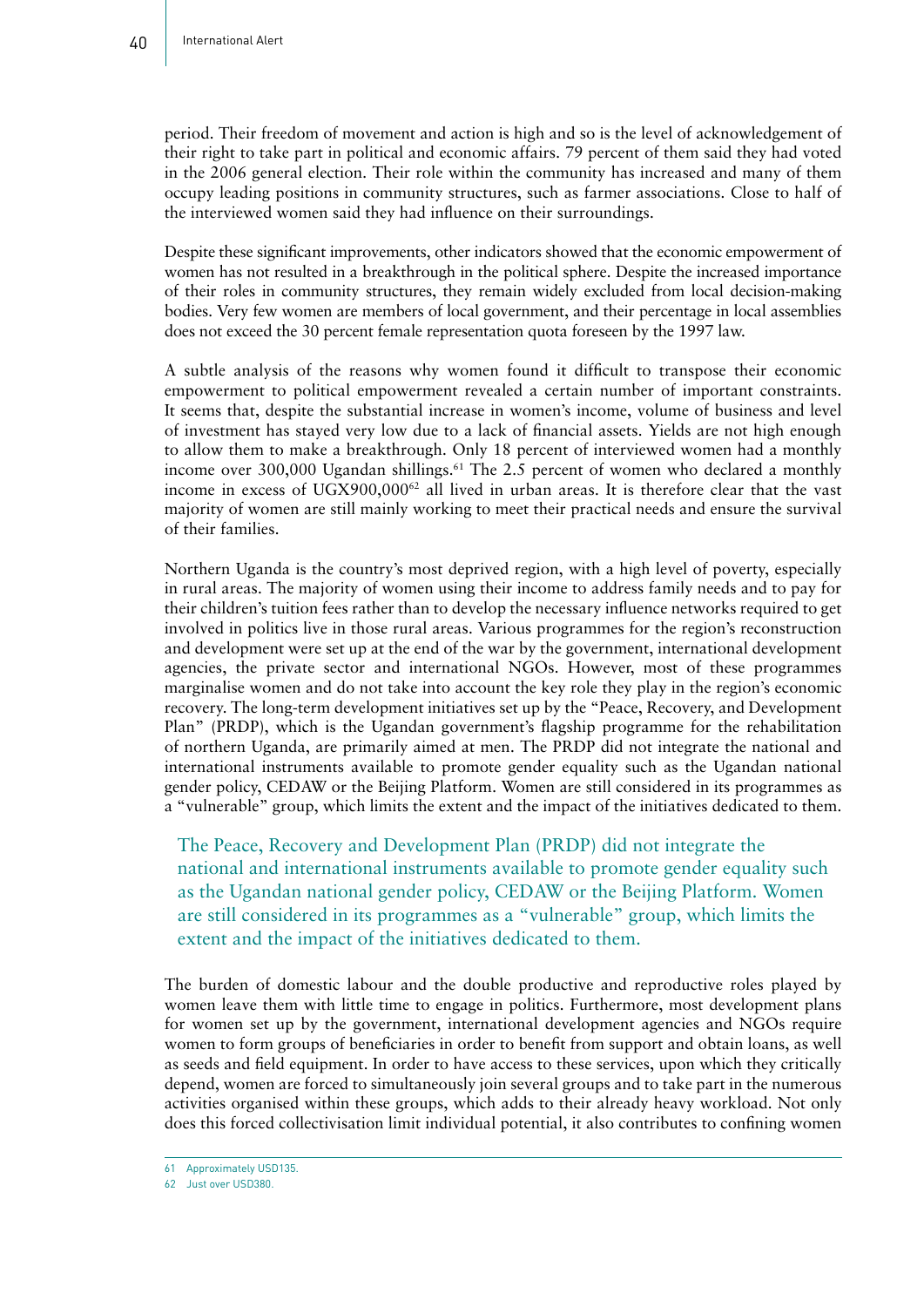to the logic of survival and meeting basic needs, to the detriment of a broader transformational agenda which would allow them to play more of a political role in the region's reconstruction.

Gender-based violence is still very widespread and represents a barrier to the participation of women in politics. The study attributed the high level of domestic violence to the reversal in relations and power dynamics within households, in view of the changes within gender roles. Many men reacted to the loss of their traditional role of providers and protectors of the family, and of part of their power within the family environment by developing what the study calls "negative masculinity", which results in the use of violence against their spouses. Some men interviewed during the survey felt that women's empowerment came at the expense of the power of men. One of them said that 'The empowerment of women is a good thing; however, the problem is the way in which they perceive power. They now consider that men are good for nothing'.63

Therefore, it seems that the changes which took place in the sexual division of labour and in gender roles have neither fundamentally changed the ideological and institutional substructures of gender relations, nor have they led to a reorganisation of these relations with a more egalitarian perspective. On the contrary, the upsurge in domestic violence observed during the post-conflict period proves that, if gender roles can indeed change during conflict periods, gender identities are much more difficult to transform. According to certain analysts, during conflict periods, gender identities are not so much transformed as "thwarted", meaning that men, who, because of circumstances over which they have no control, are unable to fulfil their gender identity and masculinity in a manner they consider to be satisfactory, and then have the tendency to resort to violence because of the frustrations generated by this situation.<sup>64</sup>

There is also another type of violence, which is the violence that permeates Ugandan political life (particularly during election periods) and tends to discourage women from engaging in politics. Despite the fact that the vast majority of women vote, there is a much lower number of women who actually run for office, especially when it is for an opposition party. Violence has become an integral part of the country's political culture and appears to be one of the determining factors in poor political participation, not just of women but the general population as well.

<sup>63</sup> J. Ahikire, A. Madanda and C. Ampaire (2011). *Op. cit*., p.46.

<sup>64</sup> J. El Bushra (2006). 'Power, agency and identity: turning vicious circles into virtuous ones', in H. Yanacopulos and J. Hanlon (eds) (2006). *Civil war, civil peace*. James Currey: Oxford.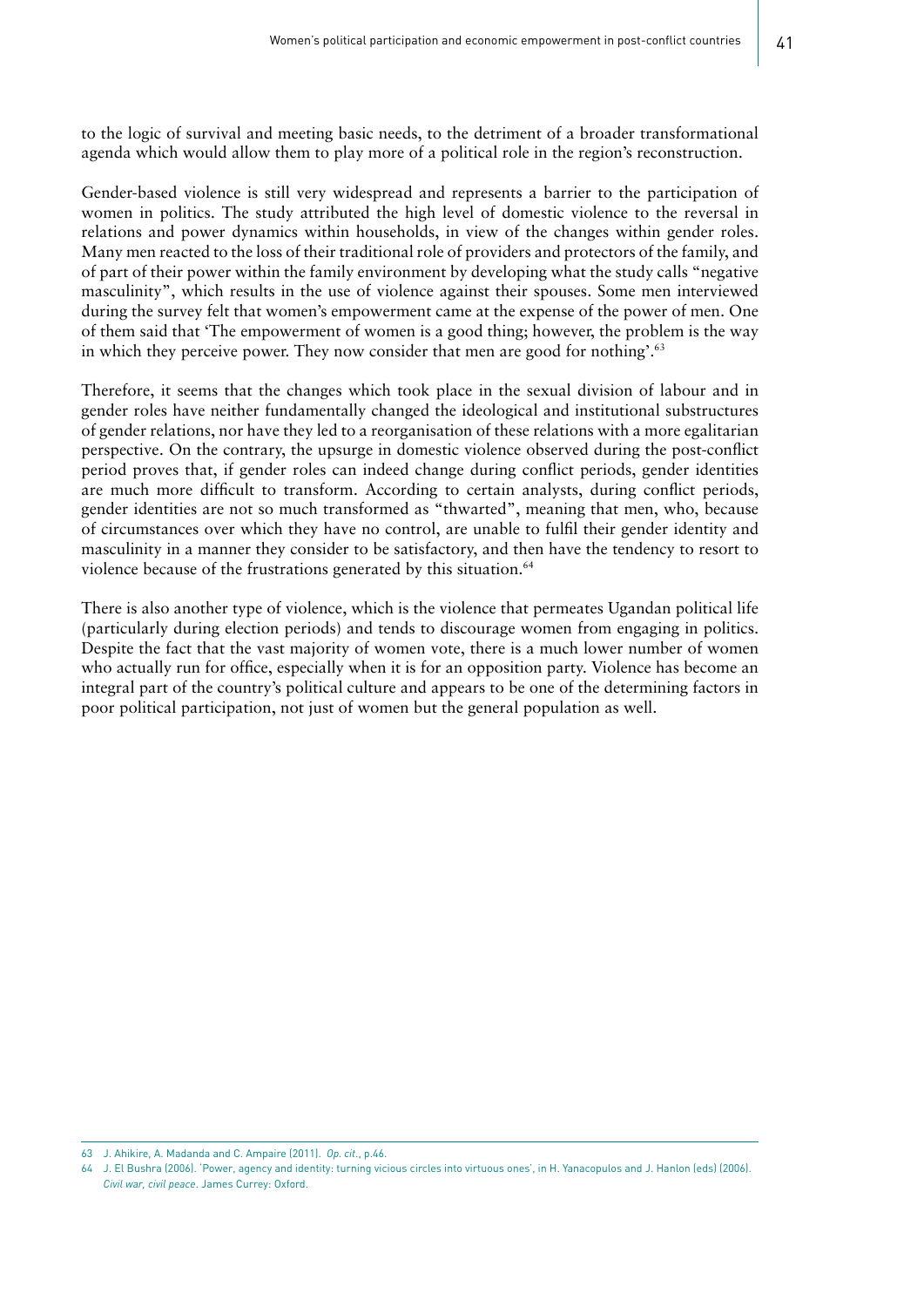## 7. Conclusions

One of the questions at the heart of the research project was whether periods of conflict and social crisis through which the four countries from the Great Lakes region went had generated opportunities for the greater participation of women in political and public life. This question is particularly important, as, according to certain analysts, violent conflicts and deep social crises create new dynamics, which potentially lead to social transformations. They contribute to the creation of political spaces, which can lead to changes in social relations, including gender relations, in post-conflict periods.<sup>65</sup> The transformations which take place in gender relations and the sexual division of labour during conflict periods foster positive changes in the status of women and can help start a debate on policies concerning gender equality.<sup>66</sup>

In the four studied countries, the war and the political transition periods allowed the emergence of women's organisations for peace and the promotion of women's rights at all levels of society. The women's movement played a key role in the adoption by states of policies promoting gender equality. The Arusha and Sun City peace talks were venues at which Burundian and Congolese women, despite their exclusion from the political resolution of the conflicts in their countries, were able to negotiate the principle of their increased representation in post-conflict political decision making. The adoption of quotas played a key role in the substantial increase of women in decision-making bodies, including local governance.

In northern Uganda, women were able to take advantage of the changes in the sexual division of labour and in gender roles, which occurred over twenty years of war, in order to take a more central position in the region's monetary economy. However, these important changes have not had any significant influence on governmental development and reconstruction policies in northern Uganda, which continue to exclude women. The economic empowerment of women did not transpose itself into increased participation in political decision making either. Furthermore, the example of northern Uganda shows that, even if the sexual division of labour can indeed be modified, it is much more difficult to manage a radical ideological and structural transformation, which makes a deep and lasting transformation of gender relations much more difficult. This poses the broader question of the consolidation and sustainability of the gains made by women: under which circumstances can the gains made by women be consolidated?<sup>67</sup>

The research studies raised another central question, closely linked to the first, concerning the nature and quality of the political participation of women and the impact of their representation within decision-making bodies. Indeed, the result of nearly five years of the implementation of the quota system in decision-making bodies in Burundi, and the analysis of the impact of the integration of gender into the decentralisation process in Rwanda, show that, despite the increased presence of women in governing bodies thanks to quotas, their influence within them remains low. They are still not able to influence those policies important for achieving gender equality. This puts into question the claim according to which increasing the number of women in decision-making positions would allow them to have an influence on policies, and to reduce gender inequalities at the social and economic level.68 If it is true that increased female representation in decision-making bodies is absolutely essential, it is still not sufficient in itself to change public policies and patterns of resource

<sup>65</sup> D. Pankhurst (2004). 'The "sex war" and other wars: towards a feminist approach to peace building', in H. Afshar and D. Eade (eds) (2004). *Development, women and war*. Oxfam GB: UK, pp.8-42.

<sup>66</sup> D. Pankhurst (2002). 'Women and politics in Africa: The case of Uganda', in K. Ross (ed) (2002). *Women, politics and change*. Oxford University Press: Oxford.

<sup>67</sup> J. El Bushra (2003). *Women building peace: Sharing know-how*. International Alert: London.

<sup>68</sup> S. Hassim (2006). 'The virtuous circle of representation; Women in African parliaments', in G. Bauer and H. Britton (eds) (2006). *Women in African parliaments*. Lynne Reiner Publishers.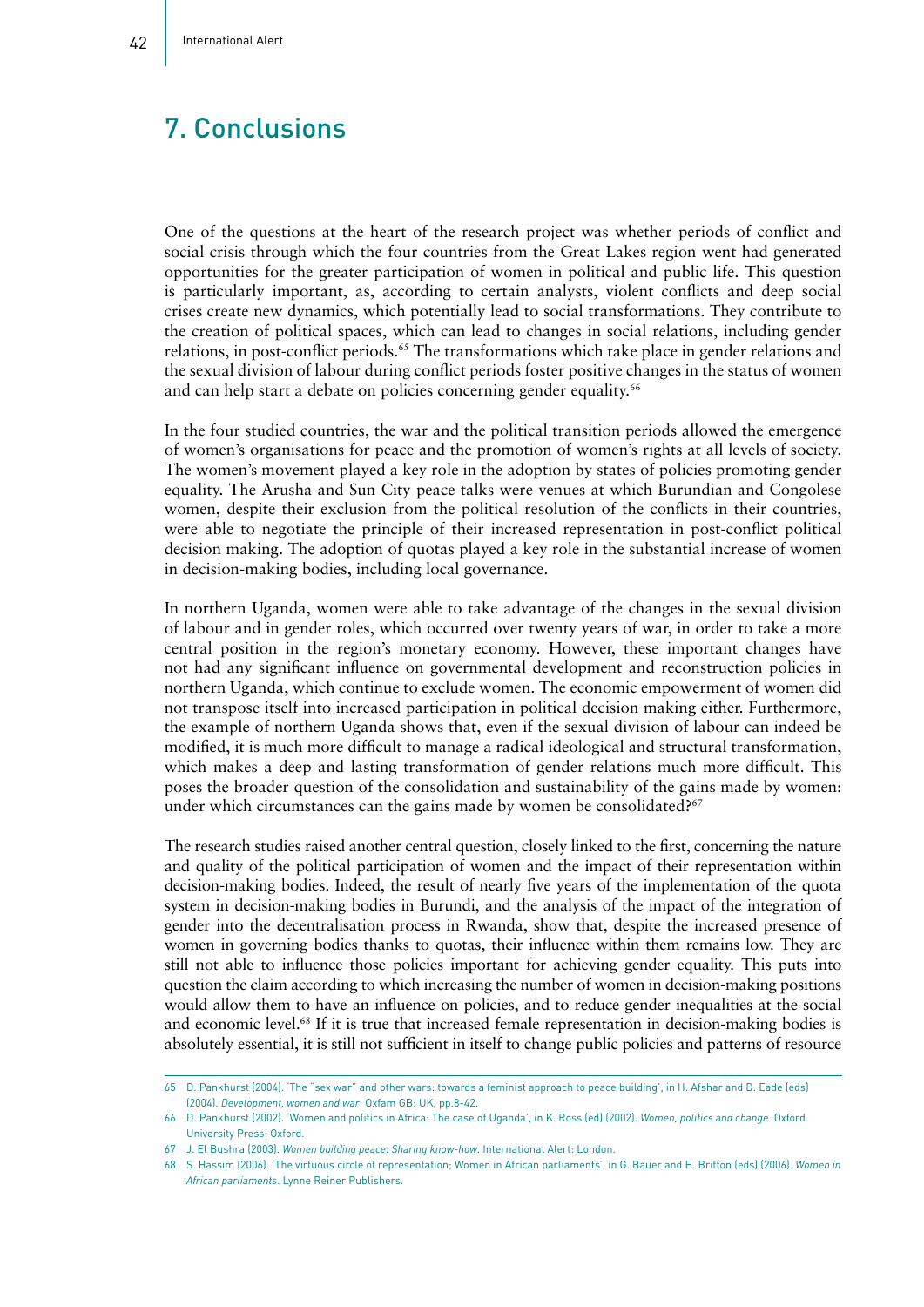allocation. This poses a question over the quality of the representation of women and over the type of political representation which could help to achieve more gender equality.

Political participation is a gendered process and the challenge with which women are faced is to understand how to transform institutions and political and economic systems which remain deeply masculine in nature. The institutionalisation of gains in order to change the socio-economic status of women constitutes another major challenge. Quotas and other mechanisms for the promotion of women have been established in contexts of structural and systemic inequality. The ideology, values and standards which support political, institutional and social systems evolve very slowly, whereas legislation, discriminating cultural practices and prejudice against women persist. This is one of the reasons why numerous gender equality policies, after being adopted, remain difficult to implement.

The lack of financial means and technical expertise in terms of the integration of a gender perspective into policies and programmes are further reasons which explain the shortcomings in the implementation of policies. Rwanda, which is one of the most advanced countries in terms of the promotion of gender equality in Africa, is cruelly lacking in technical expertise, for instance in terms of gender budgeting, which constitutes a hindrance to the effective implementation of gender issues in the decentralisation process. Budgets and resources allocated to the promotion of women remain meagre. The budgets of the ministries in charge of gender issues in Burundi and DRC represent less than 1 percent of the national budget. In Burundi, the ministry responsible for gender issues has two additional functions, national solidarity and human rights,<sup>69</sup> which potentially represent three ministries merged into a single entity. The mechanisms for the promotion of women and gender equality are regularly subject to budget cuts. During the reform of the Rwandan government's administration imposed by the World Bank in 2006, the ministry responsible for gender, family and social affairs was considerably reduced, with its staff reduced from seventy-five to five people. Since then, it has consisted of a small unit housed in the office of the Vice-president, with a limited role in policy elaboration and the coordination of implementation.

Some local players attribute the difficulties in implementing gender equality policies to the lack of political will of the ruling governments. This lack of political will could be in part due to the fact that the integration of gender equality into policies is not always the result of an endogenous initiative. It appears to be more and more often one of the conditionalities for international development support, especially in the cases of countries emerging from conflict. According to certain analysts, the representation of women emerges as one of the international conditions aimed at promoting global democratic governance. As a consequence, quotas would be adopted in post conflict countries under the direct influence of the international community and because of the concerned countries' need to gain access to development aid, foreign investment, as well as a good reputation and legitimacy at the international level.70 However, as has been stressed, international institutions tend to essentially promote the technical aspects of local governance, and are less prone to address issues related to power relations, therefore excluding women.<sup>71</sup>

The political and security environment is not always conducive to the effective participation of women in political and public life. Indeed, the four countries analysed in this research project are the object of an ever-increasing foreclosure of the political arena, which is typified by restrictions on press freedoms, the banning of human rights organisations, as well as the assassination and extrajudicial executions of political opponents and opinion leaders. The elections held in the four countries over the past two to three years were all marred by violence and fraud. Political spaces are also shrinking because of worsening security conditions, particularly in Burundi, amid concerns about a resurgence of armed rebels, and in eastern DRC, which remains the epicentre of

<sup>69</sup> The ministry's exact name is: Ministry of Solidarity, Human Rights and Gender.

<sup>70</sup> S. Bush Sunn (2011). 'International politics and the spread of quotas for women in legislatures', *International Organization 65*, pp.103-107.

<sup>71</sup> C. Castillejo (2011). 'Building a state that works for women: integrating gender into post-conflict state building', *Working paper no. 107*.

FRIDE: Madrid.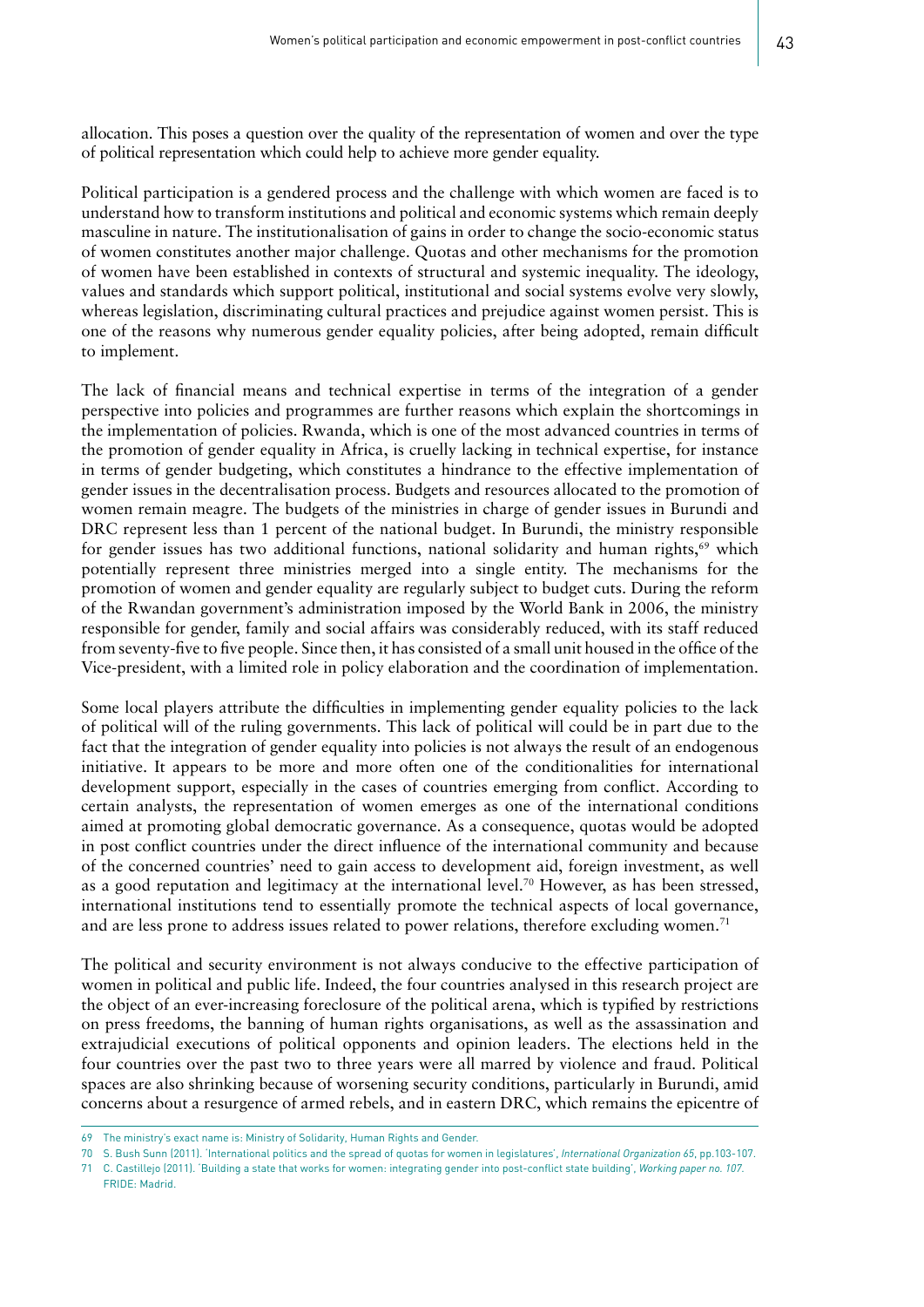armed conflicts in the sub-region. The lack of political freedom considerably limits the influencing abilities of women and poses the problem of representation in authoritarian states. Genuine longlasting gender equality policies can only be implemented in a context of democratic openness.

However, the increased representation and participation of women in the four studied countries seems to have led to a greater acceptance of women's leadership in the political arena and the economic sphere. The slow yet growing change of mentalities in this respect, as demonstrated by the case studies on Burundi and Rwanda, is without doubt one of the most significant impacts highlighted by the research.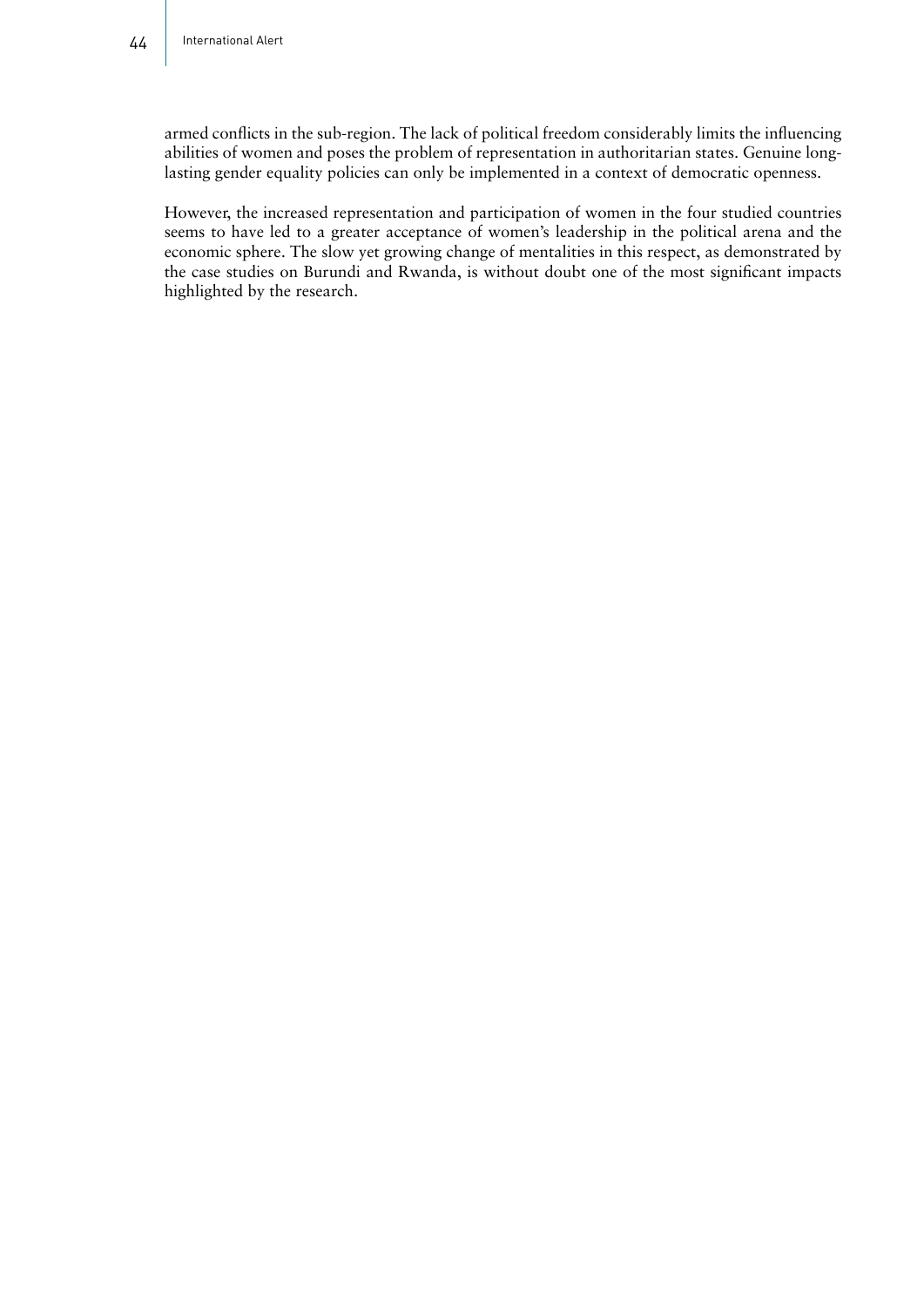## 8. Recommendations

The four case studies identified priorities and strategic actions to strengthen the participation of women in political and public life, as well as to acknowledge and support their pivotal role in the economic recovery in the region.

The recommendations are as follows:

#### Burundi

- Create a statistical database on women's political participation;
- Assess progress made by Burundi in implementing its national and international commitments towards gender equality by using well-known gender indicators such as the African gender and development index (AGDI). This assessment could be carried out in collaboration between the government of Burundi, relevant United Nations agencies and civil society organisations;
- Pass the Bill on women's rights to inheritance and land ownership: the government and National assembly should pass the Bill reforming the Code on inheritance, matrimonial regimes and gifts, which has been under review since 2002;
- Integrate effectively the principle of gender equality into national policies and development programmes: it must be ensured that the Vision 2025 and the new Poverty Reduction Strategy Paper (PRSP) actively mainstream gender. This implies:
	- publicising and implementing national gender policy through the establishment of structures envisioned by the law such as the Gender National Council;
	- providing structures for gender equality with enough human and financial resources to efficiently accomplish their mission;
	- guaranteeing that the selection of women candidates to positions of power are based on merit and "representativity" in order to overcome objections to the introduction of quotas for women.
- Put in place mechanisms to allow the raising of the educational level of women and girls and reduce the burden of heavy workload: thought should be given to ways of allowing women to free up time aside from household work and daily domestic chores, such as fetching water and gathering firewood. Consideration should also be given to organising a wide functional literacy campaign, which would include, among others, components on political and civic education, the Family Code, resource management and family planning. This campaign would target both women and men;
- Develop and reinforce alliances and networks among women by putting in place a permanent structure for consultation between women politicians and those from civil society. Through this mechanism, joint programmes highlighting women's priorities would be developed and encourage those women elected to positions of power to commit themselves to it;
- Encourage women's political participation through specific concrete actions: develop partnerships between women's organisations and men who are sensitive and committed to gender equality (politicians, and religious, customary and civil society leaders) in order to strengthen advocacy for women's increased participation in political life and for gender equality;
- Encourage the government to respect its national, regional and international commitments on promoting gender equality: the support of the international community is essential to enable Burundi to meet its commitments on gender equality. In that sense, respect for gender equality should be a criterion for eligibility for international cooperation programmes negotiated with the Burundian government. The international community should also support capacity building for women regarding political participation and be involved in the monitoring of gender indicators.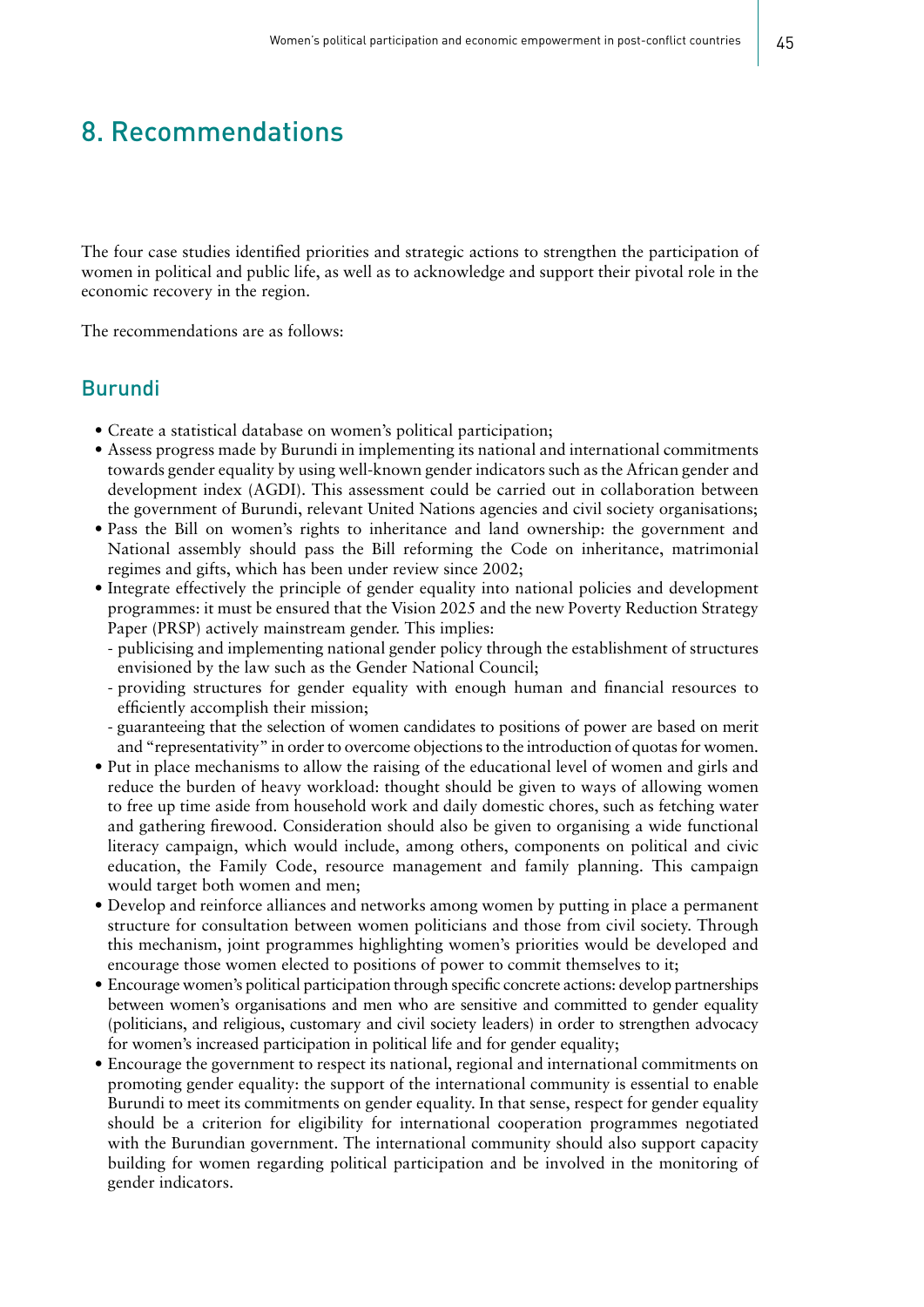#### Rwanda

#### For the Ministry of Local Government, Community Development and Social Affairs (MINALOC) and the Ministry of Finance and Economic Planning (MINECOFIN)

- Develop a programme to build and strengthen the capacities of decentralised entities on gender analysis and gender planning and budgeting in order to improve the extent to which gender is taken into account in performance contracts and budgets. Methods of developing performance contracts must include specific gender indicators in each area of planning;
- Provide decentralised entities with gender experts to ensure that gender analysis is integrated at all stages of the decentralisation process;
- Support the districts in the production of development plans, taking into account the gender dimension and develop partnerships with stakeholders who work in decentralisation in order to influence the inclusion of gender in their planning;
- Include analysis of obstacles which communities face in the monitoring of public action in regular evaluations of the decentralisation process, especially with regard to gender, to enable the initiation of strategies to reduce these obstacles.

#### For the Ministry of Gender and Family Promotion (MIGEPROF)

- Strengthen the capacity of Ministry of Gender staff in charge of gender issues in the districts, so they become more capable of supporting and supervising gender mainstreaming in the plans and budgets of decentralised entities;
- Develop better quantitative and qualitative indicators allowing the measurement of changes in gender equality at the individual, institutional and community level;
- Support critical thinking and analysis designed to identify strategies and programmes to reduce women's heavy workload and provide support for women who work in decision-making bodies in decentralised entities (taking into account the obstacles to their participation). These analyses should influence the planning and budgeting of development actions on the part of decentralised entities and central government;
- Create a continuous education and awareness programme for local communities on gender equality to reduce resistance to change and support progress. The programme should also include discussions with families about educating their daughters to the highest possible level;

#### For the National Council of Women (NCW) and other civil society organisations

- Support the local chapters of the NCW in decentralised entities to develop strategies to take part in decentralised governance processes, particularly in influencing participation mechanisms to better take gender equality issues into account;
- Encourage and facilitate networking between women leaders in decentralised entities to help them further their analysis on the obstacles to women's participation and conduct advocacy with relevant authorities.
- Redefine the role of NCW agents in the districts to allow cooperation and synergy with other units in districts, sectors and cells;
- Collaborate on or advocate for education programmes on leadership and other activities which strengthen the capacities of women in decision-making positions or candidates for these positions.

#### For the Rwandan Association of Local Government Authorities (RALGA)

- Become involved in projects which promote gender equality in local government (such as PAGOR) and capitalise on gains so that other districts can also benefit from them;
- Initiate a network of women leaders in decentralised entities to help them examine more deeply the obstacles to women's participation and lobby the relevant decision-making bodies.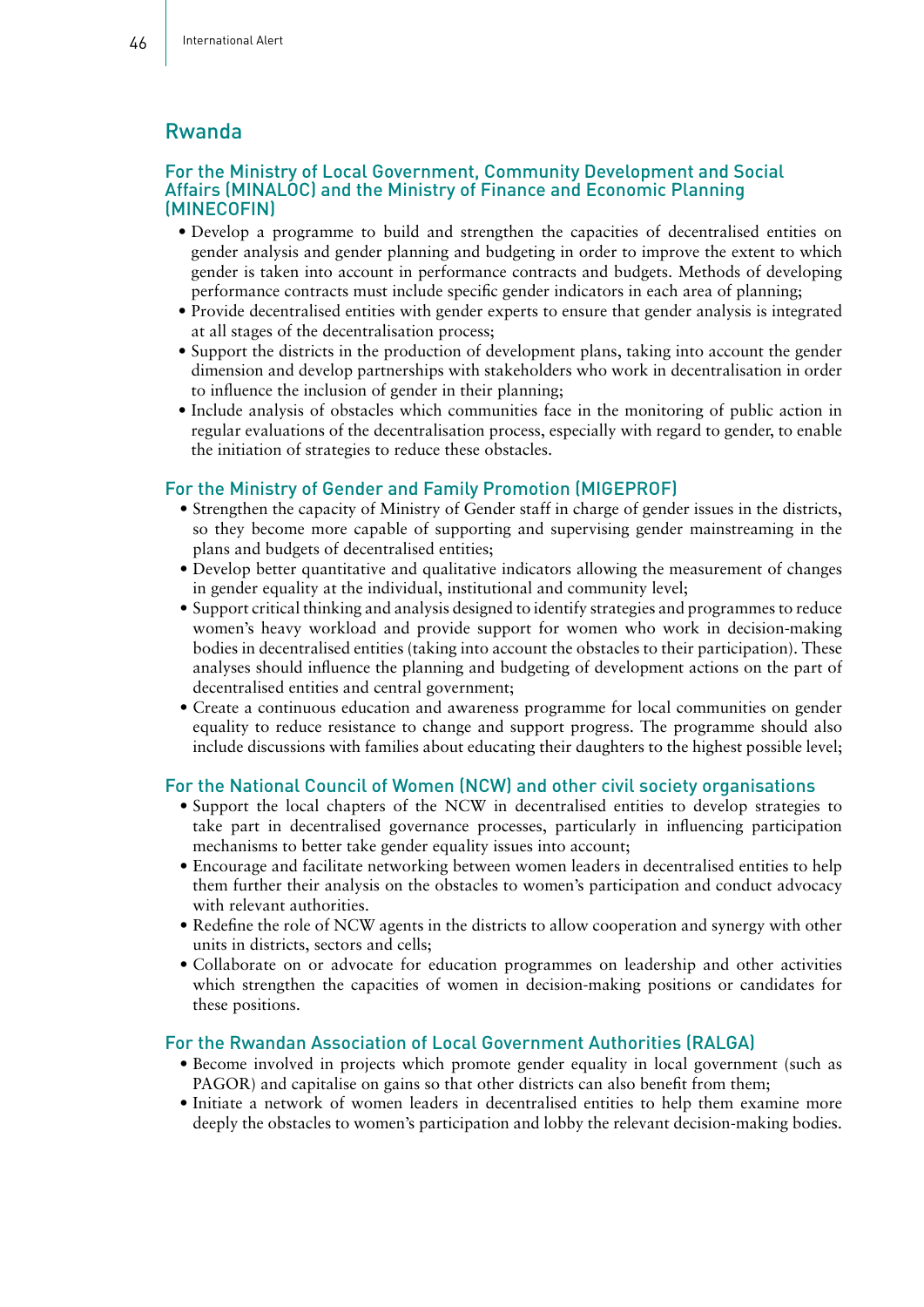#### Democratic Republic of Congo (DRC)

- Establish inclusive and representative political structures by increasing and strengthening women's presence in central state and customary/community institutions and structures, as well as political parties. This would imply the adoption and effective implementation of the law on parity and subsequent reform of the electoral code;
- Develop and strengthen the political socialisation of women and transform the political behaviours of both women and men by mainstreaming gender into the various agents of socialisation, particularly schools, mass media and religious institutions;
- Make the link between the local and global level by bringing together state actors, women's organisations, local communities and wider civil society around a common ideal: working to promote women's participation in a context of national reconstruction.

#### Northern Uganda

- Make gender a core element in the design and implementation of economic recovery programmes in northern Uganda;
- Ensure strategic institutional development for women: this requires extensive mobilisation of women, to train them on contracts and awards and to increase their capacity to form companies and joint ventures;
- Promote a political culture within women's groups and train women on how to effectively participate at various levels and form political alliances and coalitions across parties;
- Mobilise men and boys to reconstruct positive masculinities and involve them in actions to prevent and respond to violence against women. There is also an urgent need to bring men back into household provisioning and sustenance.